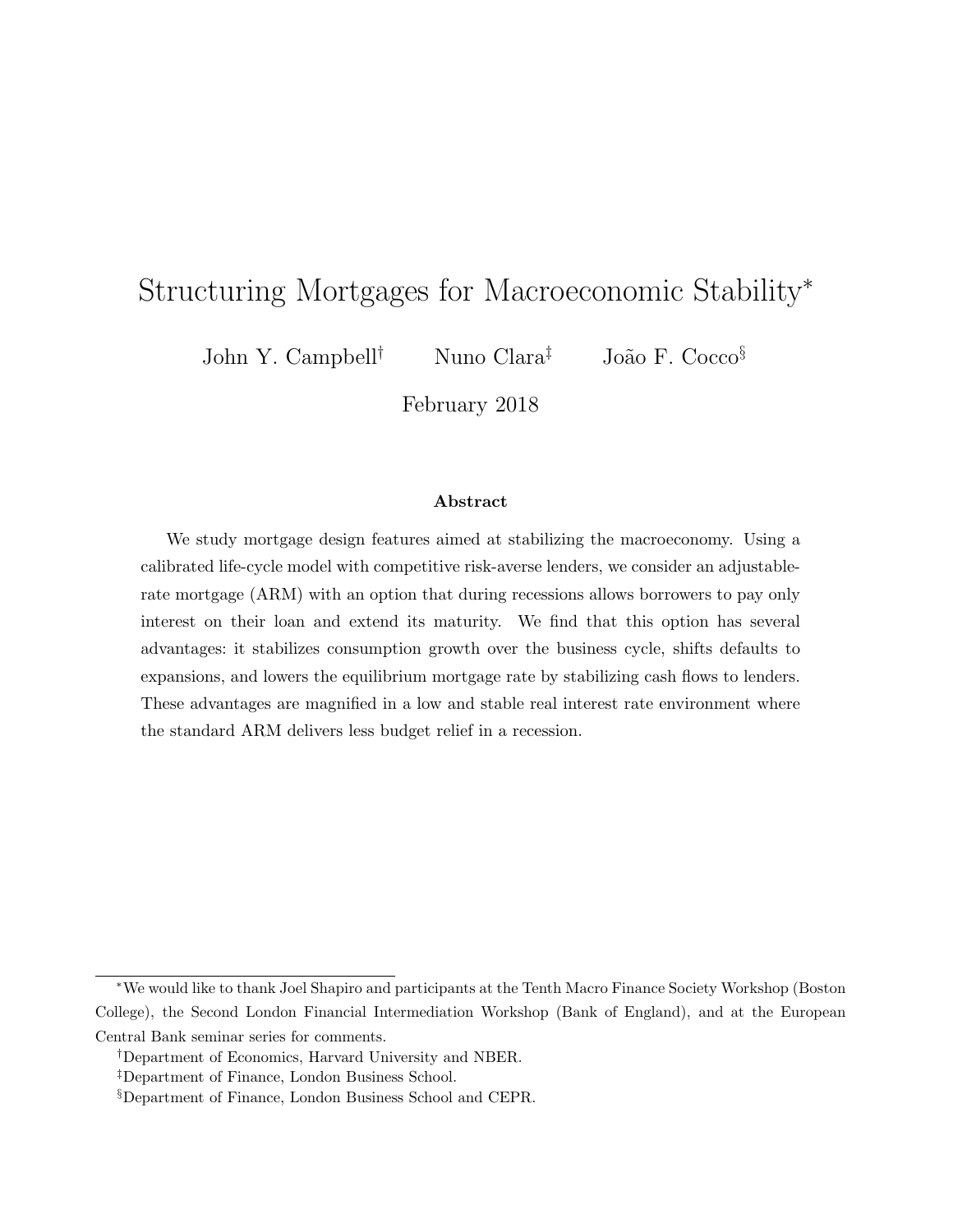## 1 Introduction

Events in the last decade have shown that adjustable-rate mortgages (ARMs) have advantages over fixed-rate mortgages (FRMs) in stabilizing the economy, at least when the central bank has monetary independence and can lower the short-term interest rate in a recession (Eberly and Krishnamurthy 2014). A lower short rate provides automatic budget relief for ARM borrowers and helps to support their spending. It can also provide some relief to FRM borrowers, but this requires both a decline in the long-term mortgage rate and refinancing, which may be constrained by declining house prices and tightening credit standards. Barriers to FRM refinancing in the aftermath of the Great Recession were an important concern of US policymakers and motivated the introduction of the Home Affordable Refinance Program (HARP) (Di Maggio et al. 2016).<sup>1</sup>

We argue that the stabilizing properties of plain-vanilla ARMs can be enhanced by adding an interest-only option that applies only during recessions, and that allows borrowers to extend loan maturity. This option is included in the contract ex-ante and is available to all borrowers. During a recession, any borrower who decides to take advantage of the option pays only loan interest, with principal loan repayments restarting after the recession ends, and with loan maturity extended. This proposal provides additional budget relief to distressed borrowers. It is particularly valuable in a low-interest-rate environment where the short rate is already low during economic expansion, so that the zero lower bound constrains the ability of the central bank to lower the interest rate at the onset of a recession.

We use a quantitative model to evaluate our proposal and to compare it with other mortgage designs considered in the recent literature (Eberly and Krishnamurthy 2014, Guren, Krishnamurthy, and McQuade 2017). Our model has several important features. First, the demand for loans comes from households who use them to purchase houses or to refinance existing mortgages. Their earnings are subject to both economy-wide and individual specific shocks, as in Guvenen, Ozkan, and Song (2014). Recessions are characterized by lower expected earnings growth and a higher likelihood of a large drop in earnings. The probability of a house price

 $1<sup>1</sup>A$  separate program, the Home Affordable Modification Mortgage (HAMP), facilitated loan modifications so as to make them more affordable and prevent foreclosures. The modifications included interest rate reduction, principal reduction, and term extension (Agarwal et al. 2017).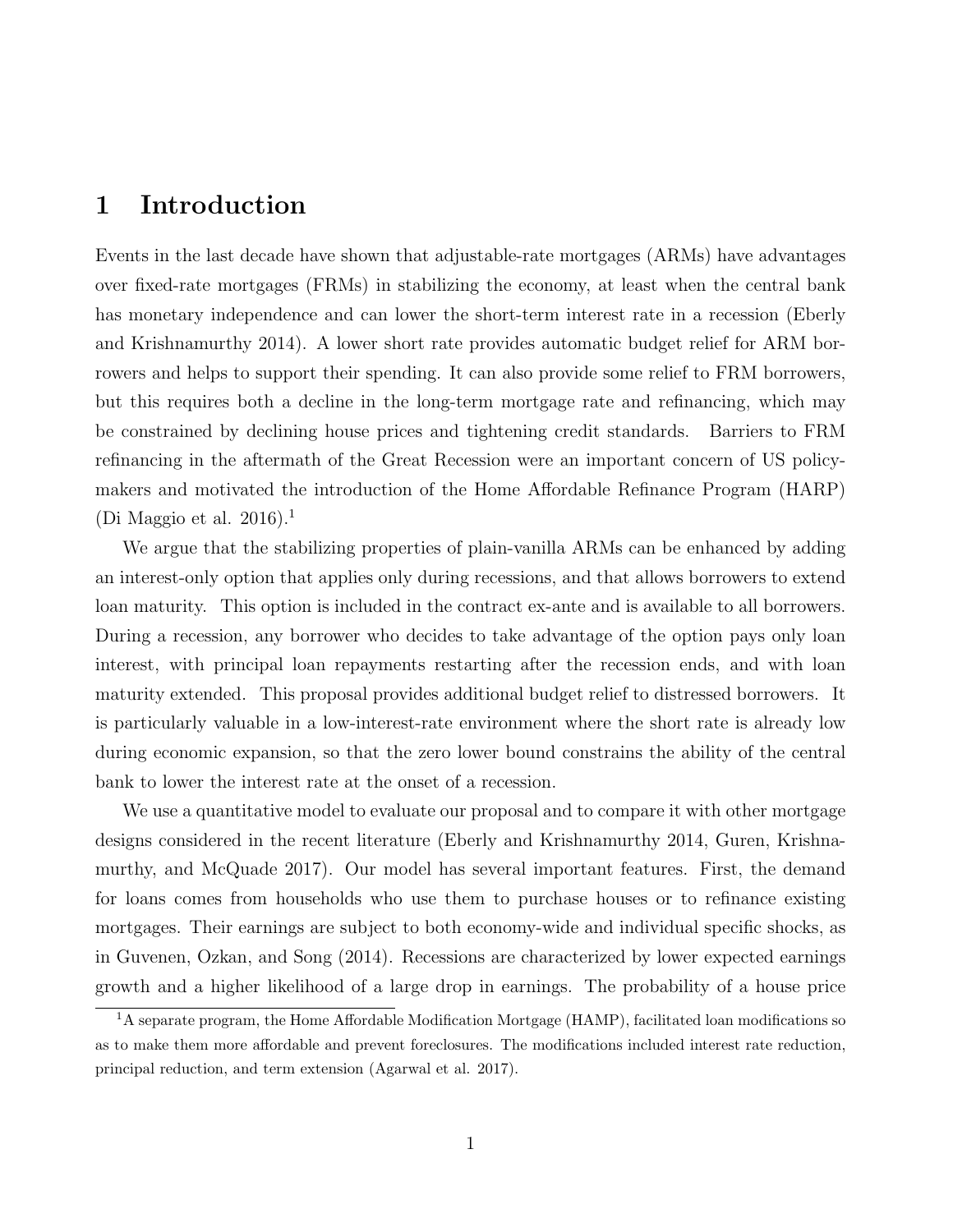drop is also higher during bad times. Therefore, recessions are riskier, and so are loans granted at such times.

Second, loans are provided by competitive lenders. Lenders are risk-averse, so they value cash flows received in recessions more than those received in expansions. This, combined with the fact that loans granted in recessions are riskier, leads to higher loan premia in bad times. We solve for equilibrium loan premia, taking account of the fact that higher mortgage rates increase defaults, dampening the direct effect of higher rates on lender profitability as in the classic literature on credit rationing (Stiglitz and Weiss 1981).

There is evidence that credit standards are looser in expansions than in recessions (for example Keys et al. 2010 and Corbae and Quintin 2015).<sup>2</sup> With this evidence in mind, and to ensure that lenders break even on a risk-adjusted basis, a third feature of our model is that mortgage lending criteria are tighter in bad times. Specifically, the maximum loan-to-value ratio declines during recessions, which constrains borrowers' ability to refinance during bad times.

It is equally important for our model to capture what happens in the years prior to a recession. During the boom years of the mid-2000s, high levels of mortgage cash-out refinancing increased household leverage at the onset of the financial crisis (Khandani, Lo, and Merton 2013, Chen, Michaux and Roussanov 2013). A fourth feature of our model is that it allows cash-out refinancing. In each period agents can prepay their existing loan and take out a new loan with a higher principal value, subject to current loan-to-value constraints. These debt market dynamics affect the benefits to borrowers of an option to extend loan maturity, and the impact that the option has on lender cash flows.

Finally, our model abstracts from inflation dynamics. To economize on state variables, we consider a real economy in which either all mortgages are inflation-indexed, or the price level is constant. While this is an obvious limitation of our analysis, we believe our results are empirically relevant given the limited variability in realized and expected inflation over the last 15 years.

Our model delivers the following results about an interest-only option added to a standard adjustable-rate mortgage. Not all borrowers exercise the option. Some borrowers keep on

<sup>&</sup>lt;sup>2</sup>There is an ongoing debate about the importance of subprime lending during the credit boom of the mid-2000s (Adelino, Schoar and Severino 2016).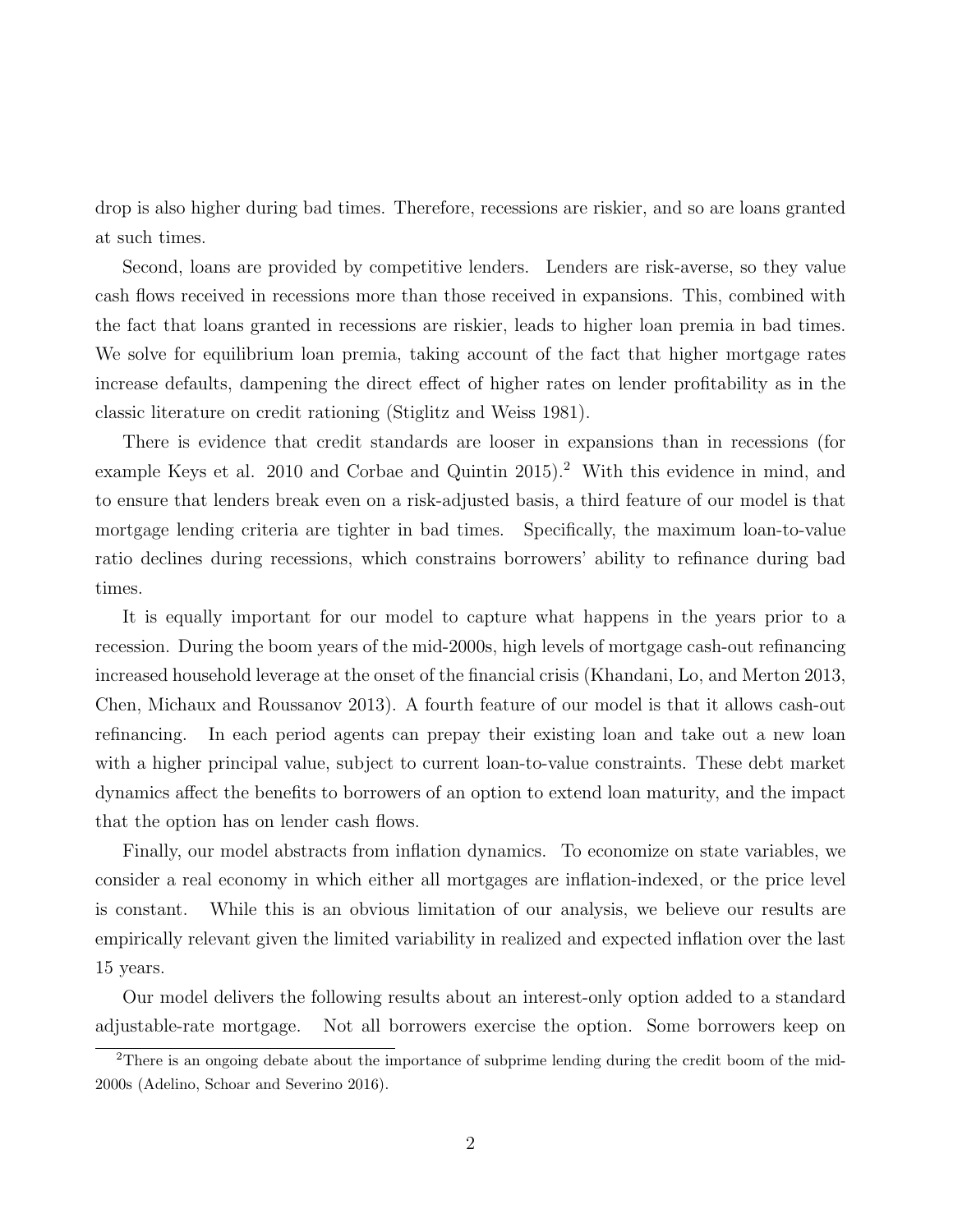making loan principal repayments during bad times, motivated by precautionary motives and a desire to deleverage. However, because some borrowers do exercise the option, it leads to a smaller drop in consumption and a lower mortgage default rate during recessions. Those individuals who exercise the option reach the end of the recession with higher debt levels than would otherwise be the case, leading to an increase in defaults during expansions. However, the option increases ex-ante borrower welfare for the same level of risk-adjusted profits of lenders.

We also use our model to evaluate FRMs. We solve for the mortgage premia in recessions and expansions that keep the net present value of the risk-adjusted cash-flows of lenders constant over the economic cycle and equal across mortgage contracts. We find that FRMs are less effective than ARMs in stabilizing the economy during bad times. Because our model abstracts from inflation uncertainty, borrowers are actually better off with a FRM than with a plainvanilla ARM, because they benefit from stable real mortgage payments. However, the ARM with an interest-only option is preferred to either of the standard mortgage contracts.

Another contract design we consider is a FRM with an option to switch to an ARM during recessions, as proposed by Eberly and Krishnamurthy (2014) and Guren, Krishnamurthy, and McQuade (2017). In our model the switching option does have a stabilizing effect in the economy during bad times. However, borrowers switch when interest rates are low during recessions, reducing payments to risk-averse lenders at times when their consumption is already low. Lenders need to be compensated for this ex-ante, in the form of a higher mortgage rate which makes the option to switch expensive and hence relatively unattractive for borrowers.

The attractiveness of our interest-only option is even greater in a version of our model parameterized to a low-interest-rate environment. In such an environment, plain-vanilla ARMs are less effective in stabilizing the economy, but the interest-only option restores stabilization, while increasing borrower welfare and delivering the same risk-adjusted cash flows to lenders.

While we use US data to parameterize our model, the effects that we model and our proposal are relevant for other countries as well. For instance, Figure 1 plots mortgage rates for the UK over time for two different mortgage types and LTVs, 75% and 95%. When the crisis hit, the official Bank of England rate declined, but mortgage premia increased and high LTV loans disappeared from the market. These dynamics are captured through our modelling of supply side. Figure 1 also shows that UK interest rates have remained low for a number of years after the crisis.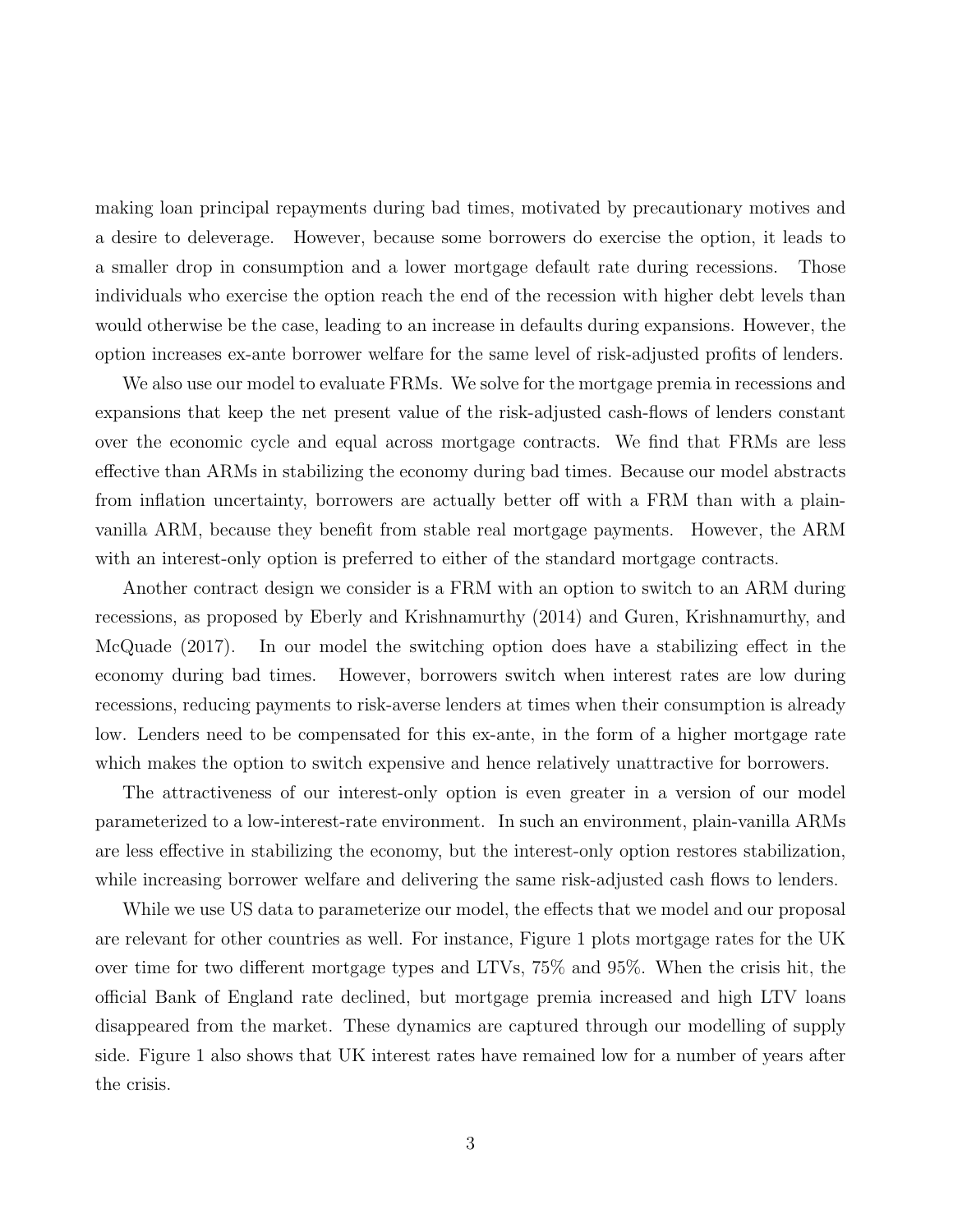Although our work is relevant for policymakers trying to stabilize the economy, we stop short of building a general equilibrium model with endogenous income or house prices. Instead we look at the response of consumption and defaults to given income and house price shocks. These are the first-round effects that might in general equilibrium feed back into income and house prices, creating a downward spiral in the worst case. In the literature, Guren et al. (2017) go further and endogenize house prices, but they also do not endogenize income. Beraja et al. (2017) also treat both house prices and income as exogenous, and furthermore they ignore default. We think that there is value in measuring first-round effects because these will be robust to errors in modeling the general equilibrium. An alternative approach is that of Piskorski and Tchistyi (2017) who solve a general equilibrium model in closed form that shows how mortgage markets interact with housing and labor market risks. Their model is designed to provide intuition on the equilibrium channels, but is not suitable for quantitative analysis.<sup>3</sup>

We can also motivate our study as applied to contract design. For a variety of contracts, we calculate ex-ante borrower welfare while imposing a feasibility constraint that risk-adjusted lender profits must be sufficiently high. This is similar to the focus of Piskorski and Tchistyi (2010). One of our contributions is to risk-adjust lender profits in this exercise, rather than using the shortcut of assuming that lenders are risk-neutral. In addition, we consider a stochastic equilibrium in which shocks occur repeatedly and both borrowers and lenders correctly anticipate the occurrence of these shocks, rather than looking at unanticipated one-time shocks.

The paper is structured as follows. In section 2 we present the model and its parameterization. Section 3 discusses the results. Section 4 presents robustness exercises, and section 5 concludes.

## 2 The Model

In each period  $t$  a new set of agents enters our economy and stays in it for  $T$  periods. Therefore our economy has an overlapping generations structure. Our model economy is real and

<sup>3</sup>Favilukis, Ludvigson, and Van Nieuwerburgh (2017) solve a quantitative general equilibrium model of the housing market with aggregate business cycle risk and a realistic wealth distribution. In their model the boom in house prices can be explained by a relaxation of financing constraints and a decline in the housing risk premium. Their focus is not on mortgage contract design.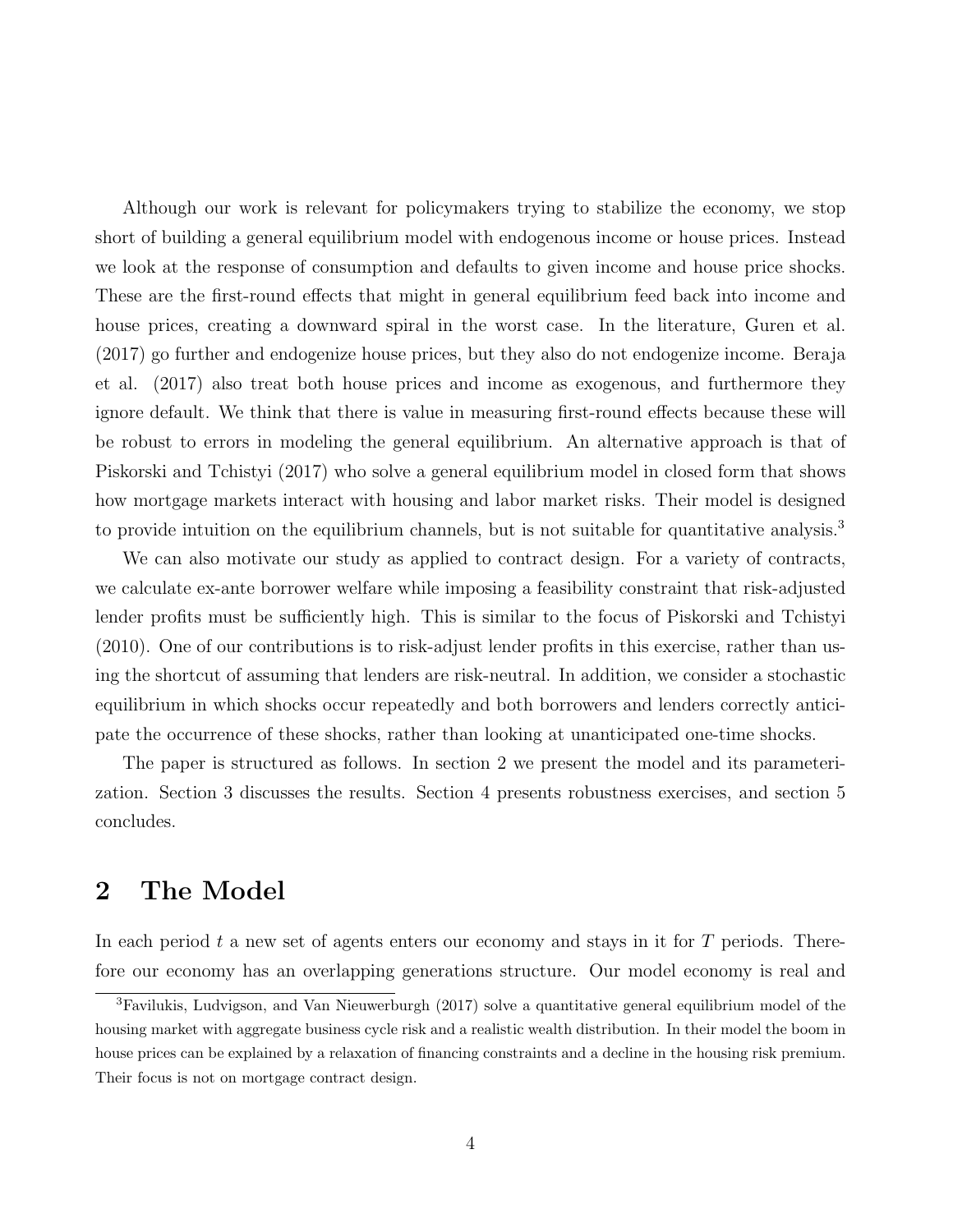stationary. Even though agents face expected positive real income growth during the periods in which they are in our economy, in each period a new cohort of agents is born and an old cohort drops out. The agents that are born face the same (initial) level of house prices relative to income. One possible interpretation is that there are common long-term trends in real house prices and aggregate income, which we abstract from, to focus on cyclical fluctuations. In addition, our model captures the behavior of the group of individuals who use a mortgage loan to buy a house. And even though we solve endogenously for some equilibrium prices (the loan premium), in several other dimensions our model is partial equilibrium. We make these modeling choices so as to be able to model with more realism several of the features of the mortgage contracts that are the focus of our paper.

### 2.1 Baseline model setup

### 2.1.1 Aggregate state

In each period  $t$  the economy may be in either an expansion or a recession. An indicator variable  $I_t$  equals one in an expansion, and zero otherwise. An exogenous transition probability matrix governs the evolution between these states. Persistence in the aggregate state of the economy is captured by the parameterization of this matrix.

The risk-free real interest rate is also exogenous, but stochastic and correlated with the business cycle. Let  $r_{1t} = \log(1 + R_{1t})$  denote the log real rate, the log of the gross real return on a default-free one-period bond held from time t to time  $t+1$ . In each period the log real rate is either high or low, with probabilities that depend on whether the economy is in an expansion or recession. We write the unconditional mean and standard deviation of  $r_{1t}$  as  $\mu_r$  and  $\sigma_r$ , respectively.

We model house price variation in a similar fashion. The change in the log real price of housing,  $\Delta p_t^H$ , is either high or low with probabilities that depend on the state of the economy. We write the unconditional mean and standard deviation of  $\Delta p_t^H$  as  $\mu_H$  and  $\sigma_H$ , respectively. We set  $\mu_H$  equal to zero, but since house price increases are more likely to occur if the economy is in an expansion, and there is persistence in the business cycle, the conditional expectation of house price changes is higher during an expansion than during a recession.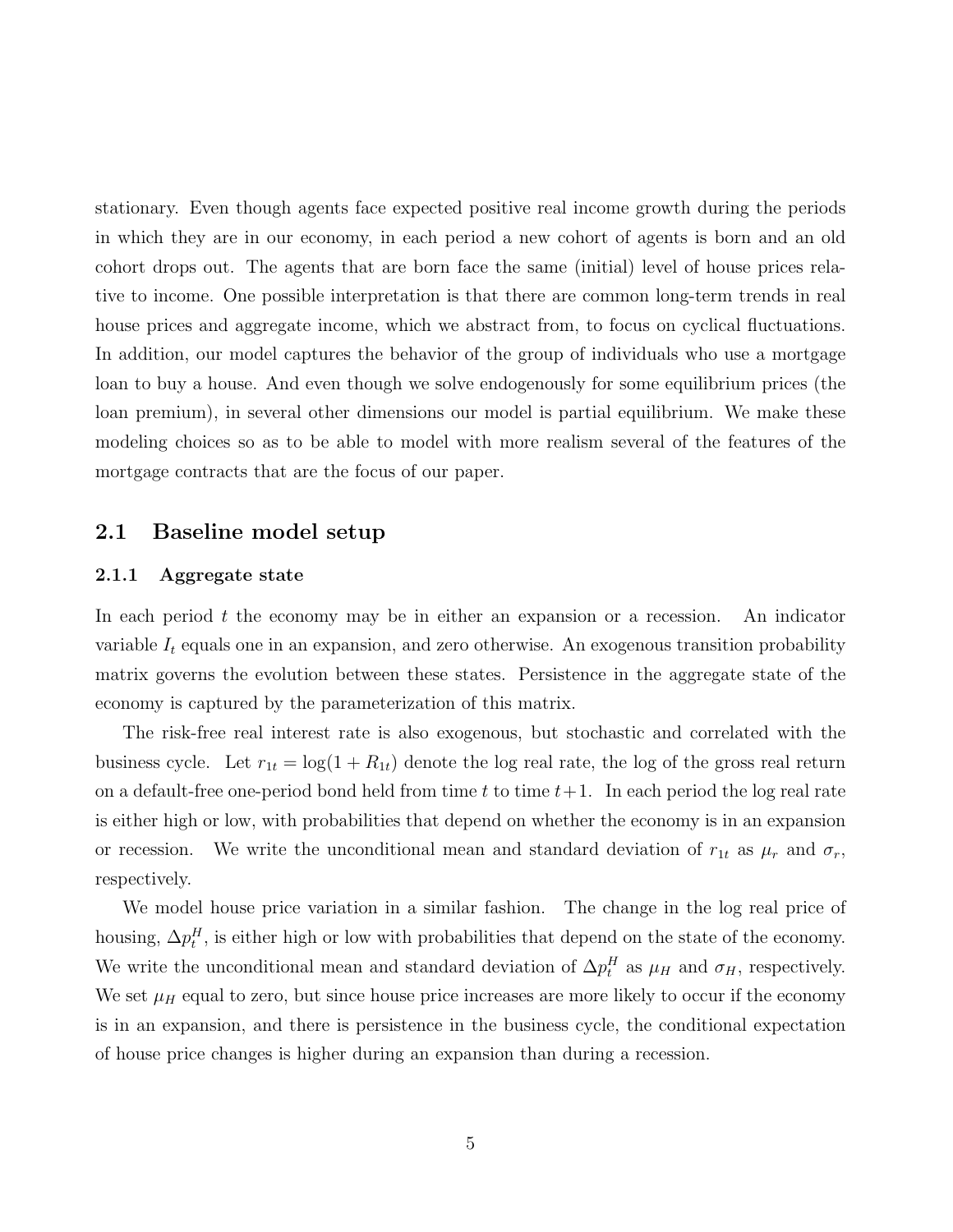#### 2.1.2 Demand for mortgage loans

The demand for mortgage loans comes from overlapping generations of agents entering the economy, as well as from existing agents refinancing their mortgages. All agents entering the economy are initially identical, with identical wealth and permanent income, but they subsequently experience idiosyncratic labor income shocks that imply cross-sectional heterogeneity increasing with age.

#### Initial home purchase

At the time that agent i initially enters the economy (denoted  $t_i$ ) he or she buys a house of size  $H_{i,t_i}$  using a downpayment financed from an initial wealth endowment  $W_{i,t_i}$  and a mortgage loan with maturity T. The house size that the agent buys depends on the prevailing level of house prices  $(P_{t_i}^H)$  and aggregate income  $(Y_{t_i})$  at time of entry.

We let  $d_{i,t_i}$  denote the downpayment as a proportion of the house value. It is indexed by  $t_i$ to allow for the possibility that it depends on the state of the economy. The loan amount the agent takes,  $K_{i,t_i}$ , is given by:

$$
K_{i,t_i} = (1 - d_{i,t_i}) P_{t_i}^H H_{i,t_i}.
$$
\n<sup>(1)</sup>

A higher proportional downpayment implies that agents use more of their previously accumulated savings to buy the house and therefore take on a loan with a lower loan-to-value (LTV) ratio  $K_{i,t_i}/(P_{t_i}^H H_{i,t_i}) = (1 - d_{i,t_i}).$ 

To ensure stationarity of the model we assume that initial wealth and loan size vary in proportion to the level of aggregate income. We also assume that loan size normalized by aggregate income is invariant to the level of house prices. That is, for a given downpayment, when agents enter the economy they always take out a mortgage with the same initial loan-to-income (LTI) ratio  $K_i = K_{i,t_i}/Y_{t_i}$ . This requires that agents who enter the economy after a period of house price increases (decreases) buy a smaller (larger) house. This assumption simplifies the model solution since, in combination with the assumptions we make on preferences, it implies that we do not need to keep track of the level of house prices at the time of a home purchase.

Finally, we further simplify the model by assuming that the downpayment ratio and hence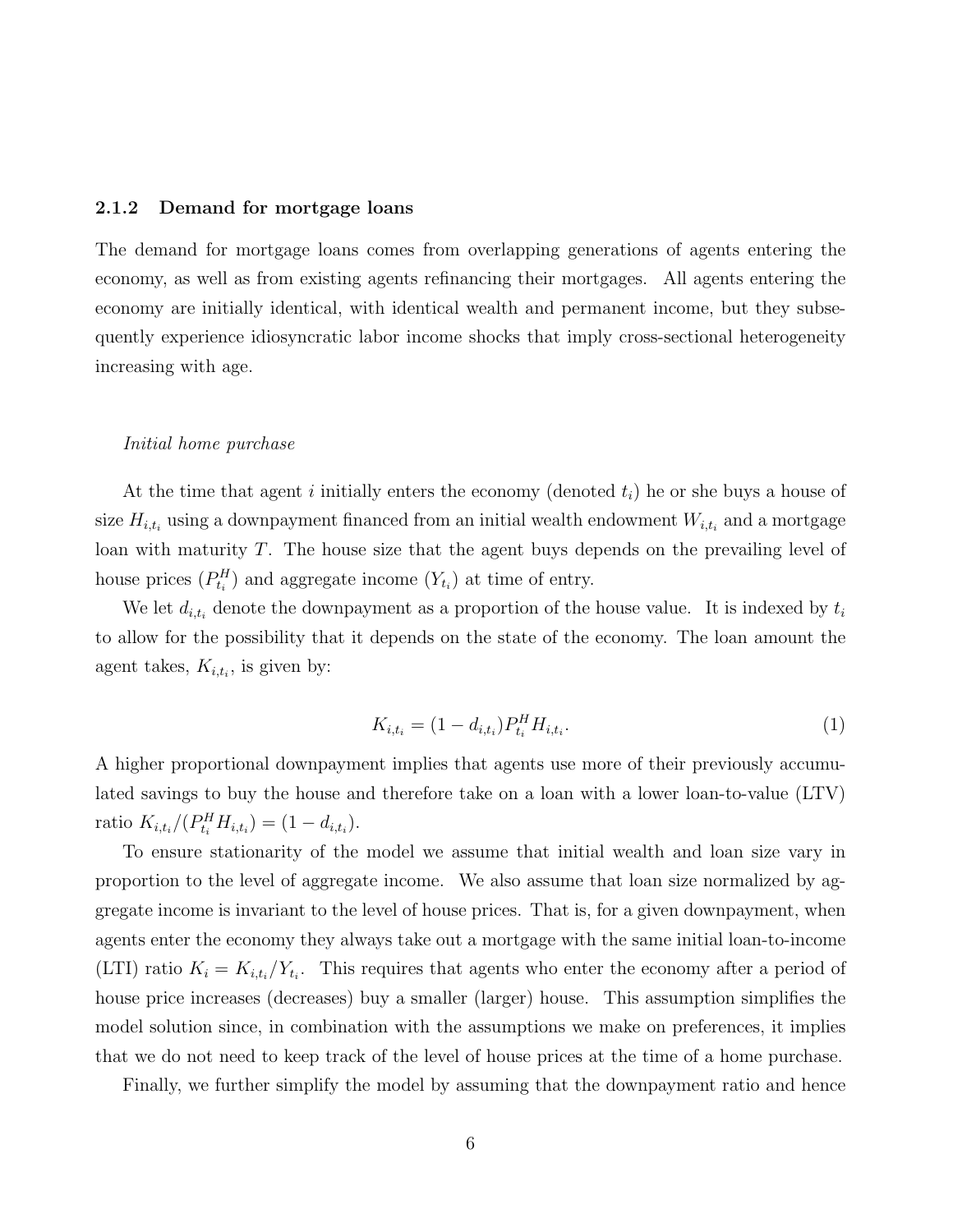the LTV ratio vary exogenously with the state of the economy, but that the LTI ratio  $K_i$  does not change from expansions to recessions. The sizes of new houses purchased vary with the business cycle to make this possible. This assumption ensures that the sizes of new mortgages are constant over time in relation to aggregate income, which again economizes on state variables when we solve our model.

#### Preferences

As in Campbell and Cocco (2015) we assume preference separability between housing and non-housing consumption and that house size remains fixed throughout the time during which agent  $i$  is in our economy. Under these assumptions we can drop housing from the preference specification. Our agents choose non-durable consumption and manage their mortgages to maximize

$$
E_{t_i} \sum_{t=t_i}^{t_i+T} \beta_i^{t-t_i} \frac{C_{it}^{1-\gamma_i}}{1-\gamma_i} + \beta_i^T b_i \frac{W_{i,t_i+T+1}^{1-\gamma_i}}{1-\gamma_i},
$$
\n(2)

where  $W_{i,t_i+T+1}$  denotes terminal wealth that includes both financial and housing wealth. If agents have positive outstanding debt at the terminal date, we calculate terminal wealth net of the debt outstanding. The parameter  $b_i$  measures the relative importance of utility derived from terminal wealth. It controls the incentives of individuals to accumulate longer-term savings. These preferences give rise to a precautionary savings motive with relative prudence equal to  $\gamma_i+1$ .

#### Labor income

In each period agents' labor income  $(Y_{it})$  evolves according to the process estimated by Guvenen, Ozkan and Song (2014). Recessions are characterized by a smaller probability of a large increase in labor income and an increased probability of a large drop in labor income. As usual, we use a lower case letter to denote the natural log of the variable, so that  $y_{it} \equiv$  $log(Y_{it})$ . Log real labor income is the sum of a transitory  $(\epsilon_{it})$  and a persistent  $(z_{it})$  component. Innovations to the persistent component feature a mixture of normals:

$$
y_{it} = z_{it} + \epsilon_{it},\tag{3}
$$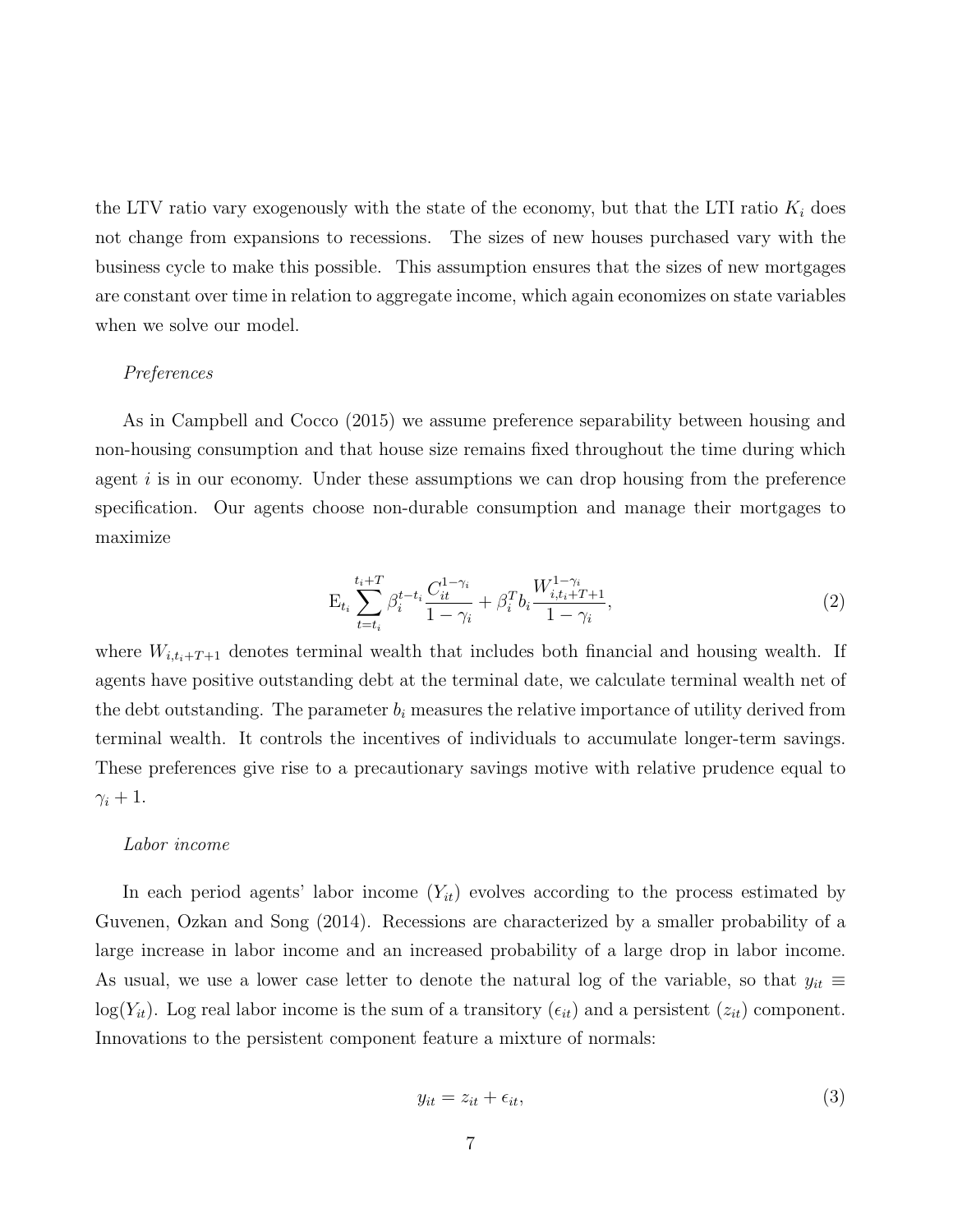$$
z_{it} = \rho z_{i,t-1} + \eta_{it},\tag{4}
$$

where  $\epsilon_{it} \sim \mathcal{N}(0, \sigma_{\epsilon})$  and:

$$
\eta_{it} = \begin{cases} \eta_{it}^1 \sim \mathcal{N}(\mu_{1,I_t}, \sigma_1), & \text{with probability } p_1 \\ \eta_{it}^2 \sim \mathcal{N}(\mu_{2,I_t}, \sigma_2), & \text{with probability } 1 - p_1, \end{cases}
$$
(5)

where recall the subscript  $I_t$  indicates whether period  $t$  is an expansion or a recession. This setup allows us to capture important deviations of labor income growth from normality, including negative skewness and excess kurtosis, and business cycle variation in expected labor income growth through the different means of the normal distributions. The higher probability of a large drop in labor income in recessions is likely to affect borrowers' incentives to default on mortgage loans.

We model the tax code in the simplest possible way, by considering a linear taxation rule. Gross labor income and interest earned are taxed at the constant tax rate  $\phi$ .

### 2.1.3 Terms of mortgage loans

We study two types of mortgage contracts that differ in the interest rate risk that agents face, adjustable-rate mortgages (ARMs) and fixed-rate mortgages (FRMs). Since our model abstracts from inflation risk, the fixed-rate mortgages we model are implicitly inflation-indexed and not the nominal contracts observed in reality.

### Adjustable-rate mortgages

The interest rate on ARMs is the short-term interest rate plus a mortgage premium  $\psi_{i,t_i}^{ARM}$ .

$$
R_{it}^{ARM} = R_{1t} + \psi_{i,t_i}^{ARM}.\tag{6}
$$

The mortgage premium compensates lenders for prepayment and for default risk. The subscripts  $i$  and  $t_i$  allow for the possibility that the premium depends on borrower characteristics and on the aggregate state of the economy at the time that the loan begins. The loan premium remains fixed over the life of the loan, but the loan rate fluctuates with the level of short rates.

The period t payment due on the mortgage taken by agent  $i$  is given by: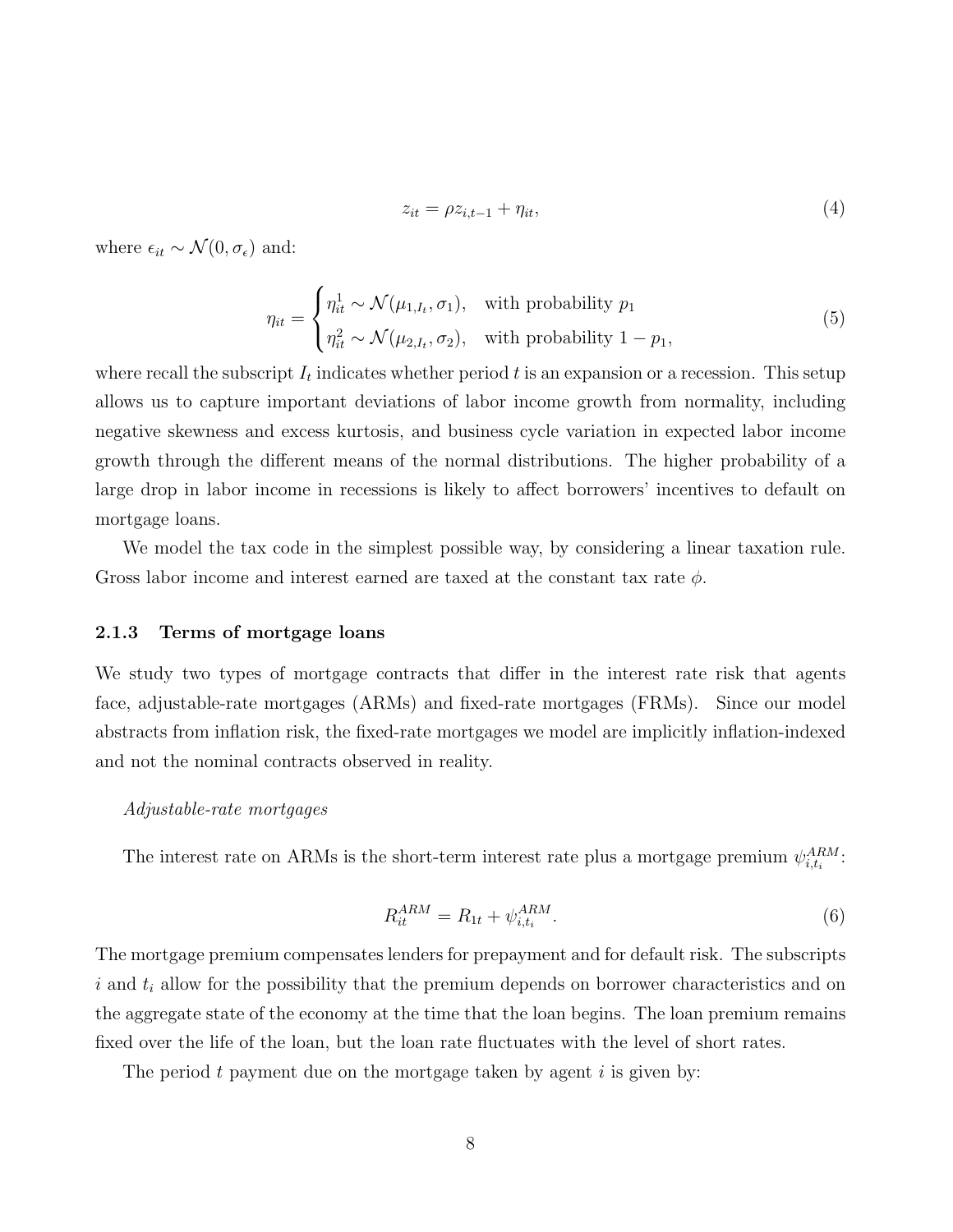$$
L_{it}^{ARM} = R_{it}^{ARM}D_{it} + \Delta D_{i,t+1},\tag{7}
$$

where  $D_{it}$  is the principal amount outstanding on the loan at the beginning of period t before any mortgage payments are made in that period and  $\Delta D_{i,t+1}$  is the loan principal repayment due in period t. To economize on state variables we assume that in each period the principal reduction is the same that would occur in a fixed-rate loan with an exogenously specified mortgage rate. This allows us to link principal outstanding to the loan period.

#### Fixed-rate mortgages

The interest rate on FRMs is fixed over the life of the loan. It is equal to the long-term bond rate at the time that the loan begins plus a mortgage premium  $\psi_{i,t_i}^{FRM}$ :

$$
R_i^{FRM} = R_{T,t_i} + \psi_{i,t_i}^{FRM}.
$$
\n
$$
(8)
$$

To model long-term bond rates we assume that the log expectations hypothesis of the term structure holds, so that expected log returns on bonds of all maturities are equal. By specifying the expectations hypothesis in logs, we ensure that it is consistent across all holding periods and allow for long bonds to have somewhat higher simple average returns resulting from their greater return volatility.

### Refinancing, default, and prepayment options

We model three options that borrowers have in mortgage contracts: to refinance, to default, and to prepay. The option to refinance the loan, i.e. to prepay the existing loan and simultaneously take out a new one, has a monetary cost of  $\theta_R$ , but it allows agents to extract additional cash from their accumulated home equity. Agents choose how much additional equity to extract subject to the downpayment constraint prevailing at the time that the refinancing takes place. We maintain the function that maps loan amount to maturity for non-refinanced mortgages: therefore, if agents refinance to the initial loan amount the new loan has maturity  $T$ , but we allow agents to refinance to larger or smaller loan amounts than the initial one, with longer or shorter maturities accordingly.

Borrowers also have an option to default on the loan. In case of default they lose the house in foreclosure, are excluded from credit markets, and become renters for the remaining time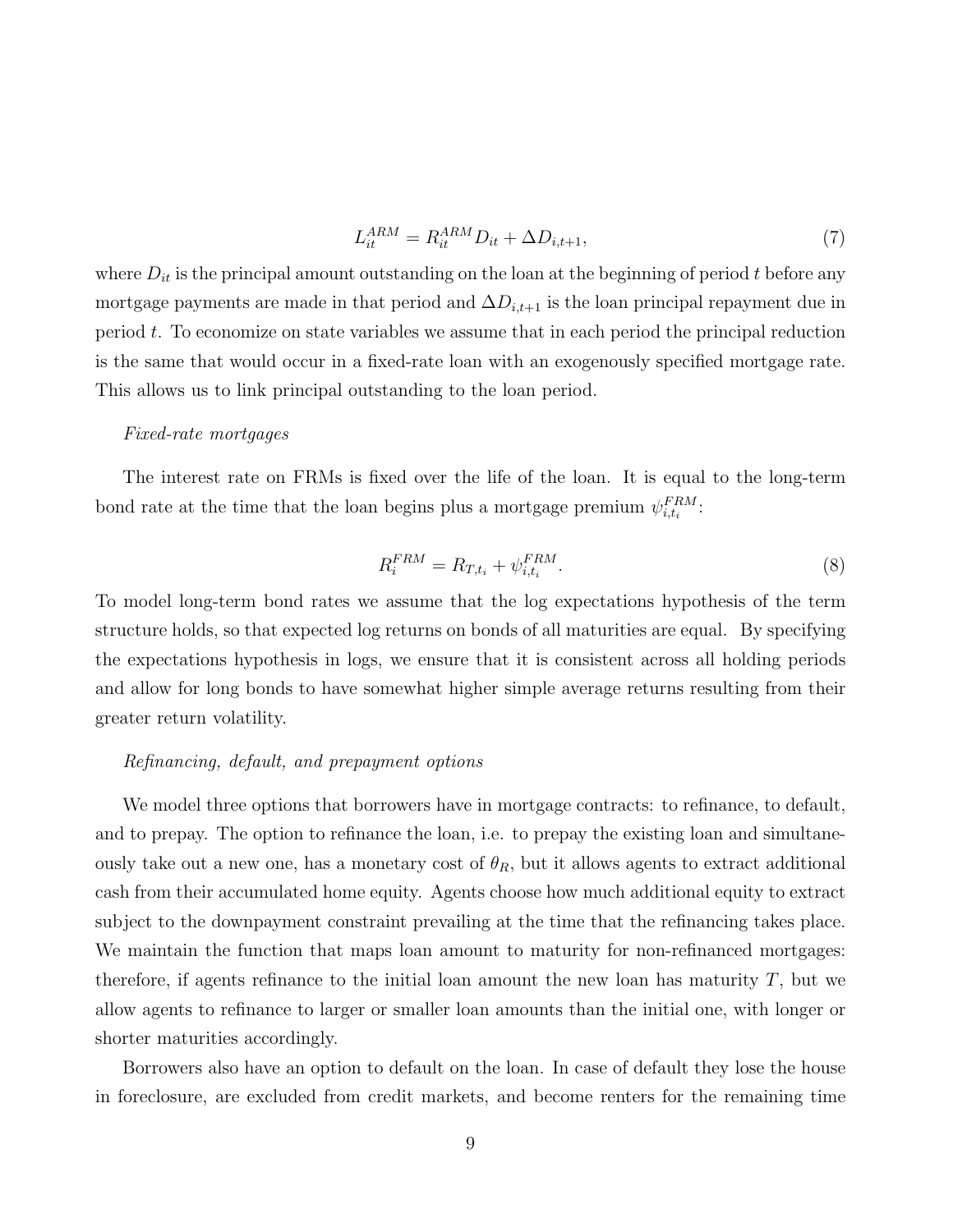horizon. In addition default carries a utility penalty in the period that the agent defaults equal to  $\lambda$  which can be interpreted as a social stigma cost (Guiso, Sapienza, and Zingales 2013). Mortgage loans are non-recourse, so lenders have no claim on labor income in the event of default. We model a lower bound on consumption which can be interpreted as arising from social security benefits or other transfers, and which ensures that borrowers' decisions are not dominated by extremely unlikely states with extremely high marginal utility of consumption.

Finally, borrowers with positive home equity have the option to sell their house, prepay their loan, and become renters for the remaining time horizon. We assume that the house rented is the same size as the one previously owned. The rental cost is equal to the user cost of housing plus a rental premium of  $\varepsilon$ . We follow Campbell and Cocco (2015) and define the date t rental cost  $RC_{it}$  for a house of size  $H_{i,t_i}$  as:

$$
RC_{it} = [R_{1t} - E_t[\exp(\Delta p_{t+1}^H) - 1] + \tau_p + m_p + \varepsilon]P_t^H H_{i,t_i},
$$
\n(9)

where  $R_{1t}$  is the one-period real-rate,  $E_t[\exp(\Delta p_{t+1}^H - 1]$  is the expected real house price change from period t to period  $t + 1$ , and  $\tau_p$  and  $m_p$  are the property tax rate and the proportional housing maintenance cost respectively.

### 2.1.4 Supply of mortgage loans

Lenders originate loans at the initial date when agents enter the economy, and in later periods when there is refinancing. In periods subsequent to loan origination, lenders receive the mortgage payments, unless borrowers decide to default or to refinance. In case of default, lenders take possession of the house and sell it in the same period at current prices, net of transaction costs. In case of refinancing, lenders receive the balance outstanding on the current mortgage and write a new mortgage contract with a new principal amount.

The loan premium compensates lenders for default, prepayment, and the costs of originating and servicing loans. It depends on the type of loan and on the state of the economy at the time that the loan is originated, to capture the fact that expected default and prepayment behavior is different for loans originated under different economic conditions.

We also model the possibility that lenders use tighter lending criteria in recessions, by allowing the maximum LTV (denoted  $LTV^{max}$ ) for loans originated in bad times to be lower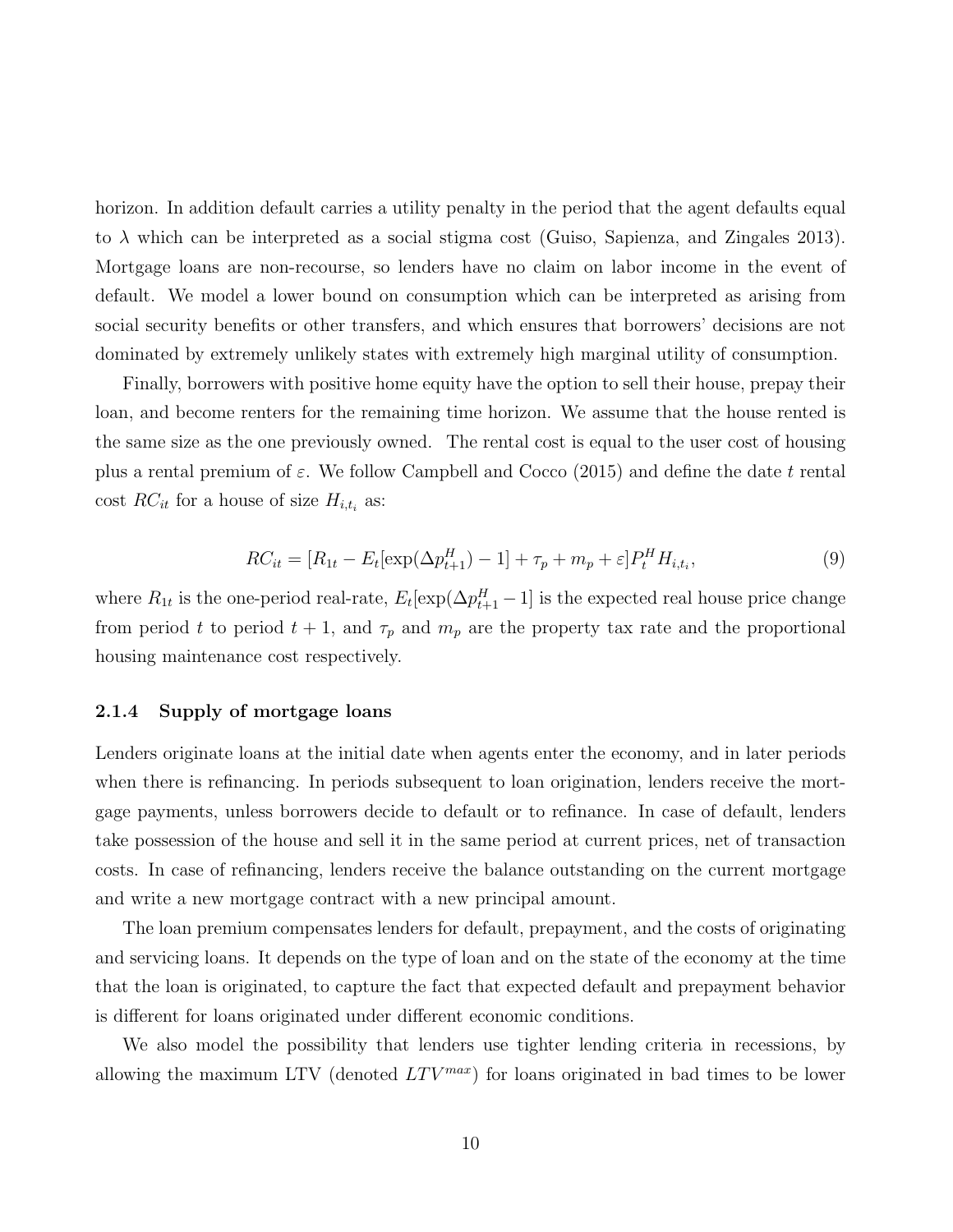than that for loans originated in good times. This makes it more difficult for agents to refinance their loans and extract home equity during recessions.

We assume a competitive market for the supply of loans and solve for the loan premia such that lenders achieve a given level of risk-adjusted net present value of loan cash-flows (denoted  $\pi$ ). To capture lenders' risk aversion, or the fact that also for lenders cash-flows received in recessions are more valuable than those received in expansions, we use our model to derive an exogenous pricing kernel. More specifically, we solve our model for agents who own their houses outright (without mortgage debt) and who have large financial assets. The motivation is that these are the permanent income consumers who through lenders provide loans to mortgage borrowers. The marginal utility of these long-horizon agents is the relevant metric for pricing cash flows received in different states of the world. For this group of permanent income individuals we calculate aggregate consumption, denoted  $C_t^a$ , by averaging individual consumption. Finally, we calculate the implied discount rates for the different time  $t$  aggregate states of the world (recession or expansion with a low or high real interest rate) using:

$$
E_t \beta \left(\frac{C_{t+1}^a}{C_t^a}\right)^{-\gamma}.
$$
\n(10)

We use these risk-adjusted discount rates to calculate the present value of lenders' cashflows. We give details in the parameterization section. Naturally, the risk adjusted discount factors contribute to the debt dynamics generated by the model and play a role in the benefits to agents and costs to lenders of the option to extend loan maturity.

### 2.1.5 Equilibrium mortgage premia

Equilibrium mortgage premia in our model could in principle depend on all the state variables. But given the large number of state variables, this would make the problem intractable. Therefore, for most of the cases considered we assume that mortgage premia depend only on the loan type and on the state of the business cycle at loan origination.

The calculation of equilibrium mortgage premia requires that we solve for a fixed point. The refinancing and default choices of borrowers depend on the loan premium, so we need to iterate on candidate loan premia until lenders achieve the break-even level of profitability given borrowers' choices. When LTV ratios are high, it is possible that no fixed point exists as in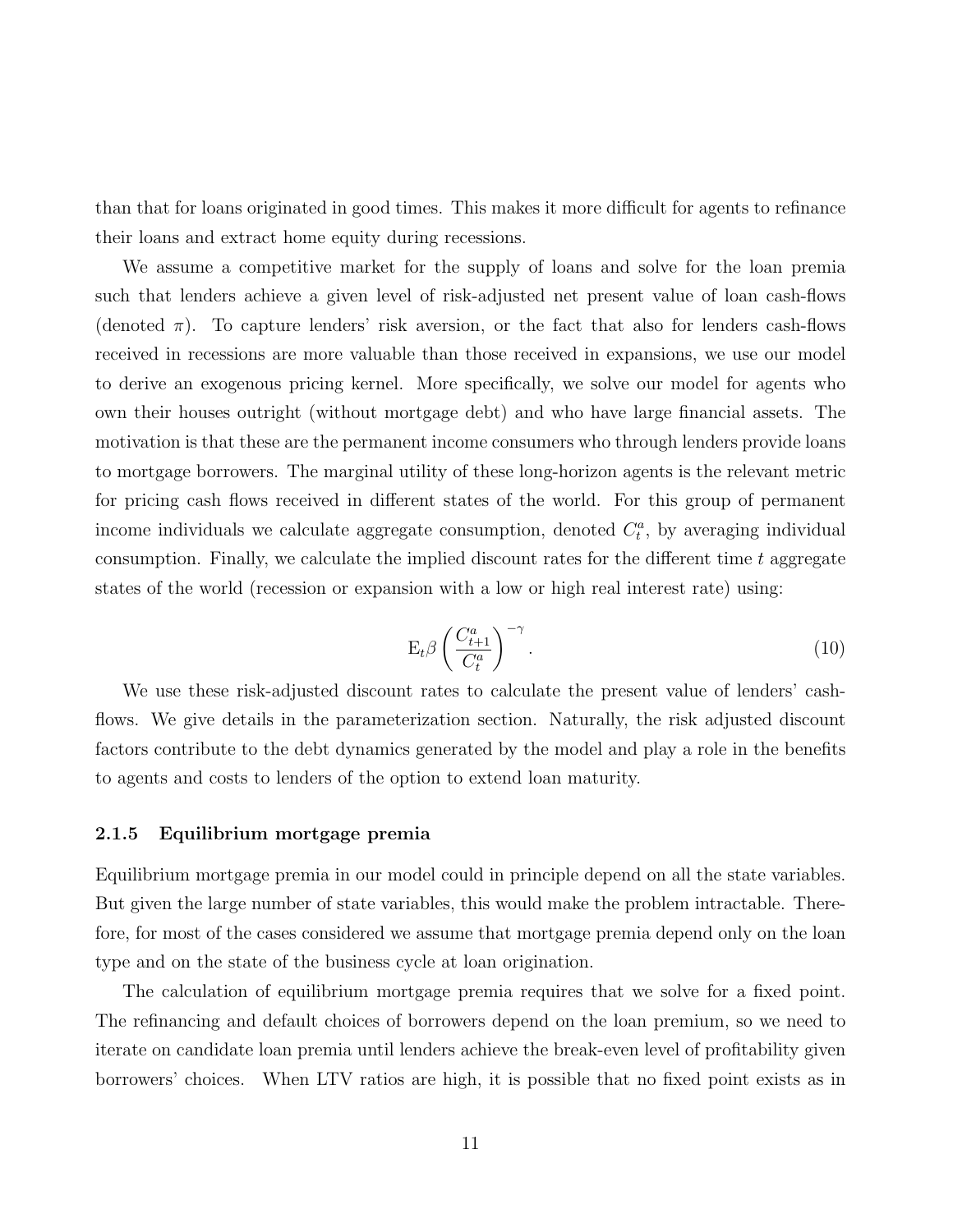Stiglitz and Weiss (1981); this is one reason why we impose maximum LTV ratios exogenously. Furthermore, because borrowers may refinance their loans in either expansions or recessions, the cash flows of lenders and the loan premium for loans initiated in a recession depend on the loan premium for loans initiated in an expansion (and vice versa). Therefore we solve simultaneously for the recession and expansion premia such that the expected present discounted value of lenders' cash flows is equated across the two aggregate states.

### 2.2 Model timing and solution

#### 2.2.1 Timing, choice and state variables

The timing of the problem is such that at the beginning of each period  $t$  the state of the economy  $(I_t)$ , interest rates  $(R_{1t})$ , house prices  $(P_t^H)$  and labor income  $(Y_{it})$  are realized. We define cashon-hand in period t as the sum of wealth and realized income:  $X_{it} \equiv W_{it} + Y_{it}$ . The remaining state variables of the problem are the level of permanent income  $Z_{it}$ , the level of debt outstanding/loan period  $K_{it}$ , the loan premia  $\psi_{it}$  (equivalently, the state of the economy when the agent's mortgage was originated), and whether the agent has previously moved to the rental market  $I_{it}^{R}$ . We denote the time t state space for agent i by  $\Omega_{ti} \equiv \{I_t, R_{1t}, P_t^H, X_{it}, Z_{it}, K_{it}, \psi_{it}, I_{it}^R\}.$ 

The level of debt,  $K_{it}$ , and loan premia,  $\psi_{it}$ , pin down home equity and the mortgage payments due (for the ARM). For the FRM loan we also need to keep track of the level of interest rates at mortgage initiation since it determines the loan rate and required mortgage payments (thus the set  $\Omega_{ti}$  has one additional state variable). For both contracts, loan premia are endogenously determined at origination and remain unchanged until loan termination.

After the realization of the random variables is observed, borrowers decide whether to make the scheduled mortgage payments, refinance, default, or prepay the loan. If they refinance, borrowers need to decide the new loan amount, subject to the prevailing downpayment constraint. In addition, they decide in each period their consumption of non-durable goods. The problem is simpler for borrowers who have previously defaulted, and need only choose how much to consume and save in each period.

We set up the problem recursively and define two distinct value functions: V is the value of repaying the loan or refinancing and  $V^R$  is the value of moving to the rental market (either through default or through mortgage prepayment). If the agent has a loan outstanding the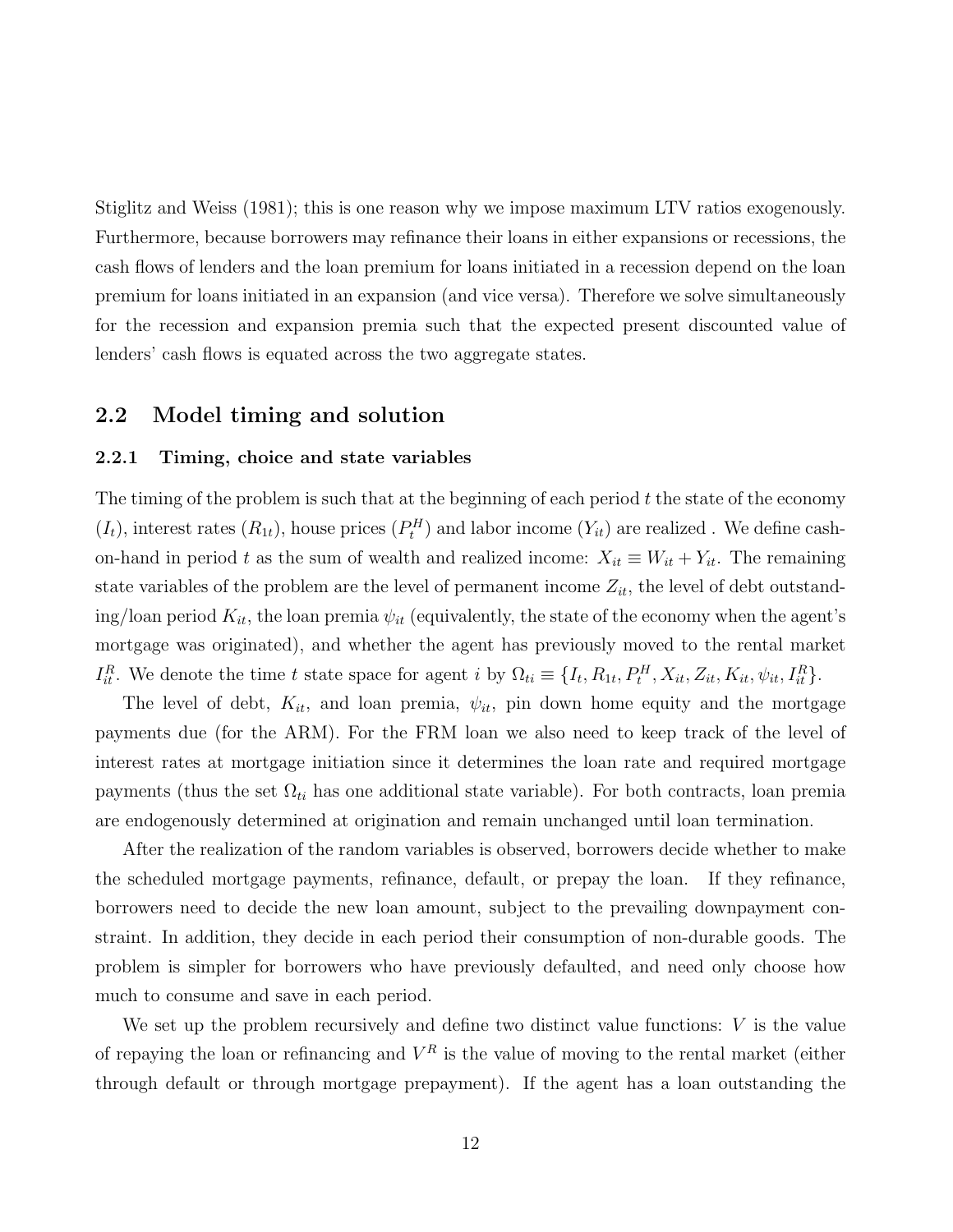Bellman equation is given by:

$$
V_{it}(\Omega_{ti}) = \max\{U(C_{it}) + \beta E_t \max[V_{i,t+1}(\cdot), V_{i,t+1}^R(\cdot)]\},\tag{11}
$$

where  $V^R$  denotes the value obtained from moving to the rental market. The Bellman equation for an agent in the rental market is given by:

$$
V_{it}^{R}(X_{i,t}, Z_{it}, I_t, R_{1t}, P_t^H) = \max\{U(C_{it}) + \beta E_t V_{i,t+1}^R(\cdot)]\}.
$$
\n(12)

In periods when the agent does not move to the rental market and does not refinance his or her loan, cash-on-hand evolves according to:

$$
X_{i,t+1} = [X_{it} - C_{it} - L_{it}^{LoanType} - PC_t + \phi R_{it}^{LoanType} D_{i,t-1}] (1 + (1 - \phi) R_{1t}) \qquad (13)
$$

$$
+ (1 - \phi) Y_{i,t+1},
$$

where  $LeanType \in \{FRM, ARM\}$ . Cash-on-hand in period  $t + 1$  is equal to cash-on-hand in period t, minus consumption  $(C_{it})$ , mortgage payments  $(L_{it}^{LoanType})$ , property maintenance and tax costs  $(PC_t)$ , plus the interest tax shield, the interest on savings and realized labor income (net of income taxes).<sup>4</sup>

If the agent decides to tap into home equity through loan refinancing, he or she must choose a new loan amount  $K'_{it}$ , prepay the outstanding amount of the old loan  $(D_{it})$ , and pay a refinancing cost of  $\theta_R$ . In such a situation cash-on-hand evolves according to:

$$
X_{i,t+1} = [X_{it} - C_{it} - (1 + R_{it}^{LoanType})D_{it} + \phi R_{it}^{LoanType}D_{i,t-1} + K_{it}' - PC_t - \theta_R]
$$
  

$$
(1 + (1 - \phi)R_{1t}) + (1 - \phi)Y_{i,t+1}.
$$
 (14)

The choice of the new loan amount  $(K'_{it})$  is subject to a LTV constraint such that  $K'_{it} \leq$  $LTV_t^{max}P_t^H H_{i,t_i}$ , where we allow  $LTV^{max}$  to depend on the aggregate business cycle  $I_t$ .

If the agent has positive home equity, he or she can decide to move to the rental market. Such a decision happens at the beginning of the period. In such a case the agent receives the

<sup>&</sup>lt;sup>4</sup>Property maintenance and tax costs are a proportion of the house value, i.e.,  $PC_t \equiv (m_p + \tau_p(1-\phi))H_{i,t_i}P_t^H$ . We give further details in the parameterization section.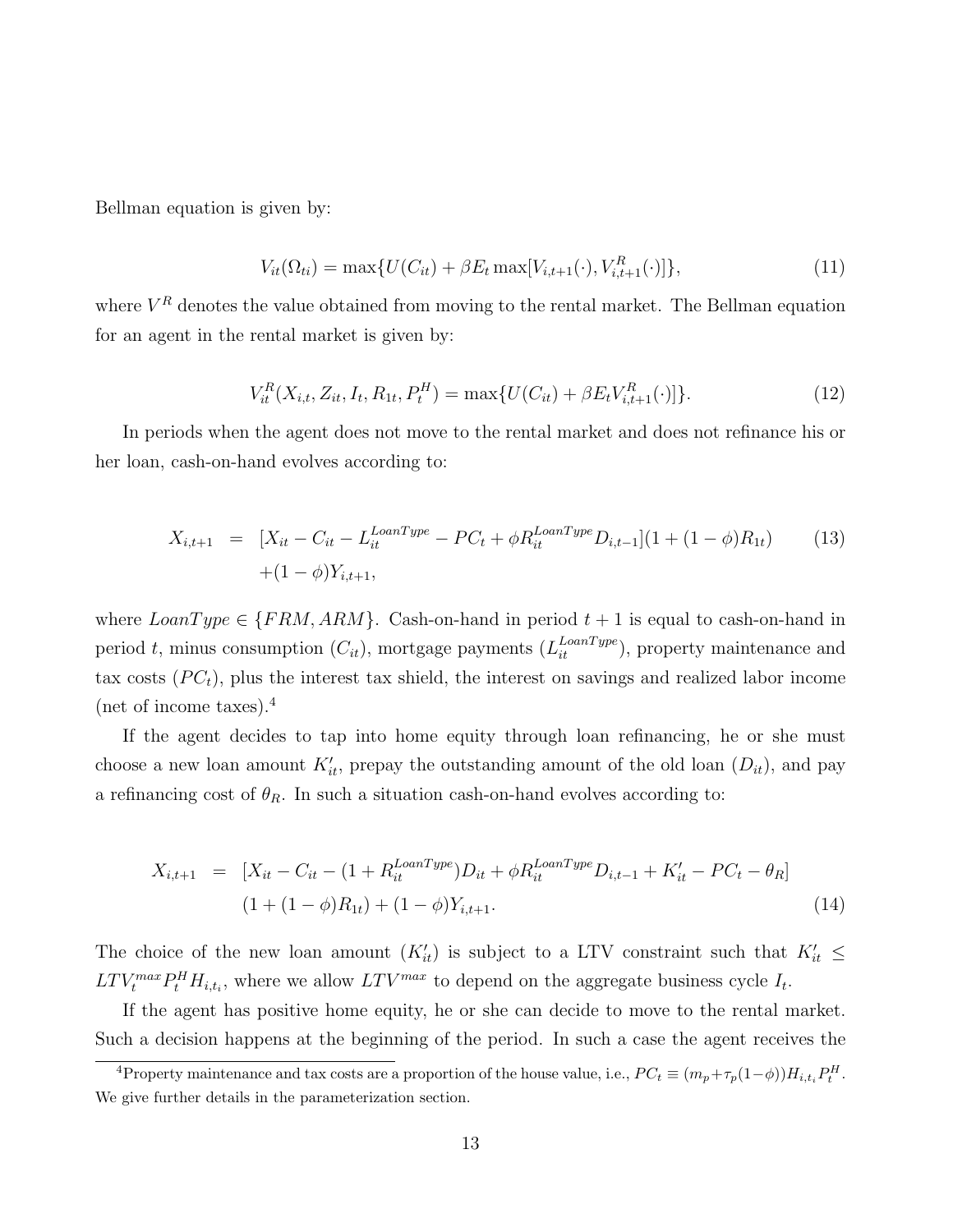net proceeds from selling the house (net of transaction costs  $\theta_c$ ) minus the outstanding loan amount (which is prepaid). The law of motion for cash-on-hand is:

$$
X_{i,t+1} = [X_{it} - C_{it} + (1 - \theta_c)P_t^H H_{i,t_i} - (1 + R_{it}^{LoanType})D_{it}
$$
  
+  $\phi R_{it}^{LoanType} D_{i,t-1} - RC_{it}[(1 + (1 - \phi)R_{1t}) + (1 - \phi)Y_{i,t+1},$  (15)

i.e. agents receive the net proceeds from selling the house but need to start paying the rental cost  $RC_{it}$ . Finally, cash-on-hand for agents already in the rental market or for agents who default is given by:

$$
X_{i,t+1} = [X_{it} - C_{it} - RC_{it}](1 + (1 - \phi)R_{1t}) + (1 - \phi)Y_{i,t+1}.
$$
\n(16)

### 2.2.2 Numerical solution

We solve the agents' problem by backwards induction for given values for the loan premium and for given maximum LTV. We give details on the numerical solution methodology in the appendix. We use the optimal policy functions, four hundred different paths for the aggregate variables (recession/expansion, house prices and interest rates), and the realizations of individual earnings to generate simulated data, over a forty-year period. In each period a new set of agents enters the economy and stays in it for twenty years. We discard the first twenty periods as burn-in and report the statistics for the last twenty periods of our simulated economy. This ensures that in each period a new set of agents enters our economy at the same time that a set of agents drops out from our sample. For each aggregate state and at each point in time there are 550 agents in our data (i.e. 25 agents for each age cohort). We use these data to calculate the net present value of lenders' cash flows. We iterate simultaneously on the recession and expansion loan premium until we find the fixed point at which lenders' achieve the target profitability, given agents' optimal choices. We generate simulated data for the different experiments that we carry out, but the realizations for the random variables are the same throughout so that different experiments are comparable.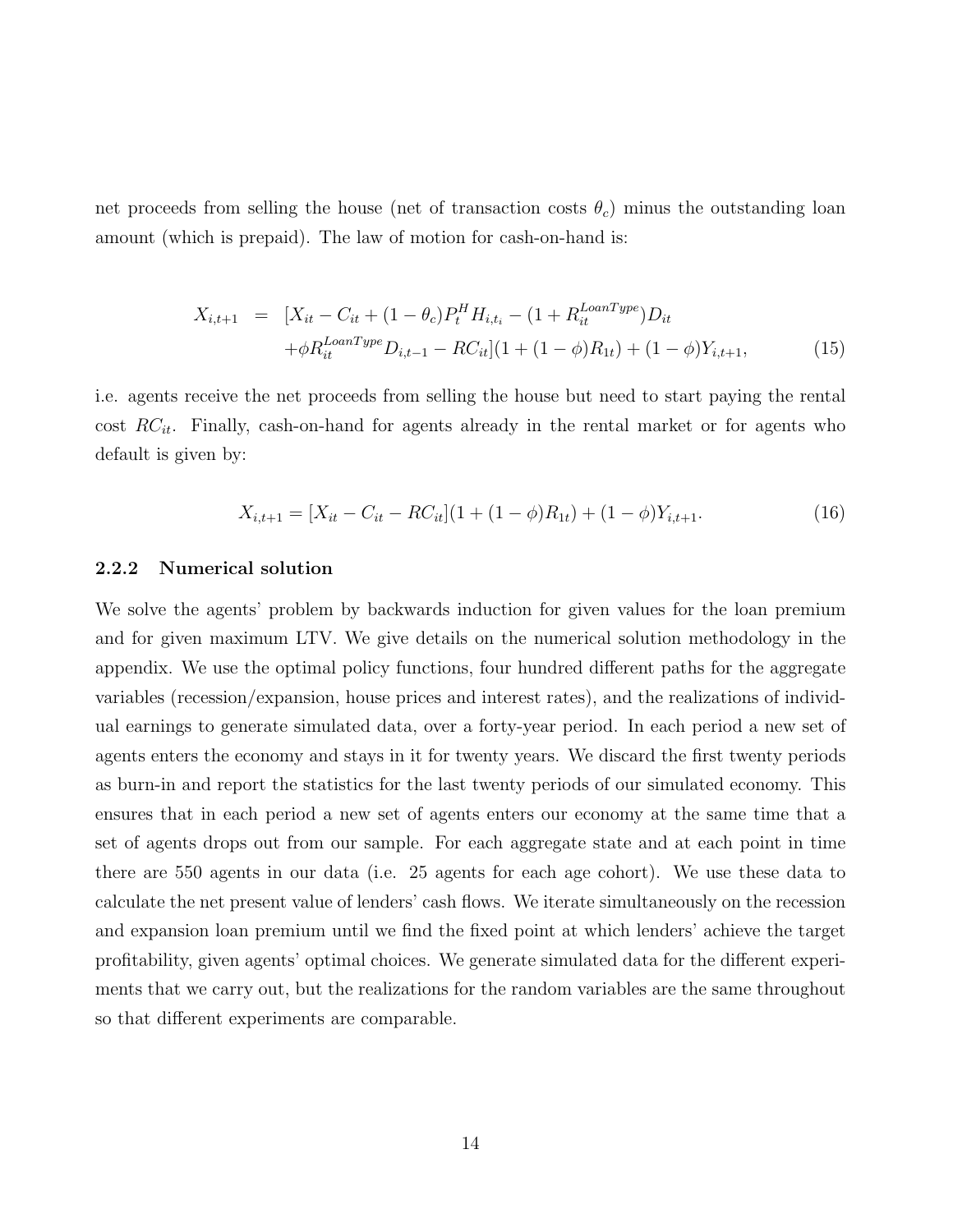### 2.3 Alternative mortgage structures

We study two alternatives to the standard mortgages described so far. First, we augment ARM loans with an option that gives borrowers the choice to pay only interest and to extend loan maturity during recessions. We allow all borrowers, including those with negative home equity, to take advantage of this option if they wish to do so. There is no monetary cost of exercising the option. If borrowers extend maturity, debt service temporarily comprises only interest, with principal repayments restarting the following period and loan maturity extended by one period. For multi-year recessions, borrowers choose whether to exercise the option in each of the recession years.

In this extended model there is an additional choice variable in recession years, the agents' decision of whether to extend maturity. The model solution does not require an additional state variable. Lender cash flows for the periods in which borrowers exercise the option include only interest so that

$$
CF_{it}^{\text{lender}} = D_{it} R_{it}^{ARM}.
$$
\n
$$
(17)
$$

In this way the option to extend loan maturity provides cash-flow relief to borrowers during bad times.

A second alternative mortgage structure we study combines the FRM loan with an option that allows borrowers to costlessly switch during recessions to an ARM loan with the same level of principal outstanding. Since interest rates are more likely to be low during bad times, the switch to an ARM allows borrowers to take advantage of low rates to reduce their required mortgage payments.

Both these changes to mortgage structure have an impact on lenders' cash flows that we take into account by solving for the level of loan premia so that the net present value of risk-adjusted cash flows is the same as in the base model.

### 2.4 Parameterization

We use several data sources and estimates from papers in the literature to parameterize our model. Table 1 summarizes our parameter choices.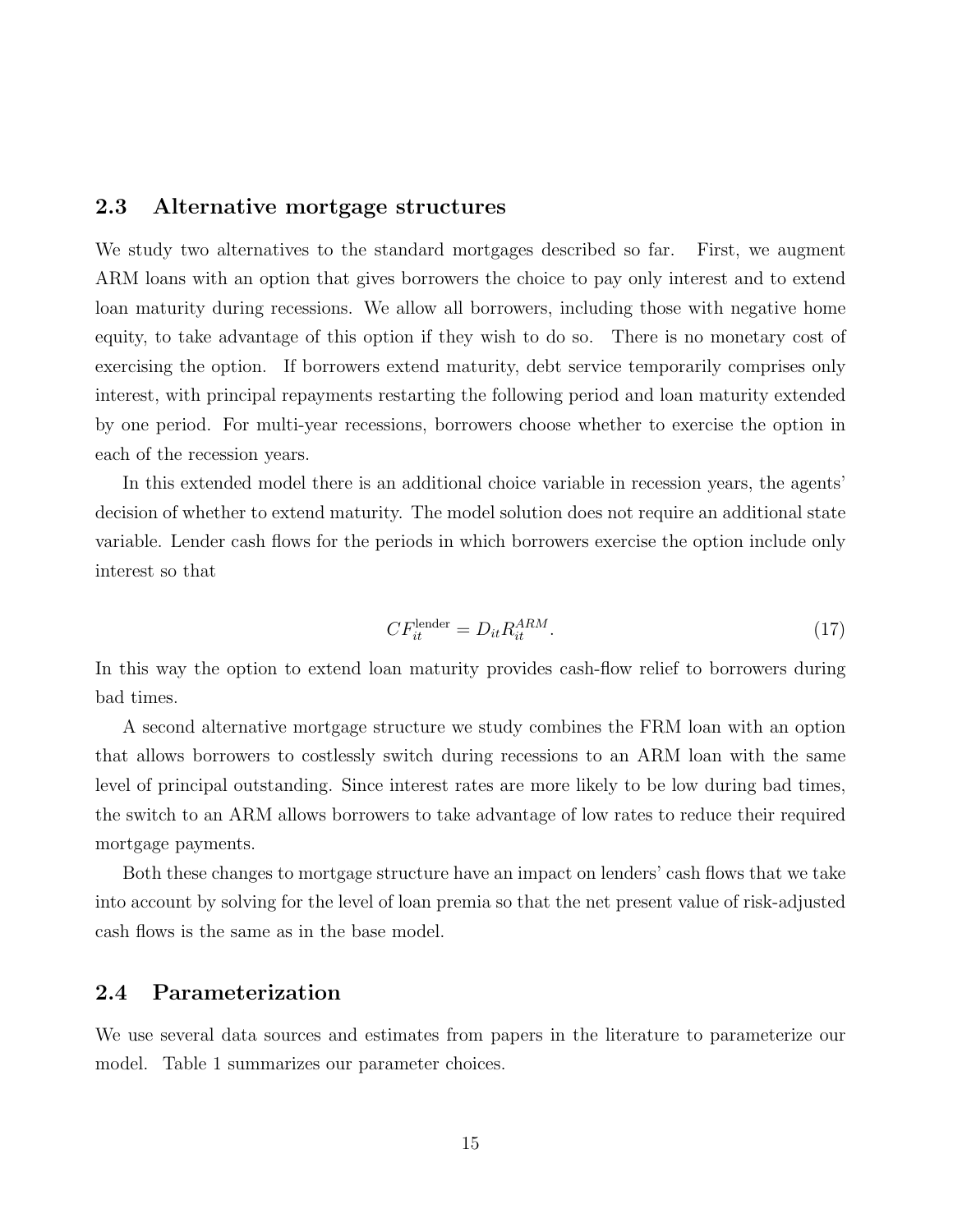#### 2.4.1 Aggregate state variables

To parameterize the transition probability matrix between expansions and recessions we use NBER business cycle dates. The conditional transition probabilities reported in panel A of Table 1 capture the persistence in the aggregate state of the economy. Expansions are more persistent than recessions: the probability that an expansion continues from one quarter to the next is 0.82, while the probability that a recession continues is only 0.37.

Panel B of Table 1 summarizes our parameter choices for real interest rates. We calculate the expected real interest rate using quarterly data on 1-year nominal Treasury bond yields and on expected inflation from the Michigan survey from 1977Q4 to 2014Q3. Over the whole sample period the real interest rate was on average higher in recessions than in expansions: 1.59% compared to 2.44%, respectively. However, this was driven mainly by the recessions of the early 1980s. If one focuses on the period after 1985 the average real interest rate was on average higher in expansions than in recessions: 1.12% compared to 0.04%, respectively. The unconditional mean over this period was 1% and the standard deviation was 2.5%.

In our model the real interest rate can either be low or high. We set the unconditional probabilities of low and high rates to be equal, so for a mean of 1% and a standard deviation of 2.5% the two possible values for the real rate are -1.5% and 3.6%. We adjust the conditional probabilities of low and high rates to match the post-1985 means during expansion and recession, which implies a 0.48 probability of a low rate in an expansion, and a 0.62 probability in a recession. This real interest rate process inherits the persistence of the business cycle variable.

Panel C of Table 1 reports our parameter choices for house prices. We match the unconditional mean and standard deviation of log house price changes from Campbell and Cocco (2015). To parameterize the relation between house price changes and the aggregate state of the economy we use Case-Shiller house price data. In our model house prices can either increase or decrease by 16.2% each period. We calculate the conditional probabilities of house price declines in expansion and recession to match the average house price increase of 1% in an expansion and decline of 3% in a recession observed in the S&P/Case-Shiller 20-city composite Home Price Index data. During an expansion, the probability of a house price increase is 0.52, whereas this probability is only 0.39 in a recession.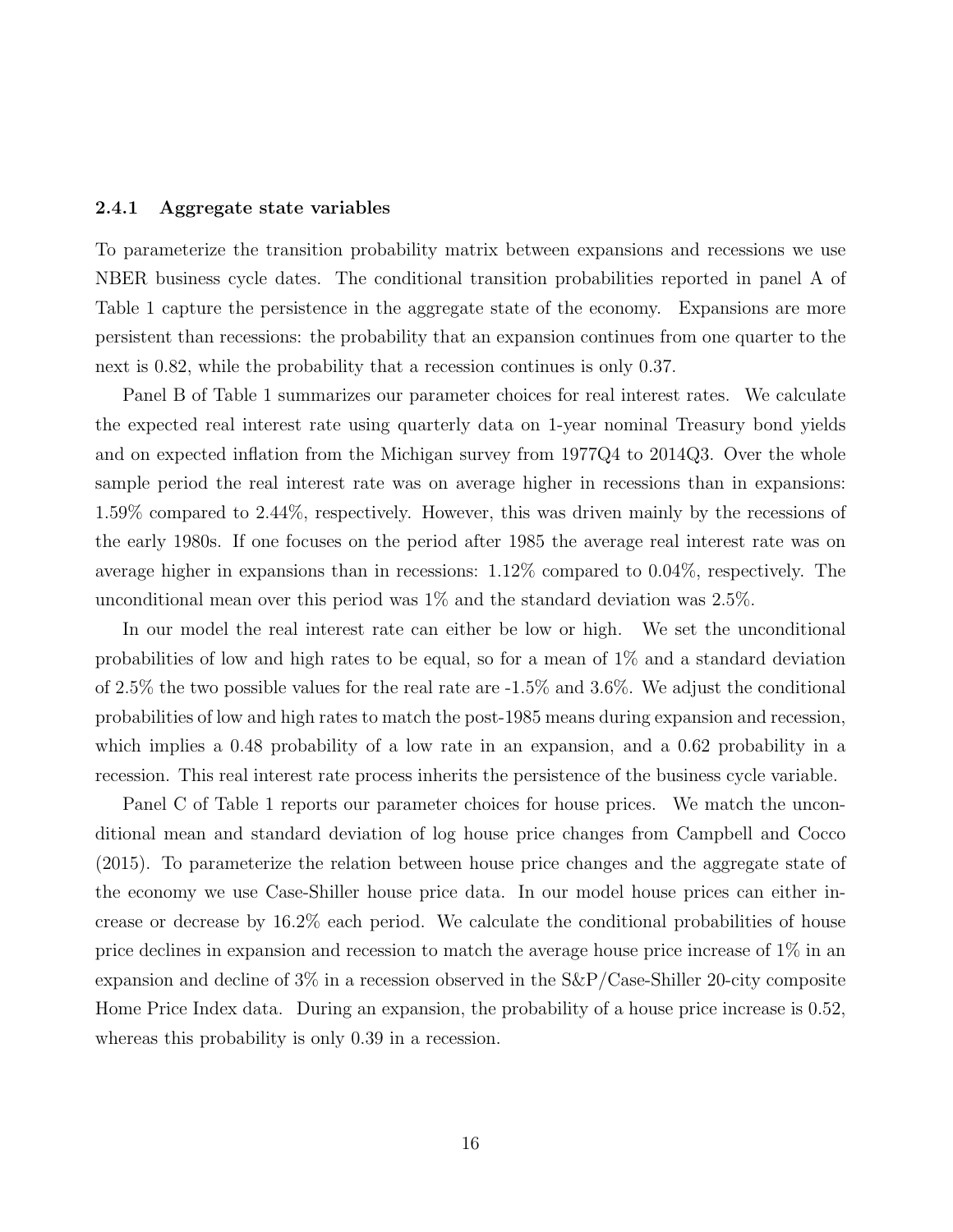### 2.4.2 Preference parameters and the labor income process

Panel D of Table 1 reports preference parameters. We set the subjective time discount factor to 0.98, the coefficient of relative risk aversion to 2, and the bequest parameter b so that agents in our model accumulate financial savings at a rate similar to that observed in the data. More precisely we target a terminal value for financial wealth that roughly matches the average level of \$20,400 observed for individuals aged between 35 and 44 in the 2013 wave of the Survey of Consumer Finances (SCF).

We take earnings process parameters from Guvenen et. al (2014), and report them in panel E of Table 1. We assume a flat income tax rate of  $20\%$ , with mortgage interest tax deductible at this rate.

### 2.4.3 Mortgage and housing parameters

Panel F of Table 1 reports the parameters we use to model the mortgage and housing markets. In the base model the initial loan-to-income (LTI) ratio is constant at 3.5. The maximum LTV is 0.9 for loans initiated in expansions and 0.8 for loans initiated in recessions. These constraints restrict agents' ability to refinance their loans. We also set downpayments at the time that agents enter the economy equal to the minimum values of 0.1 and 0.2 implied by the maximum LTVs. Mortgages have an initial maturity of 20 years.

We solve endogenously for mortgage premia but we need a base value for lender profitability  $\pi$  that compensates lenders for their unmodeled costs. We have used monthly data on ARM effective rates from the Federal Housing Finance Agency, covering the period 1986–2008. From these effective rates we subtract the one-year bond yield and calculate the average mortgage premium during NBER recession months to be 3%. We use this value to determine  $\pi$  and solve all other loan premia to generate the same profitability.

We assume that as long as a mortgage is outstanding, lenders must pay a 0.25% per year servicing cost. This parameter helps to determine the profitability of mortgages that remain outstanding relative to those that prepay or default. There are no charges to borrowers for prepaying mortgages, but refinancing incurs a \$1000 fixed cost. There is a 6% commission paid on house value when a mortgage is prepaid and the house is sold, and an equivalent 6% loss to lenders in the event of default.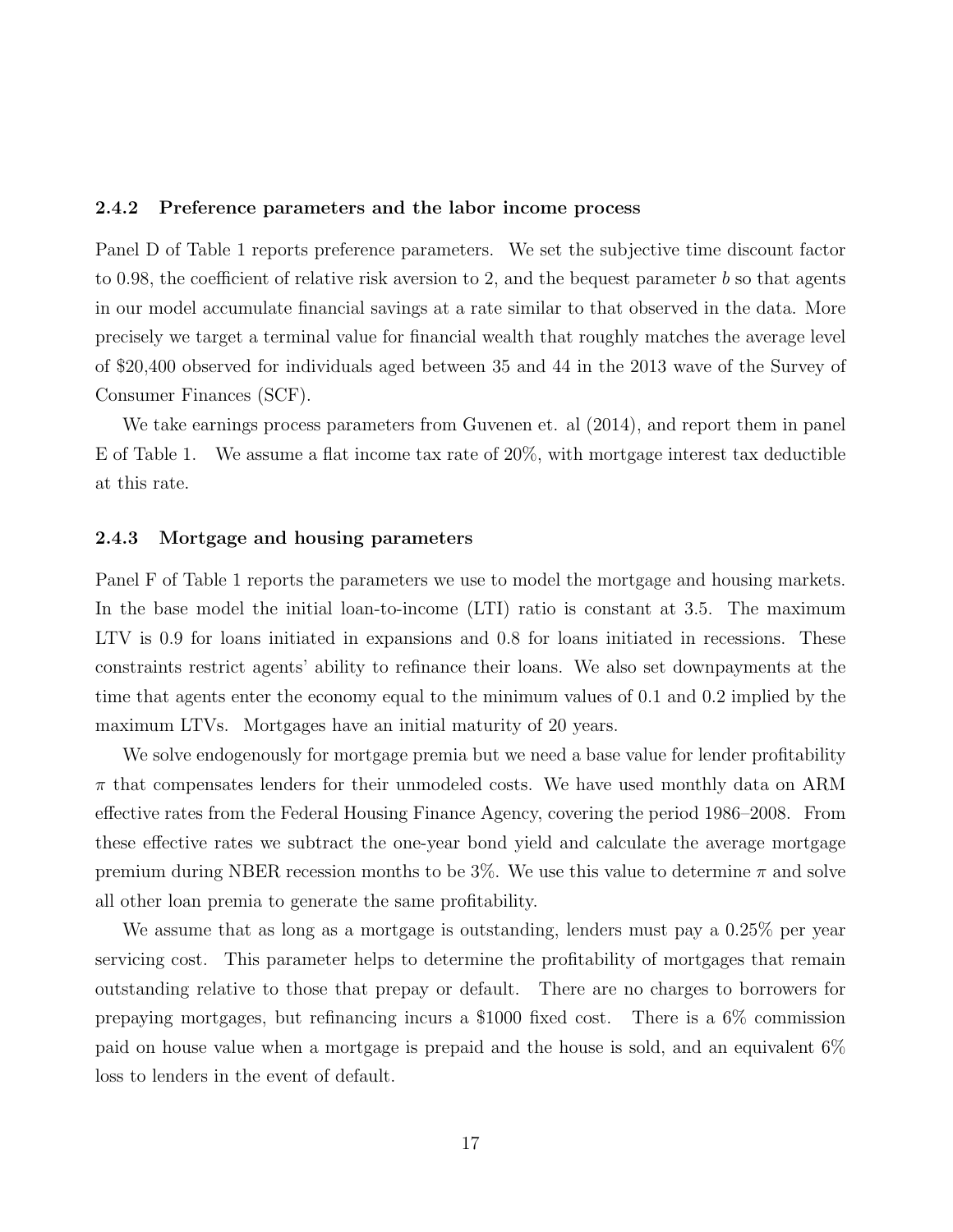Beyond the financial implications of default, we assume that default creates disutility for borrowers through a "stigma" effect. In the base case we set the value for the stigma parameter  $\lambda$  to 0.1 so that the average mortgage default rates generated by the model match those in the data. A high value for stigma reduces the incentives for individuals to default for strategic reasons, so that when default happens it is more likely to occur when borrowers have low income. As shown by Guiso, Sapienza, and Zingales (2013) the importance of moral and strategic considerations for the default decision differs across individuals, so we plan to solve our model for alternative values for stigma.

Finally, our model has three housing parameters: property taxes at 1.5% of value per year, maintenance expenses at 2.5% of value per year (both taken from Campbell and Cocco 2015), and a rental premium of 1%.

### 2.4.4 Pricing kernel

In order to discount lenders' cashflows taking into account differences in marginal utility between different states of the world we solve the model for agents with the same preferences as our mortgage borrowers, but unlike them, these agents own a house outright without mortgage debt and have accumulated financial savings in excess of \$100,000. The idea is that these are the agents who would ultimately be providing loans (through financial intermediaries) to those buying a house. We use these agents' consumption choices to calculate their aggregate consumption and implied discount rates for the four different states of the world at time t (recession or expansion with a low or high real interest rate) using equation (10) above.

Panel A of Table 2 reports the resulting risk-adjusted discount rates in the third column. These discount rates imply an unrealistically high unconditional average riskfree rate, shown at the bottom of the panel. Therefore we retain their dispersion but adjust their mean so that the implied average risk-free rate matches the average risk-free rate we assumed in Table 1. These discount rates that we use to discount lender cash-flows are shown in the last column of Table 2. They imply a higher cost of capital for lenders during recessions relative to expansions.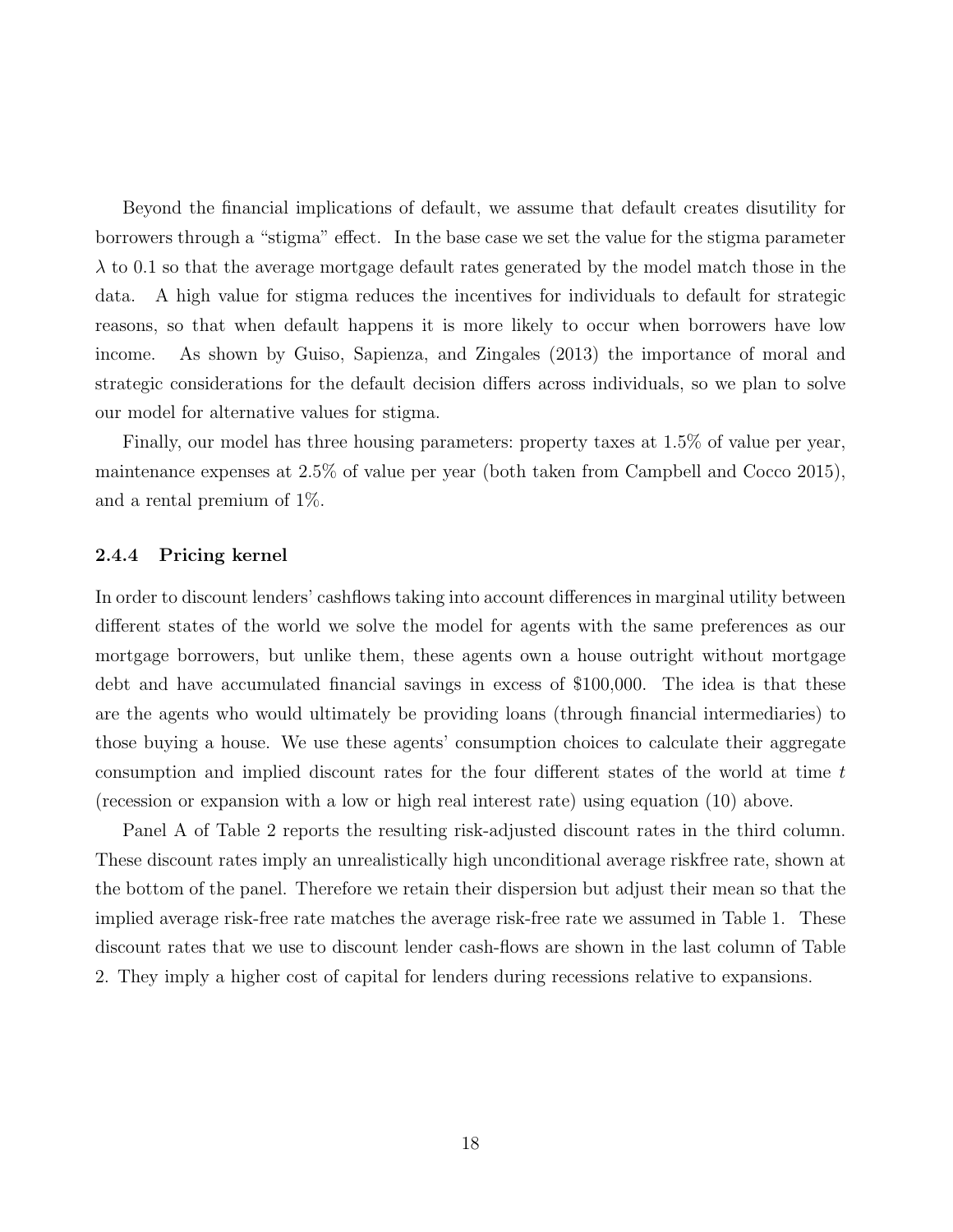### 2.4.5 Low-interest-rate environment

The advantages of ARMs over FRMs in stabilizing the economy may be reduced in a lowinterest-rate environment. If the short-term interest rate is already low at the start of a recession, the ability of the central bank to lower it further may be limited. In order to explore this issue, we solve our model for a low-interest-rate environment, with the short rate parameterized to the post-2000 period. The mean real interest rate is lower and equal to -0.01, less variable with a standard deviation of 0.0196, and there are no significant differences in its level between expansions and recessions. Therefore, in this environment the risk-free rate is uncorrelated with the business cycle unlike the assumption of procyclicality that we made in our base case.

When we solve our model for this low-interest-rate environment we recalculate the riskadjusted discount rates. We report their values in Panel B of Table 2. However, we do not take into account any effects that the low-interest-rate environment may have on house prices and on initial loan values. It would be straightforward to let initial LTIs be higher in a low-interest-rate environment.

## 3 Model Results

In section 3.1 we describe the results for a baseline ARM contract. In section 3.2 we evaluate the impact of augmenting the ARM with an option to extend maturity during a recession. In section 3.3 we compare this with a permanent option to extend maturity regardless of business cycle conditions. In section 3.4 we solve our model for the FRM contract, and in section 3.5 we evaluate the effects of allowing FRM borrowers to switch costlessly to an ARM in recessions. In section 3.6 we study a low-interest-rate environment. Section 3.7 briefly summarizes the comparison of all these mortgage contracts.

### 3.1 Baseline ARM

Table 3 reports model results for ARMs in the base case, without an option to extend loan maturity. The top of the table shows key results for the economy as a whole, while the lower parts of the table report results for subgroups of agents who default on their mortgages, refinance them, or make required mortgage payments. (Prepayments are relatively rare and are omitted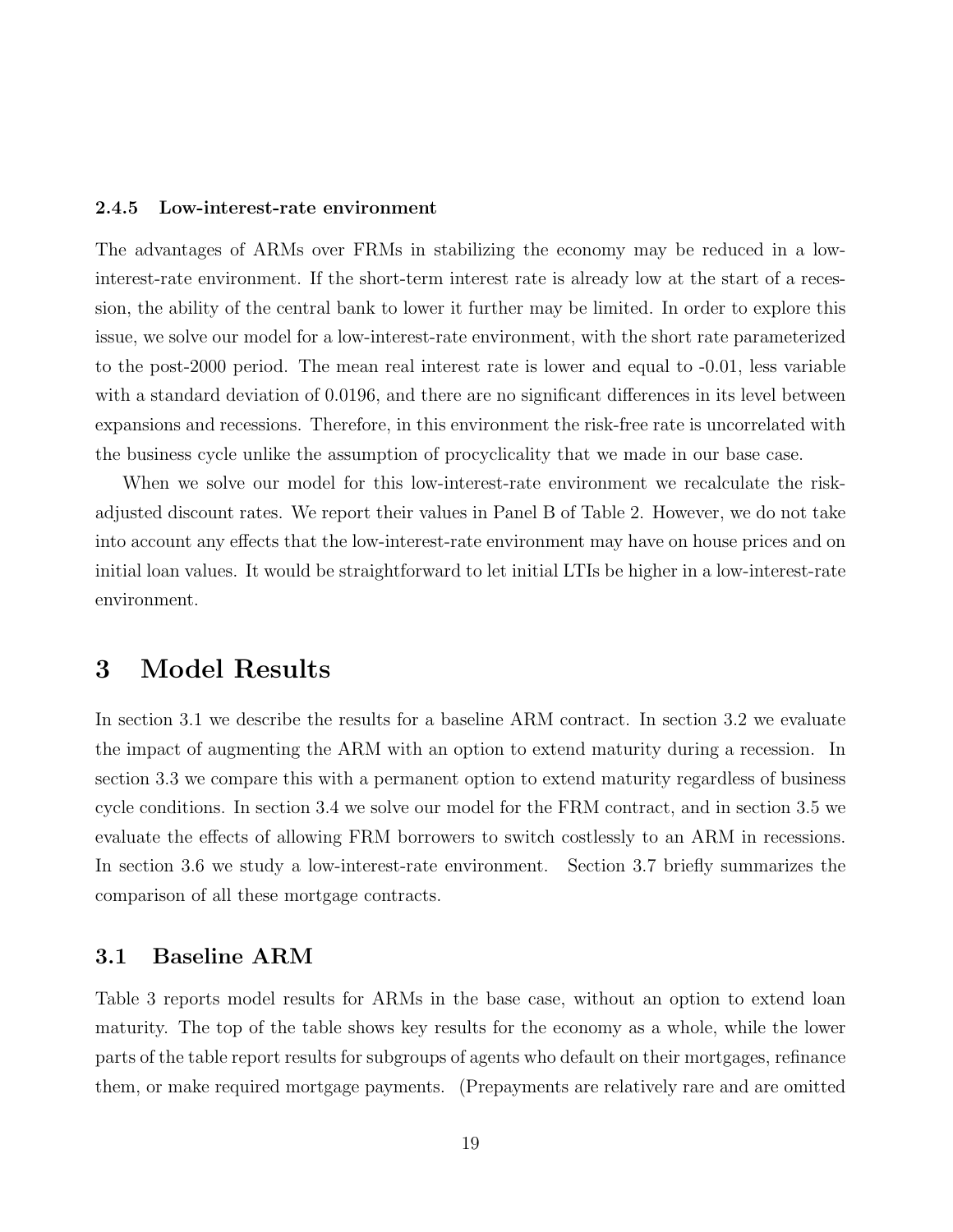from the table for simplicity.)

The first column of the table reports unconditional results and the second and third columns report results conditional on recession and expansion, respectively. The first row of the table shows that the 3.0% premium for loans originated in recessions is significantly higher than the 1.3% premium for loans originated in expansions, which are safer because of the cyclical variation in idiosyncratic income risk. The second row of the table reports the average log consumption growth that results from mortgage borrowers' optimal choices, and for comparison the third row reports the exogenous average income growth. Due to borrowers' leverage and fluctuations in collateral value, the difference in consumption growth between recessions and expansions is larger than the difference in income growth. When a recession hits and income drops, levered agents are forced to cut consumption proportionally more than income to meet their mortgage payments.

In order to provide insights into the determinants of default, refinancing, and regular mortgage payment, the remainder of the table reports summary statistics for these outcomes. We start by showing their incidence. Default is relatively rare but more common in a recession  $(1.9\%)$  than in an expansion  $(1.2\%)$ . Refinancing is rare in a recession  $(1.4\%)$  but common in an expansion (11.5%). Regular mortgage payments are made by 95.3% of agents in recessions, and 86.3% in expansions. The remaining agents, 1.4% in a recession and 1.0% in an expansion, prepay their mortgages and move to rental housing.

The remainder of the table reports summary statistics for the three groups of defaulters, refinancers, and mortgage payers. Defaulters and refinancers have significantly lower average labor income and have recently experienced declines in labor income. Defaulters have much higher LTI ratios and ratios of mortgage payments to income, and their LTV ratios are above one, while refinancers have low LTVs before refinancing that remain relatively moderate after refinancing. Related to this, defaulters have experienced declining house prices while refinancers have experienced recent increases in their house prices.

There are several reasons why mortgage refinancing is procyclical in our model. Borrowers refinance when they have positive home equity after an increase in house prices. This is more likely to be the case in an expansion than in a recession. Furthermore, expected income growth is higher and income risk lower in expansions than in recessions: agents with precautionary savings motives respond to this by levering more aggressively. Finally, mortgage rates tend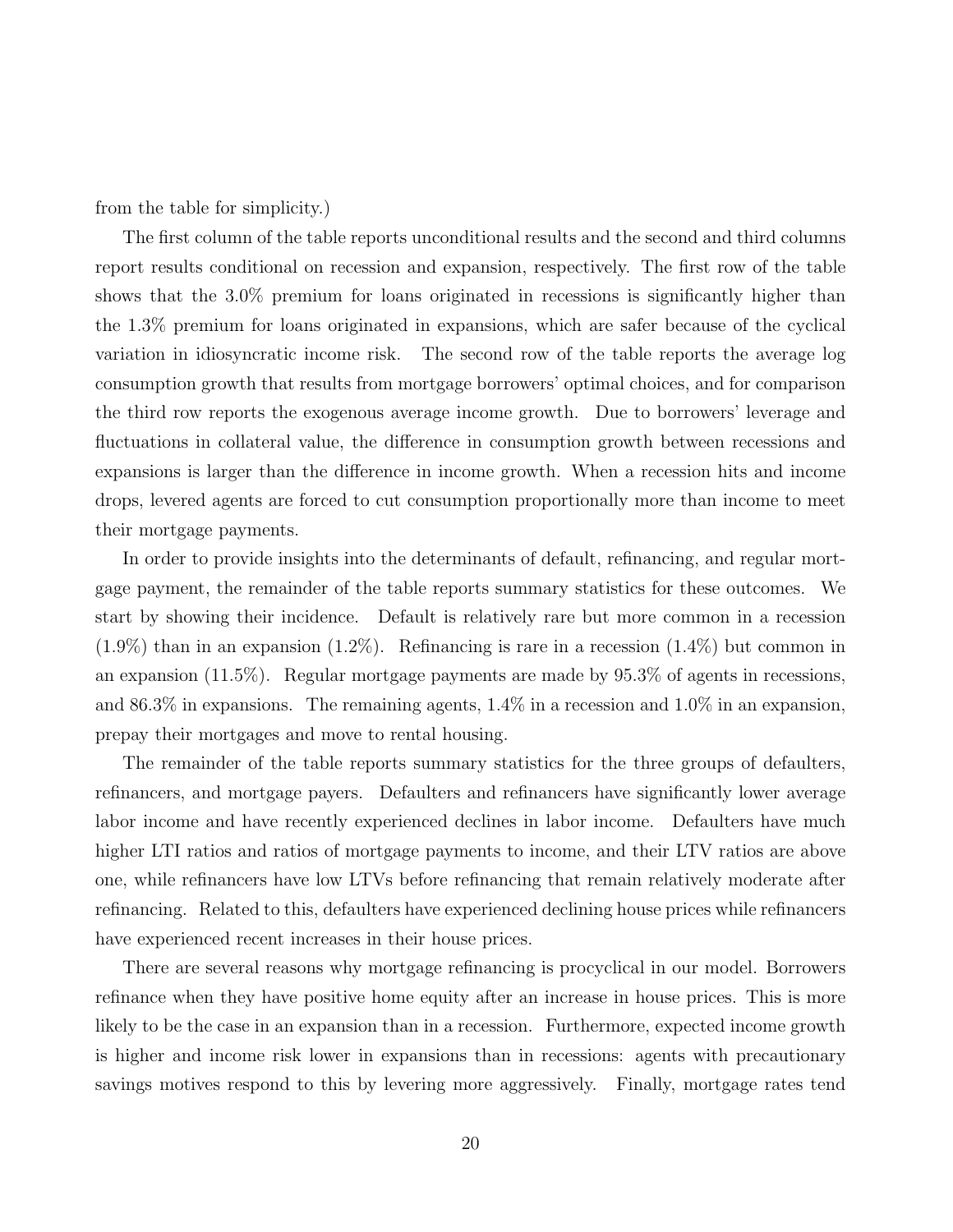to be lower in expansions due to the lower mortgage premium on loans initiated at such times (which more than offsets the effect of a higher short-term interest rate). Borrowers who refinance extract home equity ("cash out"): in expansions, average LTVs increase at refinancing from 0.65 to 0.80.

Procyclical cash-out refinancing increases household leverage at the time that a recession hits. The recession then causes larger declines in consumption, more defaults, and greater losses given default for lenders. This type of borrower behavior has been previously studied by Khandani, Lo, and Merton (2013), who call it the "ratchet effect" on leverage, and Chen, Michaux, and Roussanov (2013).

We have modelled a lower maximum LTV for loans originated in recessions than for loans originated in expansions. This was motivated by the observation that in reality one does observe a tightening of lending criteria during bad times. But we have also tried to solve our model for the same value for the LTV constraint in recessions and in expansions, equal to 0.90. We could not find a fixed point for the mortgage premia that delivered the same net present value of the risk-adjusted profits of lenders in recessions and in expansions. The economic reason is simple. When we increased the mortgage premium for loans originated in recessions, the probability of default and the losses to lenders increased, counteracting the positive effects of the higher loan premium on lenders' cash flows. This result is in the spirit of Stigliz and Weiss (1981).

### 3.2 ARM with an interest-only option in recessions

We evaluate the effects of combining the ARM with an option that allows agents to pay only interest and extend loan maturity in recessions. This option cannot be replicated through mortgage refinancing for two reasons. First, the option to extend maturity is available to all borrowers, including those with low or negative home equity. In other words, we assume that the leverage constraint does not apply in the case of maturity extension. Second, unlike for mortgage refinancing for which there is a loan origination cost, we assume that there is no monetary cost associated with the exercise of the option to extend maturity.

Table 4 reports results for the ARM with an interest-only option during recessions, using the same format as Table 3. The first row shows that equilibrium mortgage premia are smaller than in the base case, 2.7% rather than 3.0% for loans originated in recessions and 1.2% rather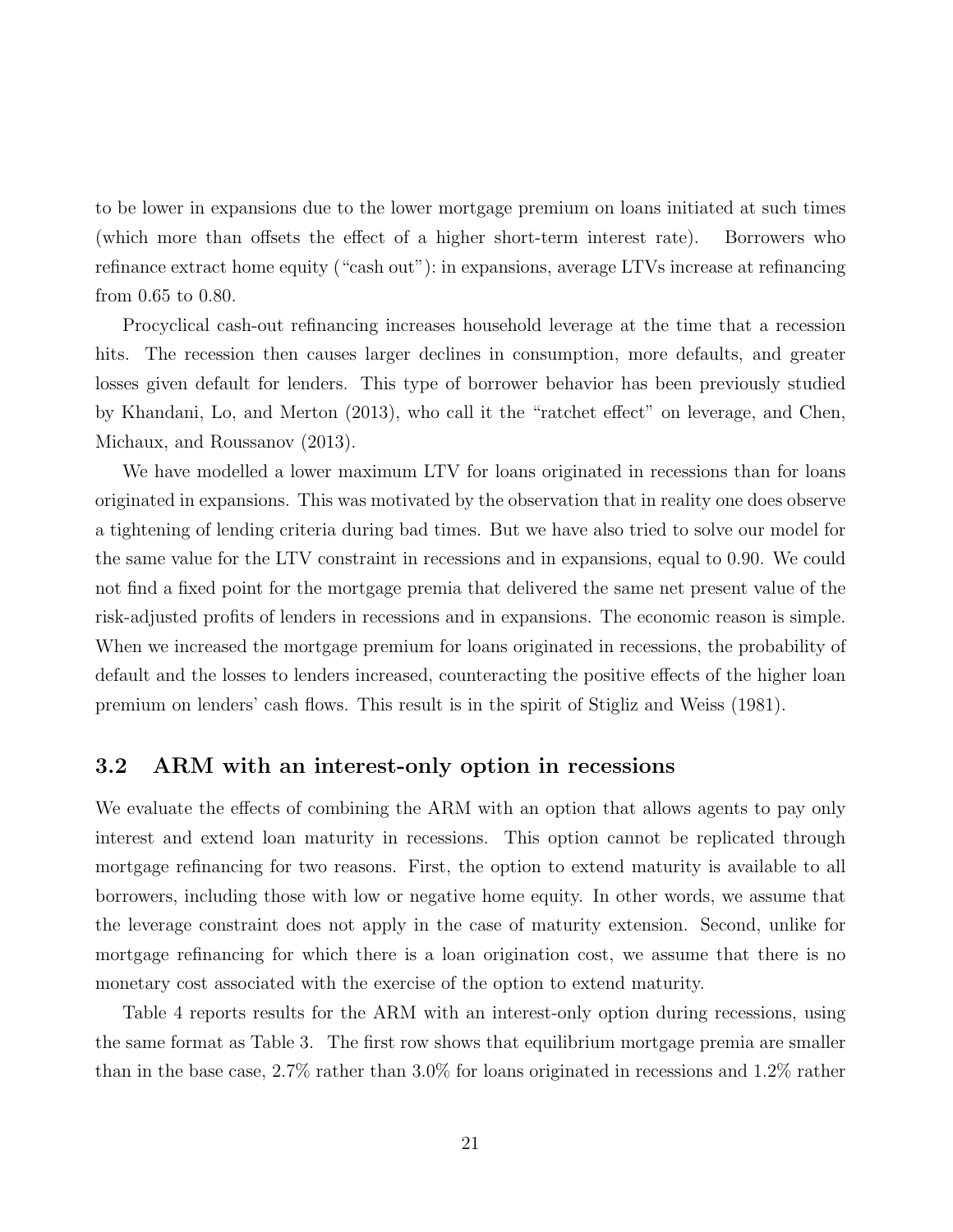than 1.3% for loans originated in expansions. There are two main reasons for these declines: first, a lower probability of default during bad times when discount rates are high; and second, a lower probability of loan termination through mortgage refinancing, which contributes to a longer expected duration of loans allowing lenders to earn the mortgage premium for more periods. These effects are visible in the lower portion of Table 4, and they imply that lower mortgage premia are required to deliver the same net present value of risk-adjusted cash flows to lenders.

The second row of Table 4 reports average log consumption growth. Comparing to the second row of Table 3 we see that now there is a smaller decline in consumption during recessions of 1.0% compared to a previous decline of 1.6%. Average log consumption growth in expansions is lower than before at 5.5% rather than 5.9%. The option to extend loan maturity allows agents to defer payments in recessions and in this way to better smooth consumption over the business cycle. The unconditional mean of consumption growth declines from 4.2% in the base case to 4.0% due to a reduced precautionary savings motive. This implies that agents' consumption is higher when they enter the economy and they are able to better smooth consumption over the life cycle.

In order to obtain a summary measure of the benefits to mortgage borrowers, we compare their utility with and without the option to extend maturity and calculate consumptionequivalent variations. The welfare benefits of the interest-only option are equivalent to 1.3% of annual consumption. This is reported in the first row of Table 5. We will return to the remaining rows of this table once we describe other types of mortgage contracts.

The lower part of Table 4 reports summary statistics for four different mortgage decisions: default, refinance, make mortgage payments, and extend loan maturity. The statistics on incidence show that the option to extend maturity reduces the default rate in recessions, from 1.9% in the base case to 0.5%. However, some of the agents who exercise the option to extend maturity end up defaulting when the recession ends and they need to start making principal repayments once again. Therefore the default rate in expansions increases from 1.2% to 1.6%. Overall (across expansions and recessions) there is no significant change in default rates relative to the base case. The option to extend loan maturity shifts defaults from recessions to expansions, which may have benefits in stabilizing the macroeconomy, rather than reducing the unconditional average default rate.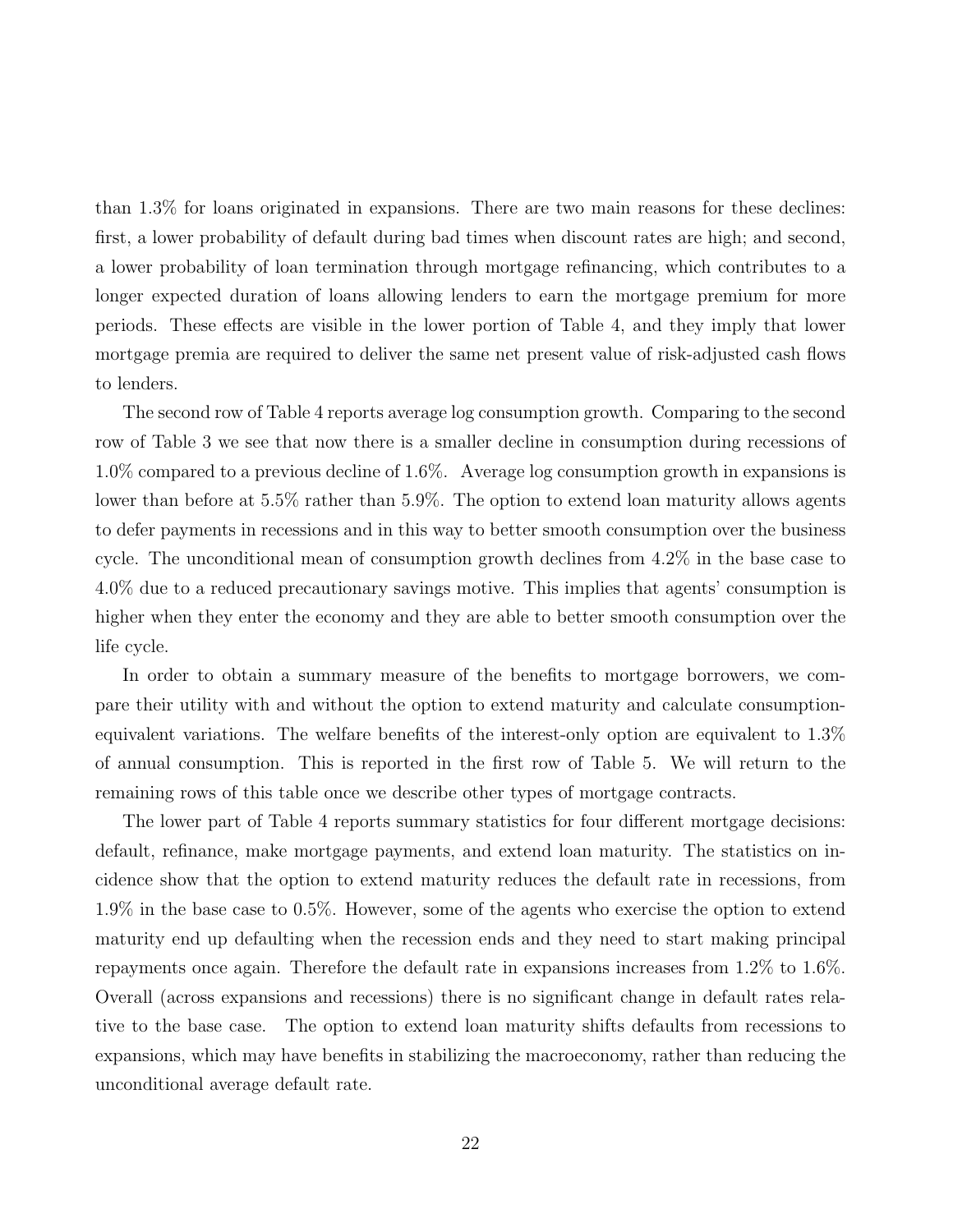Comparing the characteristics of defaulters to those in Table 3 for the baseline ARM, we see that default now takes place at higher LTI and particularly LTV ratios. The increases in these ratios are significantly larger in recessions than in expansions. The increases in LTI and LTV for agents who default in expansions are in part explained by the fact that those who exercise the option to extend maturity reach the end of a recession with higher leverage than they would have had if the option to extend was not available and they had made the scheduled loan principal repayments.

Table 4 also reports the characteristics of the borrowers who decide to extend maturity. Borrowers use the option to extend loan maturity on 63.9% of the occasions when it is available. Recall that the option is only available in recessions, hence the " $n/a$ " in the expansion column. The average LTV ratio for extended loans is 1.0, so many of the borrowers who extend maturity would not be able to refinance the loan due to the leverage constraint. Borrowers who decide to extend maturity have lower than average income, but still higher than those who decide to default. They have recently experienced moderate earnings declines.

To further characterize the consumption stabilization provided by the interest-only option in recessions, we calculate the average changes in consumption during recessions for different movements of the risk-free rate. The motivation is simple: monetary authorities may be able to provide cash-flow relief to ARM borrowers by reducing interest rates during recessions.

The results are shown in Table 7. The first row reports the results for the base case ARM. The first column reports the average log consumption change when interest rates are low in the period before the recession and they stay low during the recession, the second column when they are high before the recession and they are reduced in the recession period, and so on. The results confirm the notion that a decline in interest rates during recessions helps ARM borrowers and stimulates their consumption, with a model-implied aggregate increase of 1.4%. However, this requires that monetary authorities do have the possibility of reducing rates when the recession hits. If rates are already low and stay low in a recession, the consumption of ARM borrowers declines by 0.6%. In the second row of Table 7 we report similar statistics for ARMs combined with an interest-only option to extend maturity during recessions. The policy option has a sizeable effect on aggregate consumption, reducing the consumption decline when rates are already low at the onset of a recession to only 0.1%. We will return to the remaining rows of this table when we discuss FRMs and the low-interest-rate environment.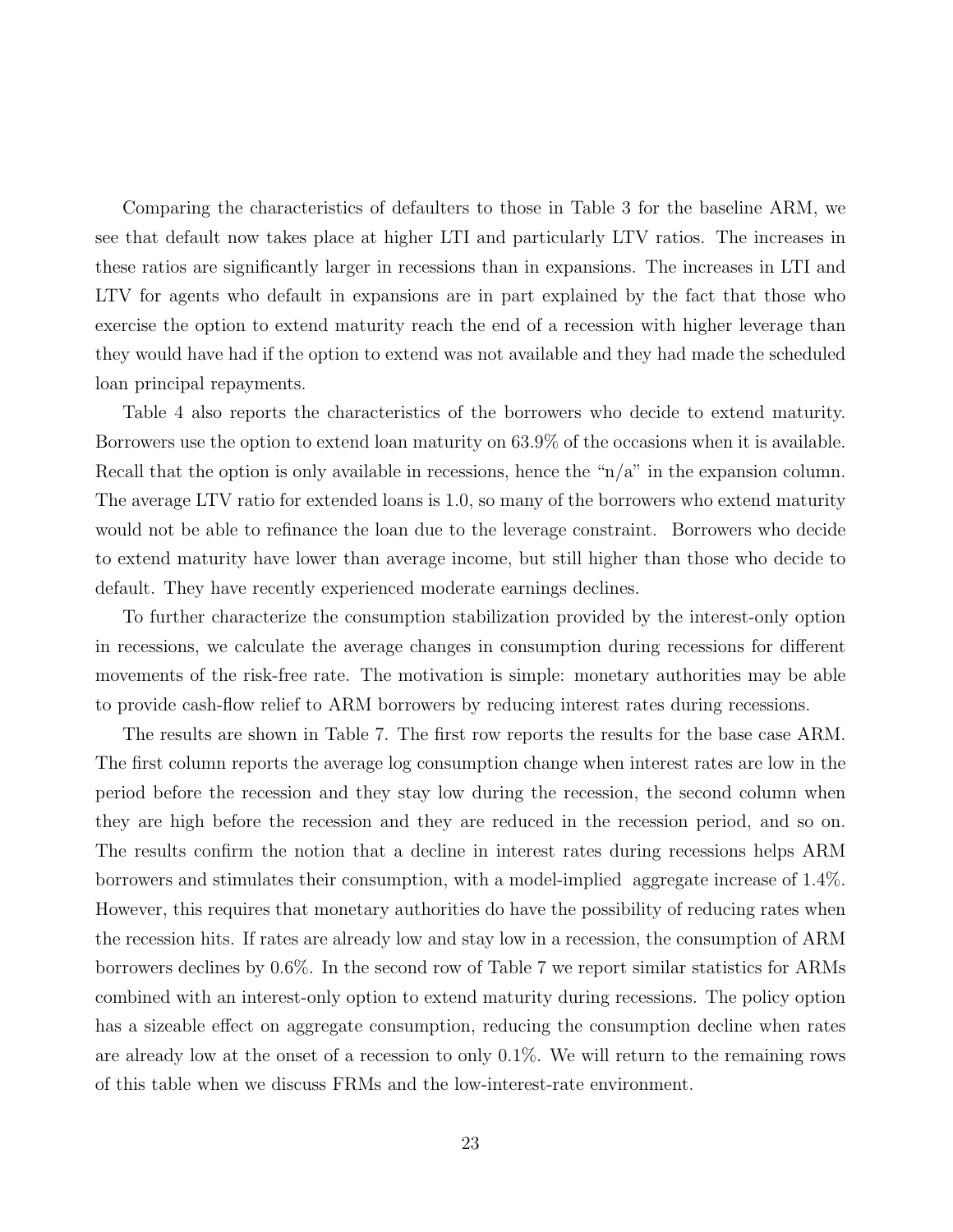#### 3.2.1 Decisions after option exercise

The option to extend maturity can be used by agents to obtain cash-flow relief during bad times. But it can also be used strategically. Individuals in a situation of negative home equity can use the option to postpone loan principal repayments and bet on future house price increases. If price increases fail to materialize and house prices decline further, agents will then default in the following period. The deferral of principal repayments means that individuals reach the later period with larger outstanding loan balances than if the option to defer was not available, which increases further the incentives to default and the losses to lenders in case of default.

To illustrate more clearly the strategic use of the option to extend maturity, in Table 6 we report the loan decisions of agents in the period after they have exercised the option. The table answers the question, conditional on having exercised the option to extend the loan maturity at time t, what do agents do at time  $t + 1$ ? Do they go back to making their regular mortgage payments, do they use the option to extend the loan again (in case of a recession), do they default, refinance, or prepay the loan? The table reports the percentage of agents who makes each of these decisions conditional on the business cycle variable at  $t + 1$  and whether house prices decreased or increased between times t and  $t + 1$  (Panel A), or whether agents' income decreased or increased between times t and  $t+1$  (Panels B).

This table has several interesting results. First, agents who have used the policy at t are very likely to use it again at  $t + 1$  if the economy is still in a recession. The probability of this happening varies between 0.80 and 0.90. Second, the majority of the individuals who have used the policy at t go back to making the regular mortgage payments at time  $t + 1$  in case the economy moves into an expansion. There are however significant quantitative differences depending on the realization of house price changes.

Panel A shows that if the economy goes back to an expansion at  $t + 1$  around 9.3% of borrowers decide to default if house prices decrease compared to a 1.4% default rate if house prices increase. Panel B reports probabilities conditional on the realized income change. If the economy goes back to an expansion at time  $t + 1$ , 6.3% of agents decide to default if their income declines compared to 4.3% if their income increases. These default sensitivities reflect the strategic and cash-flow default motives of agents in our model, which also affect their exercise of the maturity extension option.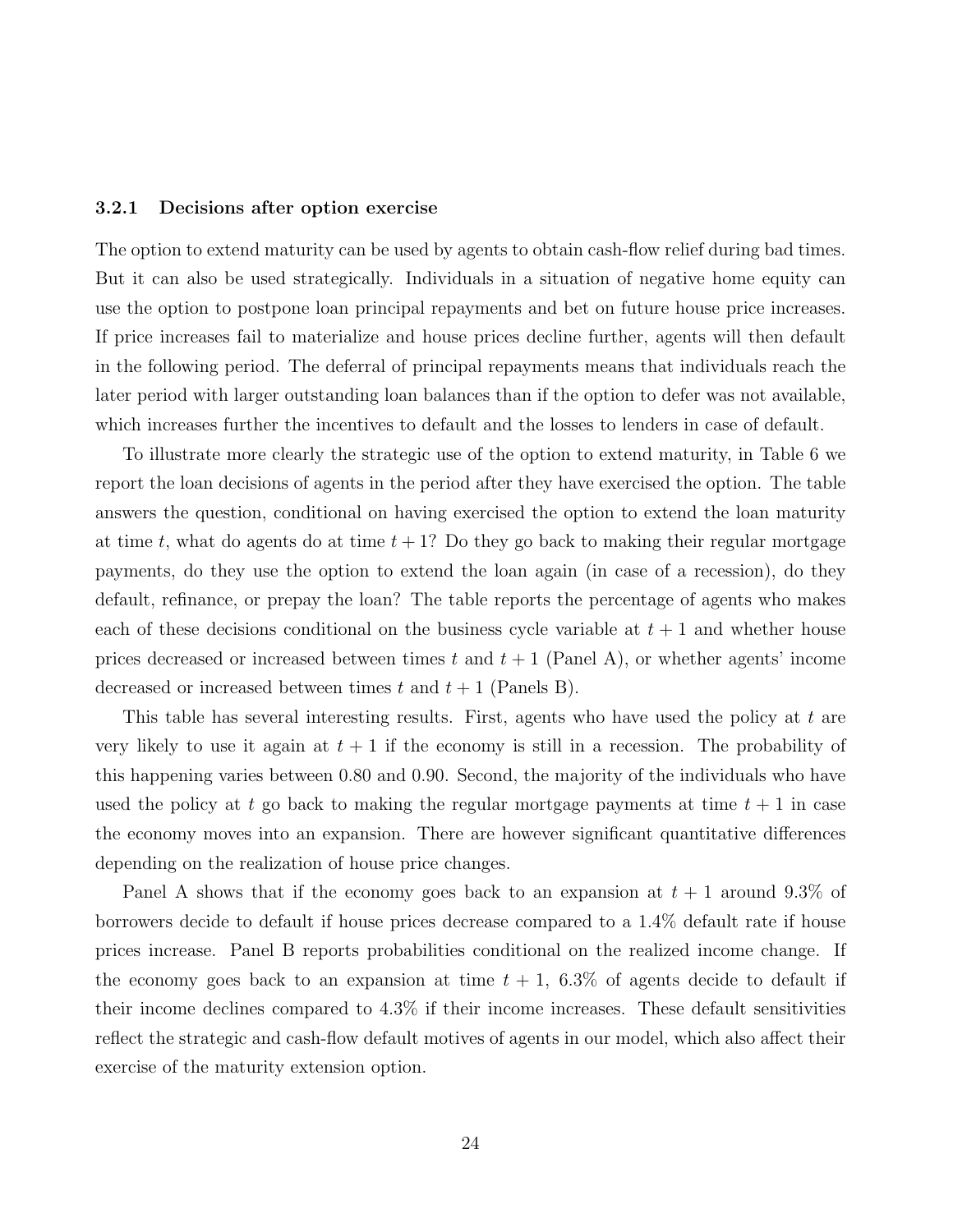### 3.3 ARM with a permanent interest-only option

Before discussing results for FRMs and a low-interest-rate environment it is useful to consider the implications of giving agents the option to extend maturity both in expansions and in recessions. Panel A of Table 8 reports results for this case. If the option to extend maturity is always available, the default rate in recessions jumps to 1.5% compared to 0.5% when the option to extend maturity is only available in recessions. The reason is straightforward: the availability of maturity extension in expansions leads borrowers to increase their leverage. When a recession arrives, more leveraged agents are more likely to default. However, the recession default rate is still lower than the 1.9% recession default rate of the the plain-vanilla ARM. The unconditional average loan premium for the permanent interest-only option is 1.4%, which is lower than the unconditional average loan premium of 1.5% from the ARM contract with the option only in recessions. Loans with a permanent interest-only option are outstanding for longer periods and lenders benefit from the additional interest they receive.

The permanent option to extend mortgage maturity allows agents to better smooth consumption across the life-cycle. The unconditional average consumption growth rate with a permanent option is 3.8%, compared to 4.0% when the option is only available in recessions, and 4.2% for the standard ARM contract. Agents increase their consumption early on in the life-cycle, which translates into fairly large welfare gains: 4.9% in consumption equivalent units, compared to the plain vanilla ARM.

This large welfare gain is partially due to the reduction in the refinancing costs incurred by agents. In our model, agents with positive home equity can access cash, but need to pay a fixed cost of refinancing. They want to do so more often in expansions. We interpret these refinancing costs as sunk costs arising from property valuation and the writing of contracts for the new mortgage, costs that do not exist when maturity is extended. When agents are given a permanent interest-only option, they increase leverage by exercising the option instead of by refinancing their loans: refinancing rates (not shown in the table) decrease from 9% to 5% unconditionally.

To investigate further the role of refinancing costs, we have solved the model allowing agents to always extend the maturity of their loans, but assuming that in expansions they incur a monetary cost equal to the refinancing cost (the option is still free in recessions). The results are reported in Panel B of Table 8. This scenario is almost equivalent to the scenario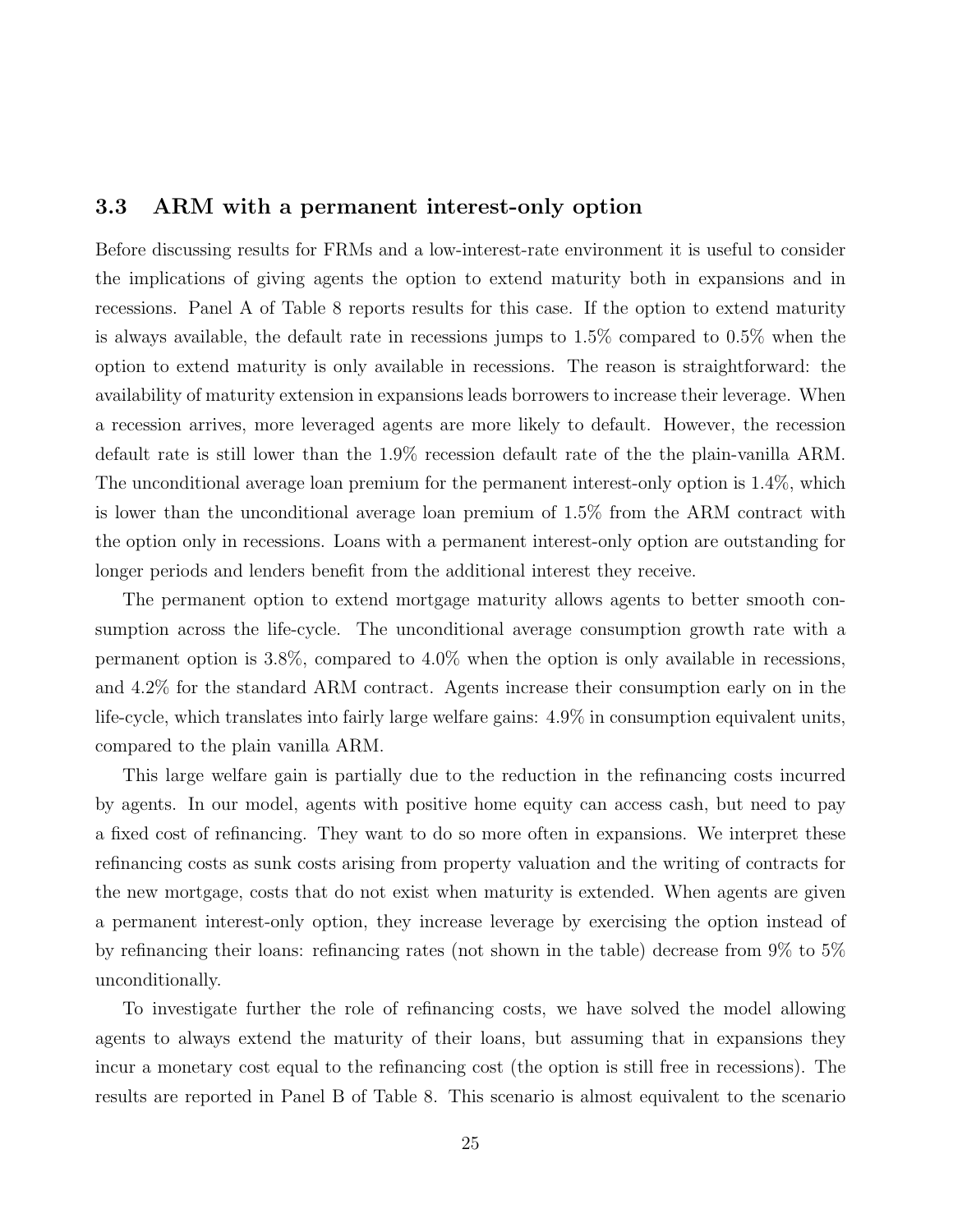where maturity extension is only available in recessions: default rates, consumption changes and welfare gains are almost the same as the ones reported in the previous section and in Tables 4 and 5. Loan premia in expansions increase slightly due to the fact that agents who pay the cost of exercising the option in expansions are riskier and the increase in leverage makes them more likely to default.

A natural question to ask is what happens if there is also a cost of exercising the option to extend maturity in recessions. Panel C of table 8 reports the results. In this scenario, the option becomes unattractive to borrowers. The probability of using the option in recession (not shown in the table) decreases from 63% to 8%. The agents who benefited the most from the free interest-only option were cash-constrained agents who now have to pay a cost to use the policy. The postponing of principal repayment does not give them a sufficient incentive to incur the cost. Therefore in this scenario both default rates and consumption changes are similar to the benchmark ARM with no interest-only option, and the welfare gains of the costly option are close to zero. Finally, loan premia slightly increase compared to the contract with the free option as again the pool of borrowers who use the option and increase their leverage is now riskier.

### 3.4 Baseline FRM

We now solve our model for FRMs. Recall that since our model has zero inflation these loans should be interpreted as inflation-indexed FRMs and not the commonly observed nominal FRMs. We find the equilibrium mortgage premia so that the net present value of the riskadjusted profits of lenders is the same in recessions and expansions and equal to that of ARMs. We report these premia at the top of Table 9, which has the same structure as Tables 3 and 4. To facilitate the comparison to ARMs, we report premia relative to the short rate. In our model there is a one-to-one mapping between short and long rates. The equilibrium loan premia are 3.5% in recessions and 1.1% in expansions. Recall that the corresponding premia for ARMs were 3.0% and 1.3%, so that the premium for FRMs is higher in recessions and lower in expansions. The term structure tends to be upward sloping in recessions so that the FRM premium relative to the short rate tends to be higher at such times.

FRMs lead to larger consumption declines in recessions than ARMs: 1.9% compared to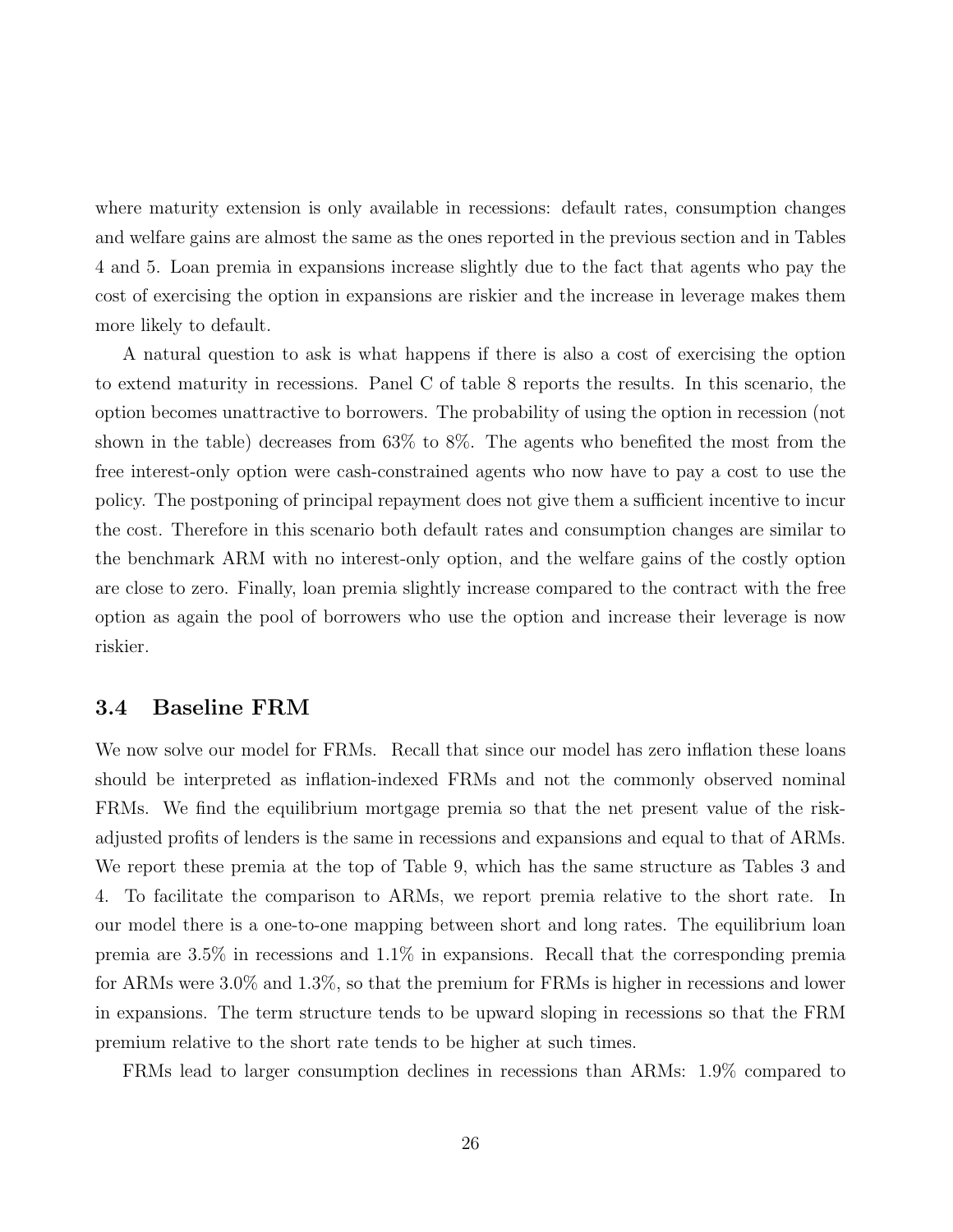1.6%. This occurs because interest rates tend to be low in recessions, but FRM borrowers with insufficient home equity to refinance are unable to take advantage of low interest rates and are forced to cut consumption by more. Details are provided in the third row of Table 7, where we report the aggregate consumption change of FRM borrowers in recessions conditional on the interest rate movement in the period. FRM consumption declines are greater than ARM consumption declines whenever interest rates are low during the recession (whether or not they were already low at the start of the recession).

FRMs generate higher default rates in recessions of 2.1%, compared to 1.9% for ARMs. FRM borrowers in a situation of negative equity and unable to refinance cannot take advantage of the decline in interest rates that tends to occur during bad times. Looking at the characteristics of the FRM borrowers who decide to default, they tend to do so for slightly smaller declines in earnings and lower levels of mortgage payments to income than ARM borrowers. This reflects the fact that FRM borrowers are relatively less likely to default for cash-flow reasons than ARM borrowers (Campbell and Cocco 2015).

Average refinancing rates for FRM loans are greater than was the case for ARMs. To more easily compare the properties of different loans we assume that refinancing takes place to the same type of loan, i.e. FRM borrowers refinance to a FRM. FRM borrowers refinance to extract home equity, but also to take advantage of low interest rates. The short-term rates at the time of FRM refinancing are on average 0.8% in recessions and 1.0% in expansions. The corresponding values for ARMs in Table 3 were 1.4% and 2.0%, respectively.

Despite the macroeconomic disadvantages of FRMs, in our model agents prefer them to plain-vanilla ARMs: the welfare gain of a FRM is equivalent to 0.4% of annual consumption (second row of Table 5). A fixed real rate eliminates the cash-flow risk of ARMs that agents in our model dislike. However, ARMs with an option to extend maturity generate even larger welfare benefits than FRMs, while also assisting macroeconomic stabilization.

### 3.5 FRM with an option to switch to ARM in a recession

Guren, Krishnamurthy, and McQuade (2017) emphasize the benefits for macroeconomic stability of switching borrowers from a FRM to an ARM when a recession hits. The switch allows agents to benefit from lower rates and mortgage payments. We investigate in the context of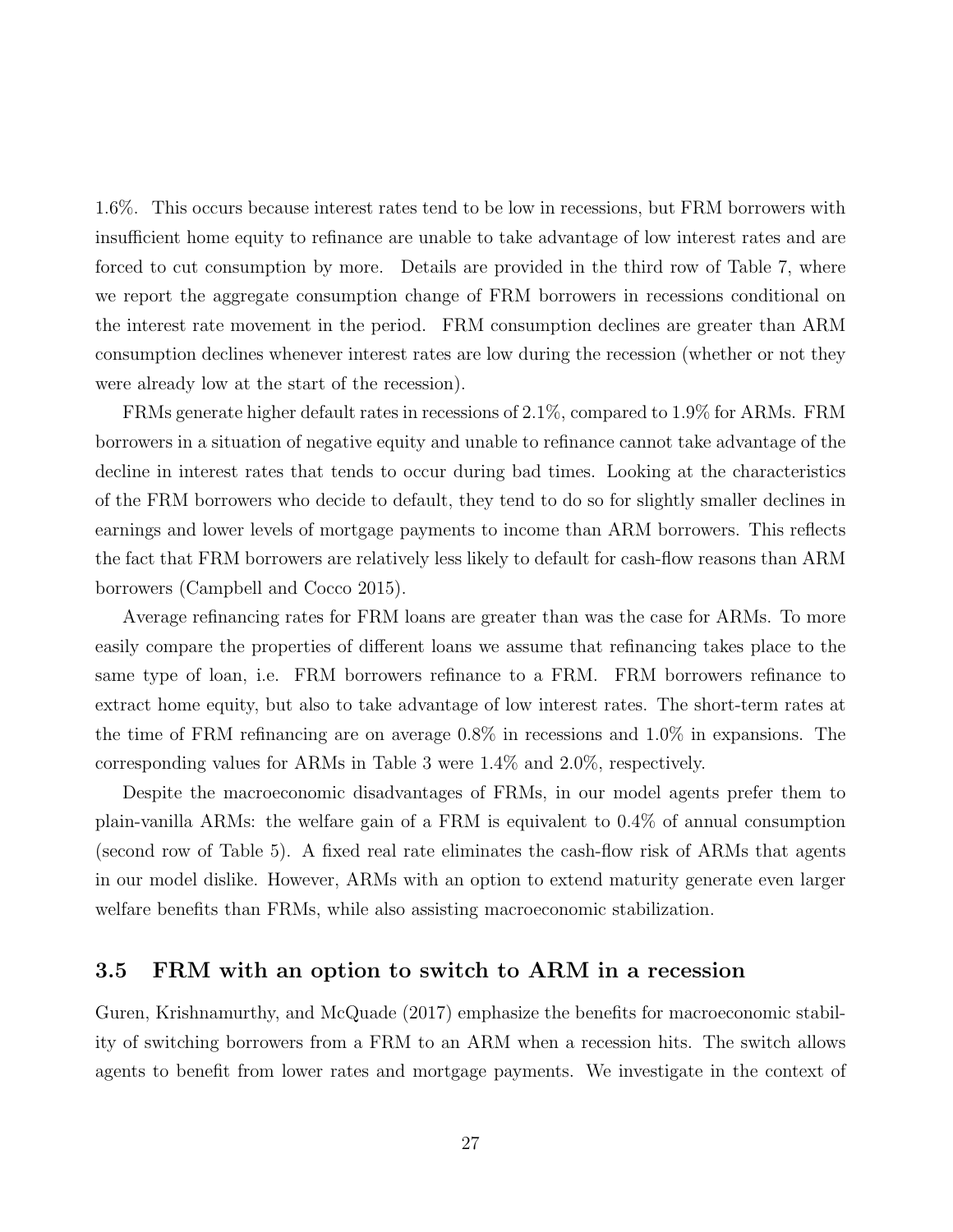our model the benefits of giving borrowers the option to switch to an ARM during bad times. We assume that such a switch is costless and that all borrowers, including those with negative home equity, are allowed to switch. When they do so, they switch to a plain vanilla ARM with the same principal outstanding.

Before we discuss our results it is important to note some differences between our setting and that of Guren et al (2017). We treat the switch as a borrower option and incorporate lenders' risk aversion in our analysis. In addition, we evaluate the properties of the option in a stochastic equilibrium in which shocks occur repeatedly in the manner that borrowers and lenders anticipate, rather than looking at its properties in a single scenario designed to match the housing downturn of the late 2000s. On the other hand, we do not solve for equilibrium in the housing market, so that we are only able to capture the first-round effects of mortgage design.

We solve for mortgage premia so that the net present value of the risk-adjusted cash-flows of lenders is the same as when the option to switch is not available. The results in Table 10 show that this leads to an increase in loan premia to 4.0% in recessions and 1.4% in expansions, compared to plain vanilla FRM premia of 3.5% and 1.1% respectively. FRM borrowers switch to an ARM during recessions when interest rates are at their lowest level. This imposes losses on lenders at times when their marginal utility is high. Lenders therefore need to be compensated ex-ante with a higher loan premium to be willing to give borrowers the option to switch.

The switching option does have a stabilizing effect in the economy during bad times. As Table 10 shows there is, in recessions, a smaller drop in consumption and a lower default rate compared to a plain-vanilla FRM. The average default rate in recessions is also lower than that generated by a plain-vanilla ARM. However, the ARM with an interest-only option has an even lower consumption decline during recessions. This is true regardless of the movements in interest rates that occur during the recession, as shown by Table 7.

Roughly 20% of borrowers decide to exercise the option to switch from a FRM to an ARM when it is available. Those who do so have average LTVs of 0.90, so these are agents who are unable to refinance due to the LTV constraint. The exercise of the option allows them to lower mortgage payments to income from 0.27 to 0.15, and in this way it provides cash-flow relief. The immediate cash-flow relief is however lower than the relief provided by the ARM with the maturity extension option (which allows agents to lower the ratio of mortgage payments to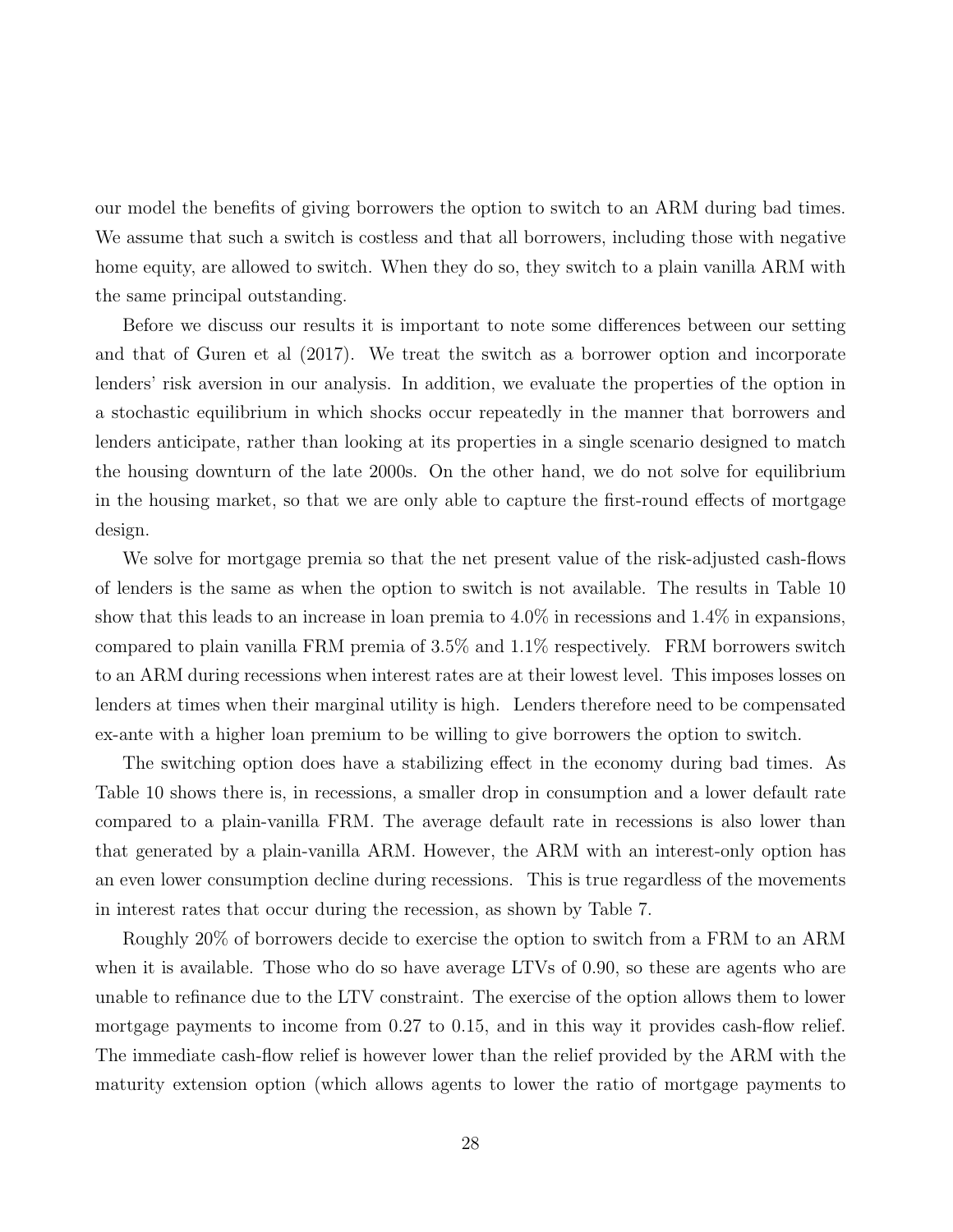income from 0.25 to 0.09).

The increase in loan premia required by lenders makes the option to switch to an ARM unattractively expensive for borrowers. The welfare gain of a FRM with an option to switch is −0.2% relative to a plain-vanilla FRM. Relative to the plain-vanilla ARM, the FRM with the switching option delivers a welfare gain of 0.2% as reported in Table 5.

### 3.6 A low-interest-rate environment

Plain-vanilla ARMs do not help to stabilize the economy when the real interest rate is low before the recession and constrained by the zero lower bound during the recession. To quantify this and to investigate the extent to which the option to extend maturity helps, we solve our model for the low-interest-rate environment discussed in the parameterization section. When doing so we keep the loan amount and the initial LTI at 3.5, similar to the base case. We re-calculate the risk-adjusted discount rates that correspond to this interest rate scenario (reported in Panel B of Table 2), and solve for the mortgage premia such that the expected present discounted value of lender cash-flows remains unchanged.

The results for plain-vanilla ARMs are shown in Table 11. As expected, due to lower average short rates, equilibrium loan premia are lower. However, the drop in consumption in bad times almost doubles to  $-3.0\%$ , compared to  $-1.6\%$  in the base case. Interest rates are no more likely to fall in recessions than in expansions, and therefore do not provide cash-flow relief to borrowers, who are forced to cut consumption by more. The unconditional average consumption growth rate is smaller than in the base case, as the lower required mortgage payments of the low-interest-rate environment allow borrowers to consume more non-durable goods earlier on, and better smooth lifetime consumption. Agents also have a lower incentive to save (due to the lower returns on their savings), which further reduces average consumption growth.

In spite of the lower mortgage payments, default rates in the low-interest-rate environment are almost identical to those of the base case. The main reason is that lower average short rates imply a lower user cost of housing and rental prices, and so a lower cost of default. The characteristics of the borrowers who choose to default are in line with those in the base case. On the other hand, in a low-interest-rate environment borrowers are more aggressive in their refinancing behavior, particularly so in expansions: they refinance at slightly higher initial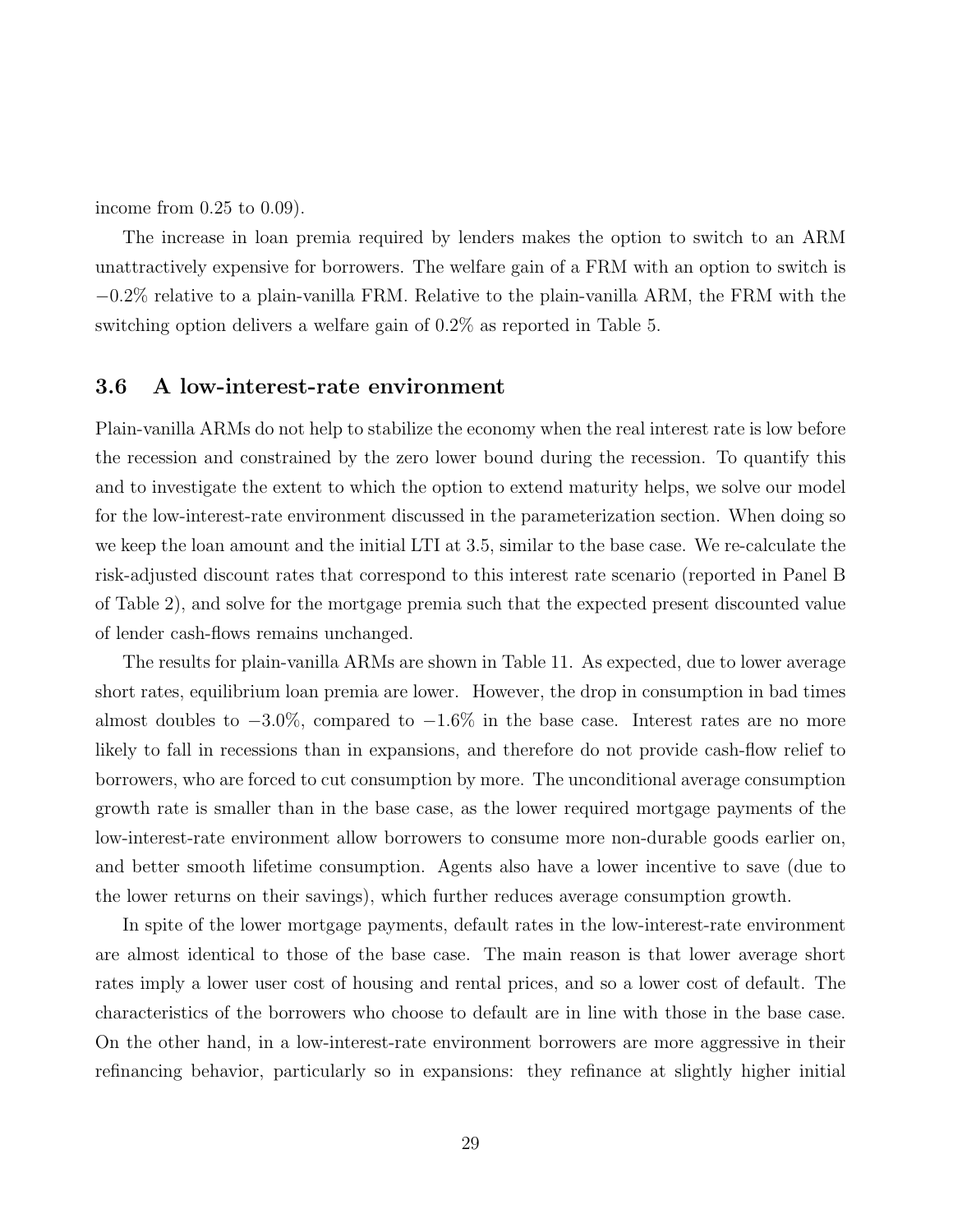LTVs and end up with even higher LTVs.

#### 3.6.1 Interest-only option in a low-interest-rate environment

In a low-interest-rate environment the option to extend maturity is still effective at stabilizing the economy in bad times. The drop in consumption is  $-2.2\%$ , smaller than the drop of  $-3.0\%$ when the option is not available (second row of Table 12). As in the base case, there is a large drop in default rates during recessions, but an increase in expansions, so that the overall average default rate remains unchanged.

In a low-interest-rate environment borrowers are more likely to exercise the option to extend, doing so on 70% of the occasions on which it is available. The vast majority of those who exercise the option would not have been able to refinance: the average LTV is 1.02. However, there are some agents who substitute maturity extension for refinancing during recessions: the annual refinancing rate in a recession is 1.4% when the extension option is not available, but drops to 0.6% in the presence of the option.

Borrowers benefit more from the option to extend in the low-interest-rate environment than in the base case: the welfare gains are 1.4% of annual consumption compared to a previous gain of 1.3% (last row of Table 5). The welfare gains are higher than in the base case partly due to the higher cash-flow relief the option to extend maturity provides agents in relation to the base case. In the base case, when using the option, agents make an interest payment of 8.5% of income. In the low-interest-rate scenario, the payment is 1.3% of income. This compares with counterfactual payments if the option was not exercised of  $25.0\%$  and  $17.2\%$  respectively. Thus agents obtain much greater relief from their mortgage obligations in the low-interest-rate environment.

### 3.7 Summary comparison of mortgage contracts

We summarize our comparison of mortgage contracts in Figures 2 and 3. Figure 2 shows unconditional average loan premia and default rates on the left, and the cyclicality of loan premia and default rates (the difference between the levels of the variables in recessions and expansions) on the right. The blue bars refer to ARMs, the red bars to FRMs, and the green bars to ARMs in a low-interest-rate environment. The top part of the figure shows the lower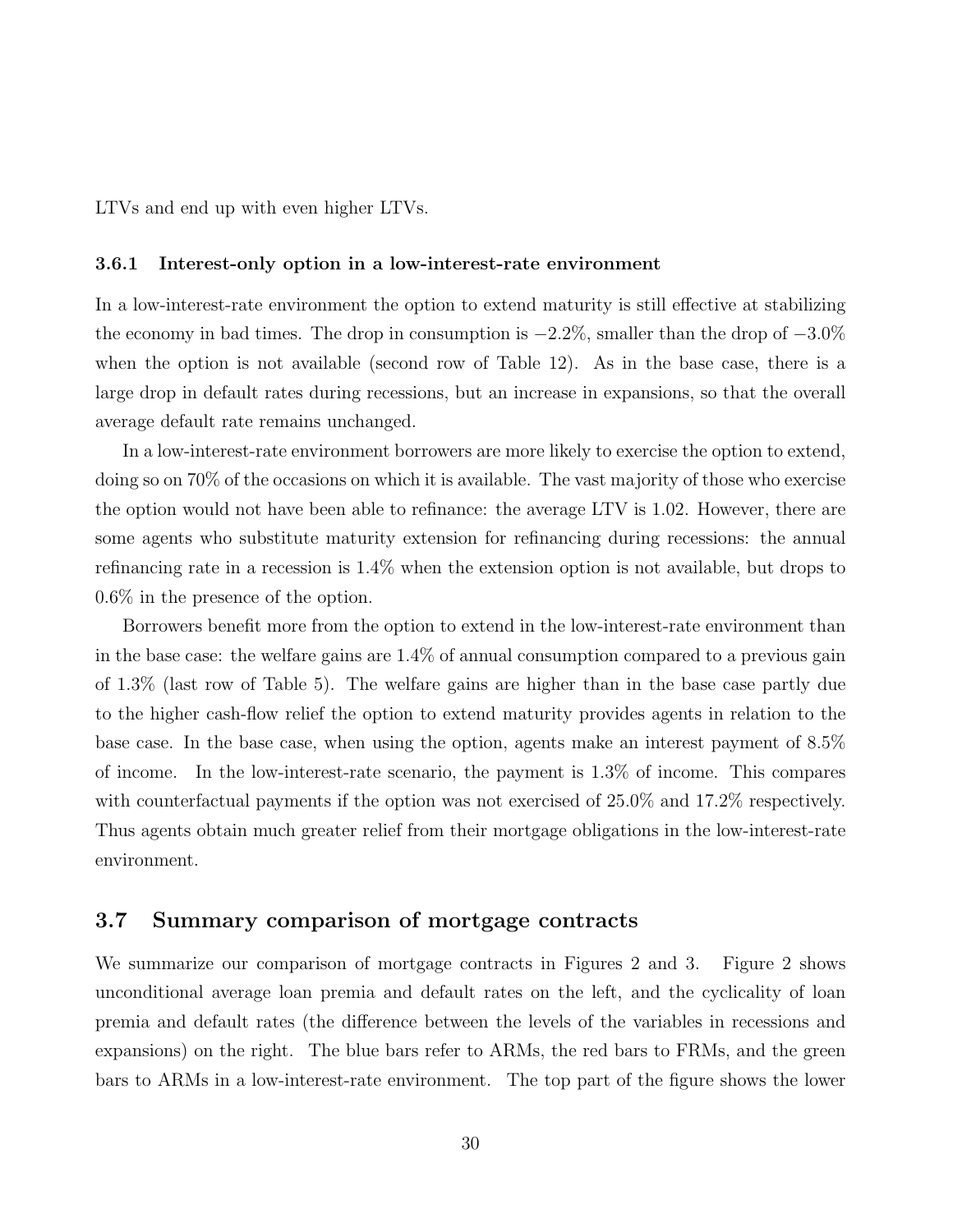and less cyclical loan premia implied by a recession-contingent interest-only option for an ARM, and the higher and more cyclical loan premia implied by a recession-contingent option to switch a FRM to an ARM. The bottom part of the figure shows that average default rates are little affected by mortgage contract design, but defaults are much less procyclical when borrowers have ARMs with interest-only options. FRMs with switching options are less effective at stabilizing default rates over the business cycle.

Figure 3 shows unconditional average consumption growth at the top left and the cyclicality of consumption growth (the difference between consumption growth in expansions and recessions) at the top right. Average consumption growth is lower in a low-interest-rate environment, but relatively little affected by mortgage contract design. However, consumption growth is less procyclical when borrowers have ARMs with interest-only options. The stabilizing effects of such options persist even in a low-interest-rate environment where plain-vanilla ARMs do not perform well.

The bottom of Figure 3 reports consumption-equivalent welfare gains for alternative mortgage contracts, using a plain-vanilla ARM as the base case. The interest-only option generates substantial welfare gains in both the baseline environment and the low-interest-rate environment. While borrowers do prefer FRMs to plain-vanilla ARMs, they prefer ARMs with an interest-only option to all the alternative contracts we have considered.

## 4 Robustness

Table 13 presents a series of robustness exercises in which we vary key features of our environment and repeat the comparison between a plain-vanilla ARM and an ARM with a maturity extension option during recessions. For reference, Panel A of the table repeats the benchmark comparison that we have already discussed.

### 4.1 Inflation

We examine the effects on our analysis of a deterministic  $2\%$  inflation rate. Positive inflation generates a downward tilt in real mortgage payments, which are higher in the early years of a mortgage than in the later years. We solve for mortgage premia that make the present values of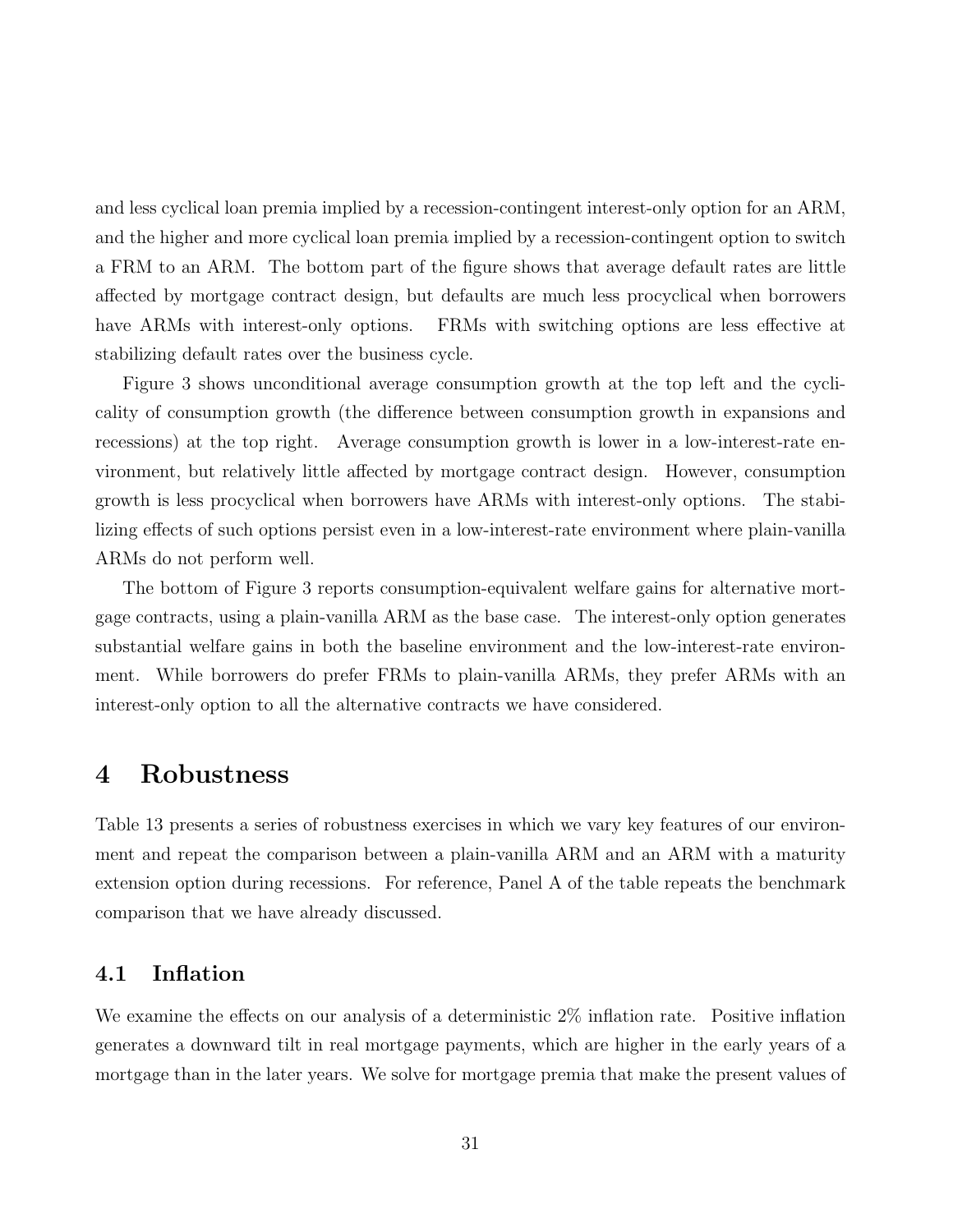lenders' cash-flows the same as in the case of zero inflation, in both recessions and expansions. Mortgage premia increase relative to the base case, and more so for loans initiated in recessions. Higher real mortgage payments in the early years increase the likelihood of loan termination through refinancing: the unconditional probability increases from 9.3% for the case of zero inflation to 9.6% for the 2% inflation scenario. On the other hand, the unconditional incidence of default deceases, although only slightly, from 1.3% for zero inflation to 1.2% for positive inflation. In the latter case, real mortgage payments are higher early on, when lenders are protected against the risk of default through the down payment. If and when house prices decline, real outstanding debt is lower which explains the reduction in default rates. Higher initial real mortgage payments are also the reason for the slightly higher unconditional consumption growth in the positive inflation economy.

We now analyze the option to extend loan maturity. When the option is exercised, borrowers make only the real interest payments due in that period, but must repay the remaining real loan balance from the following period onwards. In other words, the option involves zero real amortization but negative nominal amortization of the loan balance: when the option is exercised the nominal balance is increased by 2%, with a corresponding increase in the remaining nominal mortgage payments, to compensate lenders for the effects of inflation on their cash flows. The results in Panel B of Table 13 show that in this scenario the maturity extension option is effective in stabilizing the economy: it leads to a shift in defaults from recessions to expansions and a much smaller drop in consumption during bad times. Borrowers benefit from the option, which yields a welfare gain of 1.3%.

### 4.2 Higher average house price growth

In Panel C of Table 13 we evaluate the robustness of our results to a higher value of  $1\%$ rather than 0% for average log real house price growth. Unsurprisingly, positive house price growth increases the incidence of loan termination through refinancing and prepayment (as households tap into their home equity) and reduces default probabilities both in expansions and in recessions. However the effects of house price growth on default probabilities are smaller than one might have expected. The reason is that higher expected real house price growth reduces the user cost of housing, making the default option relatively more attractive.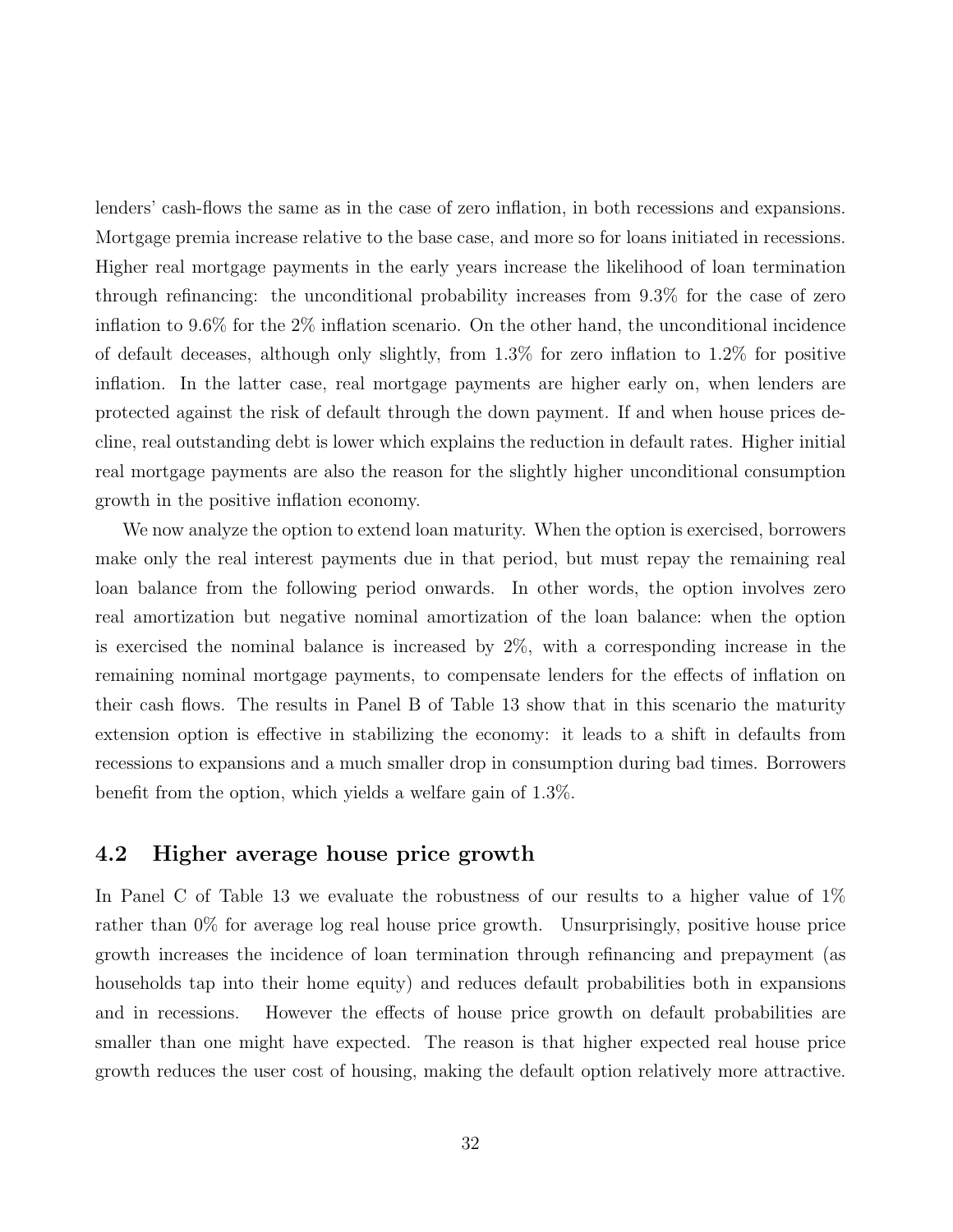The required loan premia are almost unchanged relative to the benchmark calibration.

The option to extend loan maturity is effective in stabilizing the economy with higher log real house price growth. It leads to a reduction in recession default rates from 1.7% to 0.8% and a smaller drop in consumption during bad times, of  $-1.1\%$  instead of  $-1.7\%$  when the option is not available. As before the option is welfare improving.

### 4.3 Zero rental premium

In the benchmark calibration we set the rental premium to 1%, which could reflect the compensation required by property owners for moral-hazard costs associated with renting (for example, a rental property may incur higher maintenance costs compared to an owner-occupied unit). In Panel D of Table 13 we evaluate the effectiveness of the maturity extension option in an economy with a zero rental premium. The reduced rental premium reduces the cost of mortgage default, so borrowers default more often. This reduces lenders' profits compared to the economy in which the rental premium is zero.

We might try to increase loan premia so as to achieve the same level of profitability as in the benchmark economy, but that tends to increase default rates further. A second possibility would be to increase the stigma cost associated with default to counteract the effects of the lower rental premium. A third alternative is to let the target level of lender profits be different in the two economies, but adjust loan premia so that profitability is the same for all scenarios in the economy with a zero rental premium. This is the route that we follow. More precisely, we set the loan premium in a recession at 3.0%, as in the benchmark economy. We calculate the corresponding present value of lenders' cash flows, and we use this value to calculate loan premia for the remaining cases (the plain-vanilla ARM in expansions and ARMs with maturity extension options in both recessions and expansions). The results are shown in Panel D of Table 13. As before, the maturity extension option is effective in stabilizing the economy in recessions.

### 4.4 Foreclosure discount

The final robustness exercise that we carry out is to assume that in the case of default there is a foreclosure discount of 26% in the value of property sold by lenders, as estimated by Campbell,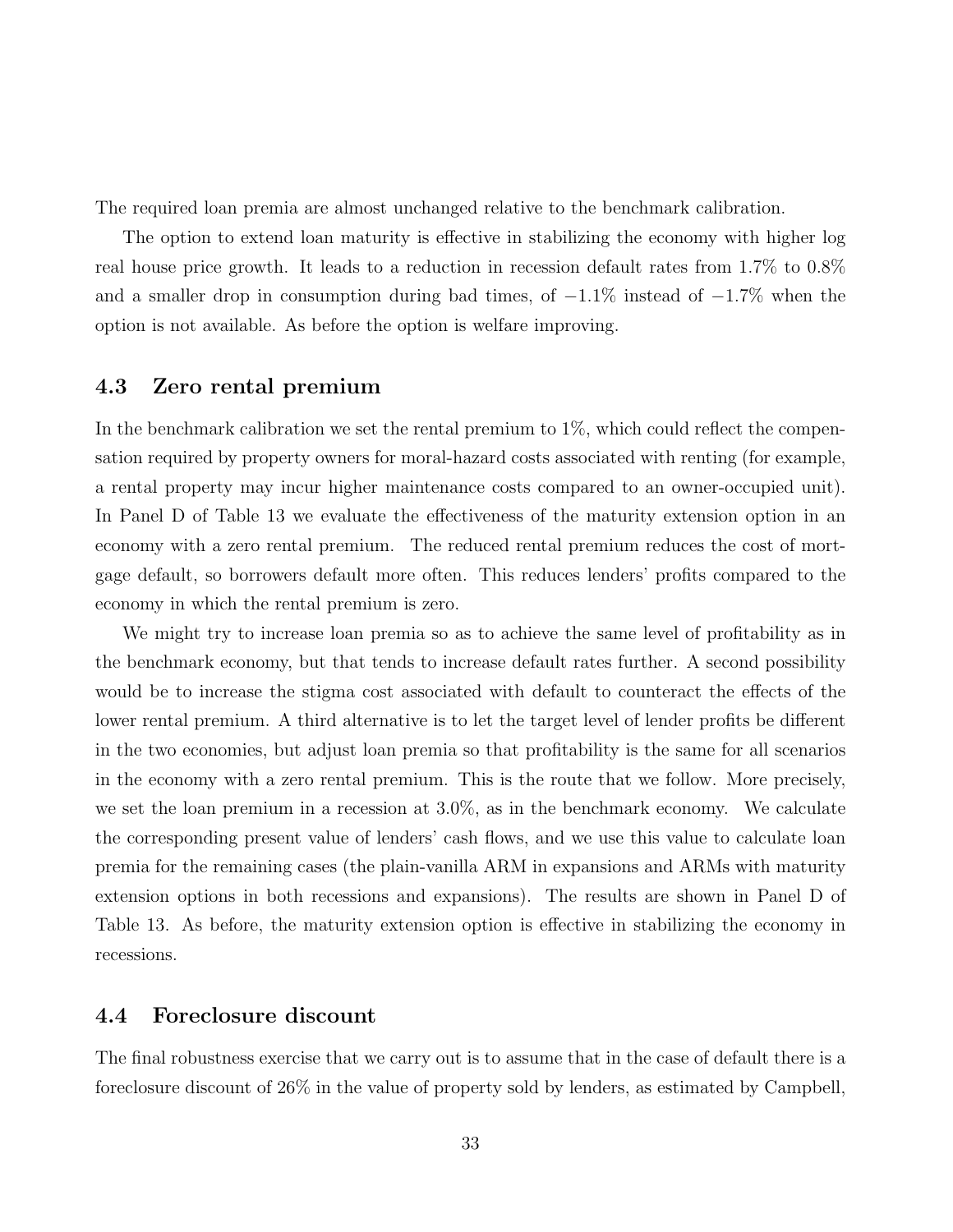Giglio, and Pathak (2011). This naturally reduces lender profitability relative to the benchmark economy. We follow the same approach as for the case of a zero rental premium, fixing the loan premium in a recession to 3.0%, calculating the corresponding present value of lenders' cash flows, using that as a target, and solving for the loan premia across alternative scenarios so as to achieve the same level of profitability.

Panel E of Table 13 shows the results. The option to extend maturity leads to a reduction in recession default rates from 1.8% to 0.5% and a smaller reduction in consumption in bad times of 1.0%, compared to a reduction of 1.6% when the option to extend maturity is not available. One important point is that in this robustness exercise we have assumed that the foreclosure discount is the same in booms and in recessions. If we had assumed that it was larger in recessions, the maturity extension option would become an even more attractive policy.

## 5 Conclusion

We have used a quantitative dynamic model of borrower behavior to evaluate changes to the design of mortgage contracts aimed at increasing macroeconomic stability. In our model the demand for loans comes from borrowers who purchase a house using a mortgage that is a given multiple of income. After the initial period, borrowers decide in each period how much to consume and save, and whether to refinance to a new mortgage, to default, or to prepay their mortgage and move to rental housing. Mortgage loans are supplied by risk-averse lenders subject to LTV constraints. We have solved for a stochastic equilibrium where agents anticipate the occurrence of individual and aggregate shocks, but these shocks (to income, interest rates, and house prices) are exogenous in our model.

We have analyzed several changes to mortgage contract design. The two most important are a plain-vanilla ARM contract combined with an option to pay only interest and to extend the loan maturity in recessions, and a FRM contract combined with an option to switch to an ARM during recessions. The former has several advantages. Relative to a standard ARM, it stabilizes consumption growth over the business cycle, it shifts defaults to expansions, and it has a lower premium because cash flows to lenders are more stable and less cyclical. On the other hand, relative to a standard FRM, a FRM with an option to switch to an ARM modestly stabilizes consumption growth over the business cycle and modestly reduces defaults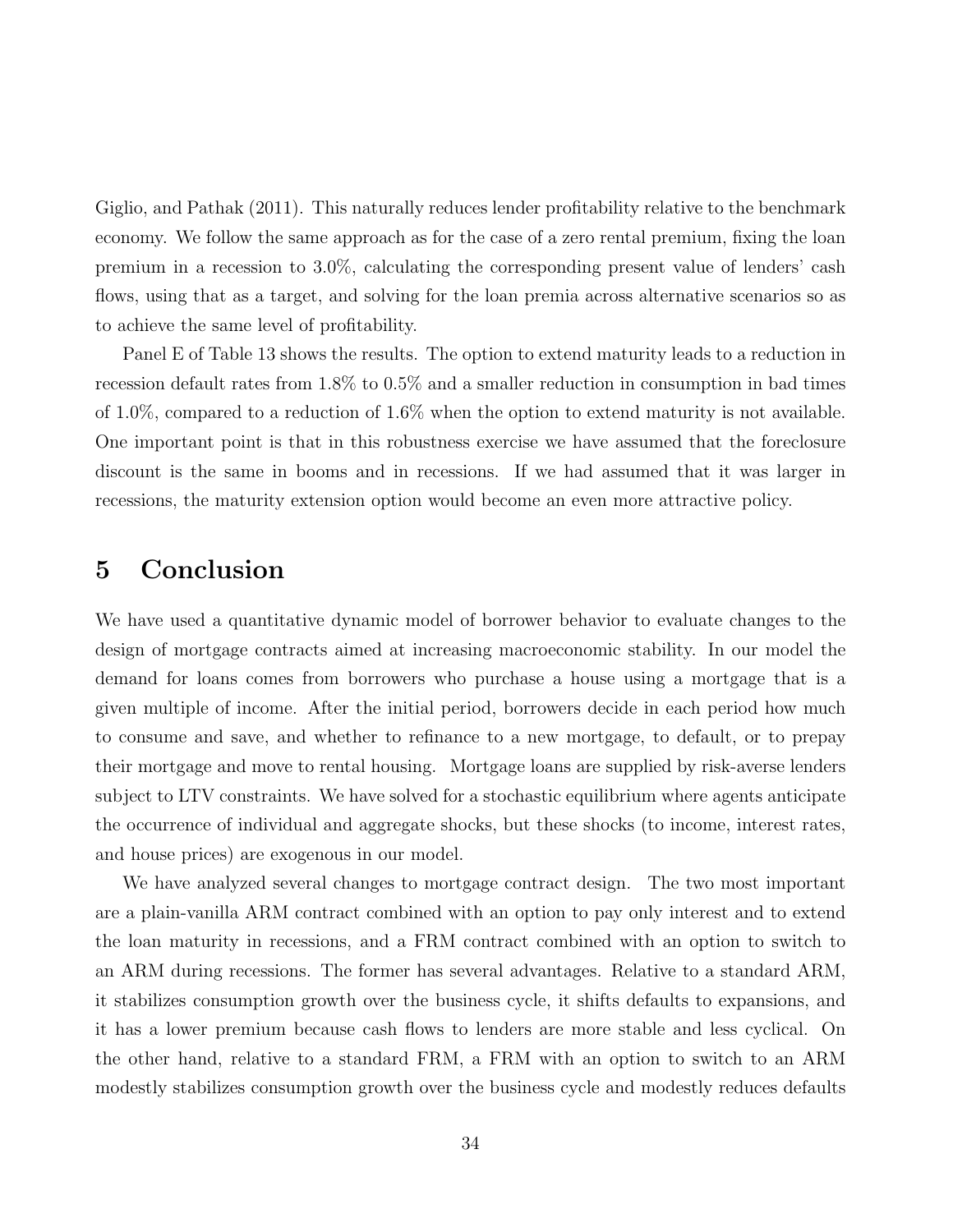in recessions, but it commands a higher premium because lenders lose payments in recessions.

We have proposed the introduction of a recession-contingent interest-only option in a plainvanilla ARM contract. However, we have not taken into account the evidence that borrowers are often slow to exercise options. Andersen et al. (2018) show this in an environment where FRMs can be refinanced regardless of income, credit score, or home equity. It has also been documented in the US for prequalified refinancing offers by Johnson, Meier, and Toubia (2015) and Keys, Pope, and Pope  $(2016).<sup>5</sup>$  Earlier work on this sluggishness includes Schwartz  $(2006)$ and Campbell (2006). In our context the interest-only option is used by borrowers to lower their mortgage payments at times of financial distress, so inertia is likely to be a smaller issue here. However, in future work we plan to investigate the quantitative effects of including an inertia parameter (a cost of option exercise) in our model.

<sup>5</sup>See also Agarwal, Rosen, and Yao (2016) and Agarwal et al. (2015).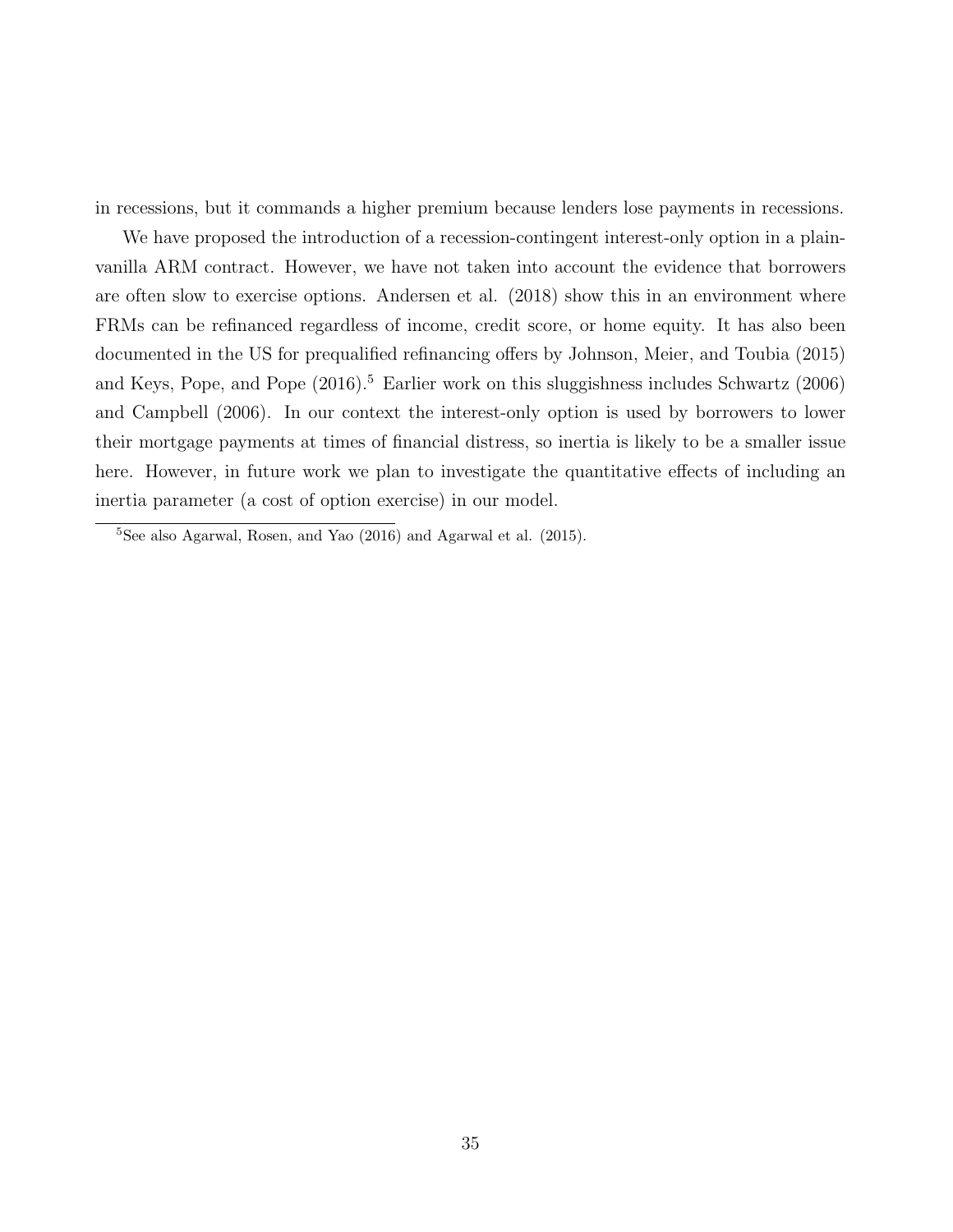### REFERENCES

- Adelino, Manuel, Kris Gerardi, and Paul Willen, 2013, "Why Don't Lenders Renegotiate More Home Mortgages? Redefaults, Self-Cures and Securitizations," Journal of Monetary Economics 60, 835–853.
- Adelino, Manuel, Antoinette Schoar and Felipe Severino, 2016, "Loan Originations and Defaults in the Mortgage Crisis: The Role of the Middle Class," Review of Financial Studies 29, 1635–1670.
- Agarwal, Sumit, Gene Amromin, Itzhak Ben-David, Souphala Chomsisengphet, Tomasz Piskorski, and Amit Seru, 2017, "Policy Intervention in Debt Renegotiation: Evidence from the Home Affordable Modification Program," Journal of Political Economy 125, 654–712.
- Agarwal, Sumit, Gene Amromin, Souphala Chomsisengphet, Tomasz Piskorski, Amit Seru, and Vincent Yao, 2015, "Mortgage Refinancing, Consumer Spending and Competition: Evidence from the Home Affordable Refinancing Program," NBER Working Paper 21512.
- Agarwal, Sumit, Richard J. Rosen, and Vincent Yao, 2016, "Why Do Borrowers Make Mortgage Refinancing Mistakes?," Management Science 62, 3494–3509.
- Andersen, Steffen, John Campbell, Kasper Nielsen, and Tarun Ramadorai, 2018, "Sources of Inaction in Household Finance: Evidence from the Danish Mortgage Market", unpublished paper.
- Beraja, Martin, Andreas Fuster, Erik Hurst, and Joseph Vavra, 2017, "Regional Heterogeneity and Monetary Policy," NBER Working Paper 23270.
- Campbell, John Y., 2006, "Household Finance," Journal of Finance 61, 1553–1604.
- Campbell, John Y., Stefano Giglio and Parag Pathak, 2011. "Forced Sales and House Prices," American Economic Review 101, 2108–2131.
- Campbell, John Y. and Joao F. Cocco, 2015, "A Model of Mortgage Default," Journal of Finance 70, 1495–1554.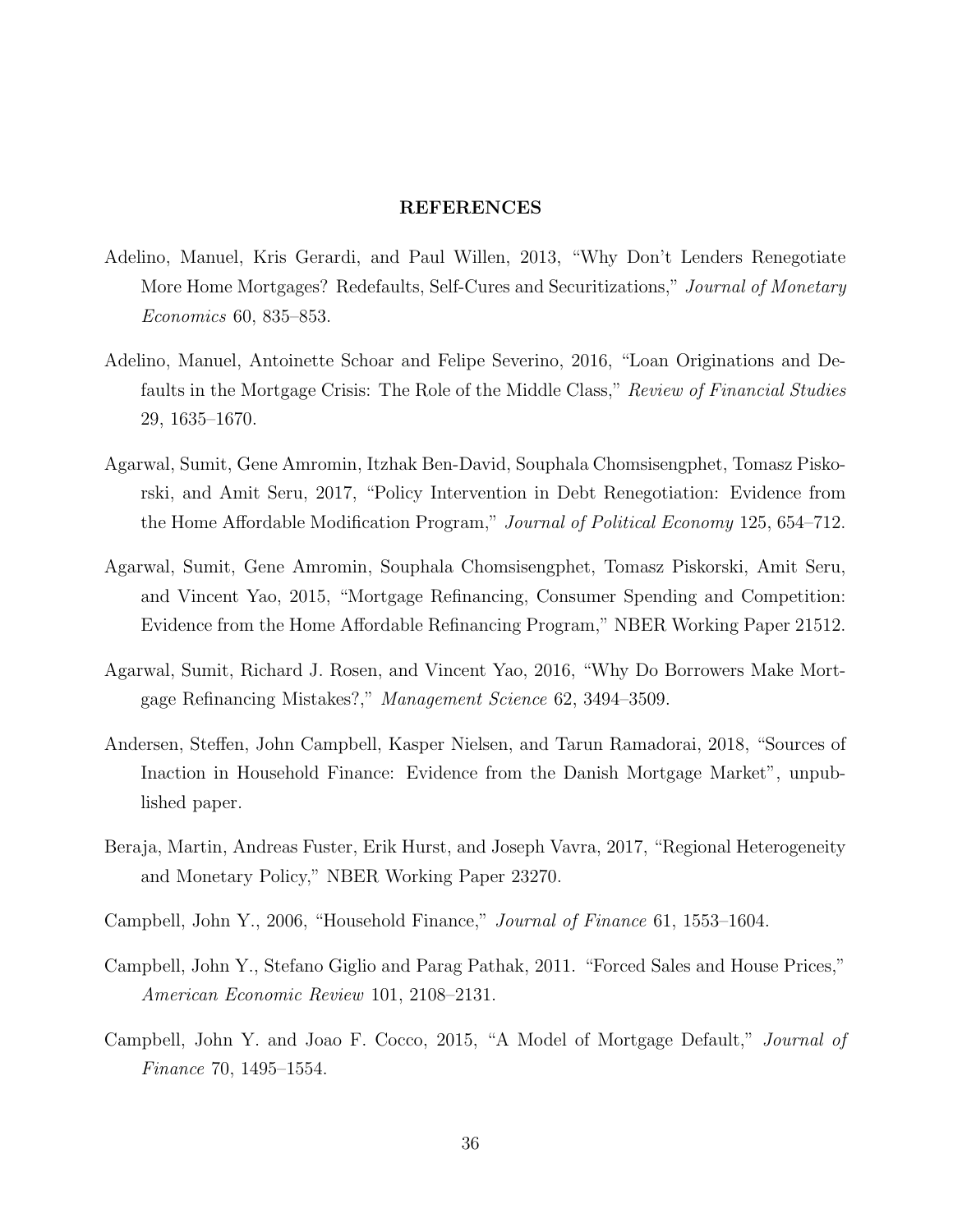- Chen, Hui, Michael Michaux and Nikolai Roussanov, 2013, "Houses as ATMs? Mortgage Refinancing and Macroeconomic Uncertainty," NBER Working Paper 19421.
- Corbae, Dean and Erwan Quintin, 2015, "Leverage and the Foreclosure Crisis," Journal of Political Economy 123, 1–65.
- Di Maggio, Marco, Amir Kermani, Benjamin J. Keys, T. Piskorski, R. Ramcharan, A. Seru and V. Yao, 2016, "Monetary Policy Pass-Through: Mortgage Rates, Household Consumption and Voluntary Deleveraging," forthcoming American Economic Review.
- Eberly, Janice and Arvind Krishnamurthy, 2014, "Efficient Credit Policies in a Housing Debt Crisis," Brookings Papers on Economic Activity 45(2), 73–136.
- Favilukis, Jack, Sydney C. Ludvigson, and Stijn Van Nieuwerburgh, 2017, "The Macroeconomic Effects of Housing Wealth, Housing Finance, and Limited Risk Sharing in General Equilibrium," Journal of Political Economy 125, 140–223.
- Gerardi, Kris S., Harvey S. Rosen and Paul S. Willen, 2010, "The Impact of Deregulation and Financial Innovation on Consumers: The Case of the Mortgage Market," Journal of Finance 65, 333–360.
- Guiso, Luigi, Paola Sapienza, and Luigi Zingales, 2013, "The Determinants of Attitudes toward Strategic Default on Mortgages," Journal of Finance 68, 1473–1515.
- Guren, Adam, Arvind Krishnamurthy, and Tim McQuade, 2017, "Mortgage Design in an Equilibrium Model of the Housing Market," unpublished paper.
- Guvenen, Fatih, Serdar Ozkan, and Jae Song, 2014, "The Nature of Countercyclical Income Risk," Journal of Political Economy 122, 621–660.
- Johnson, Eric, Stephan Meier, and Olivier Toubia, 2015, "Leaving Money on the Kitchen Table: Exploring Sluggish Mortgage Refinancing Using Administrative Data, Surveys, and Field Experiments," unpublished paper.
- Keys, Benjamin J., Devin G. Pope, and Jaren C. Pope, 2016, "Failure to Refinance," Journal of Financial Economics 122, 482–499.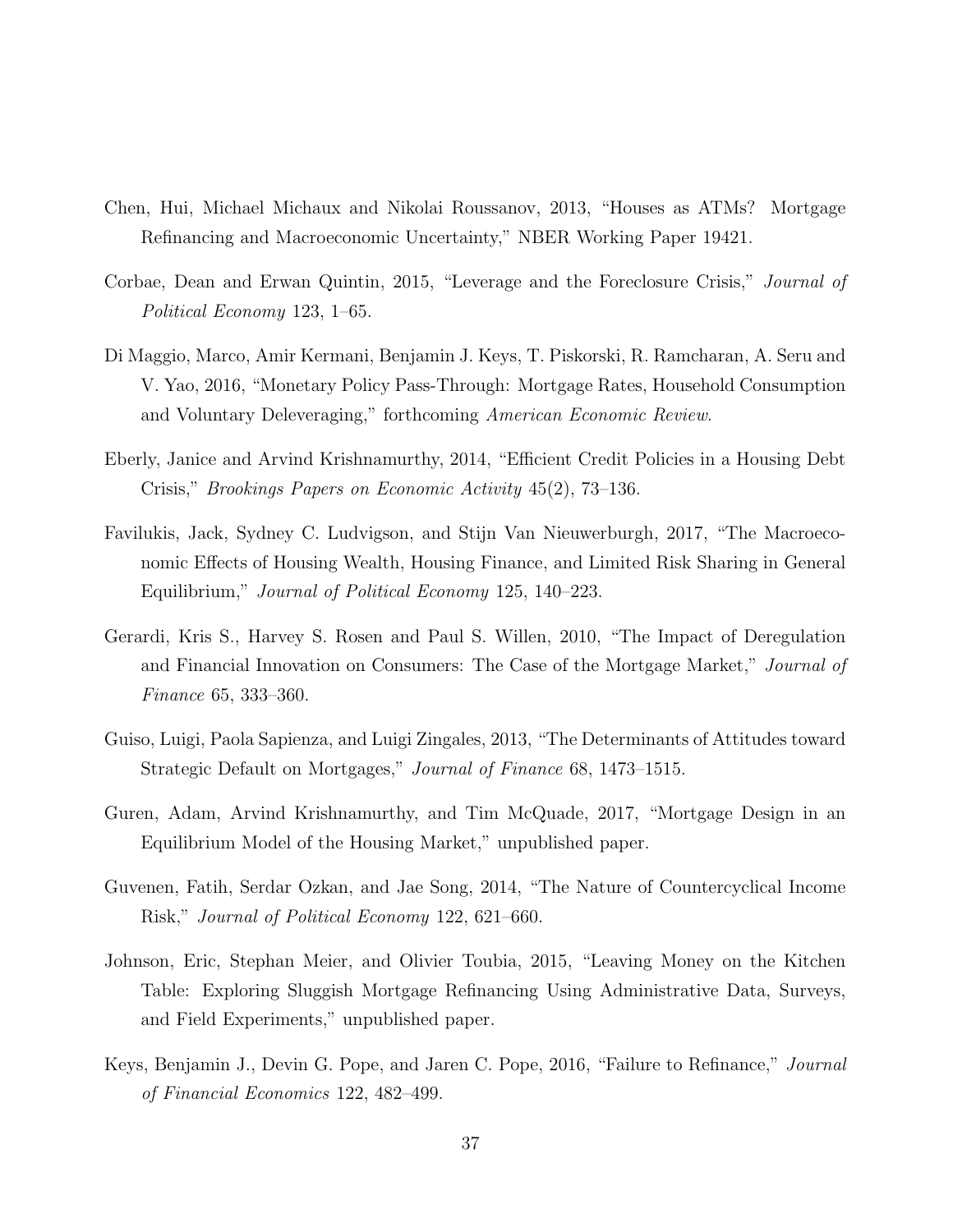- Keys, Benjamin J., Tanmoy Mukherjee, Amit Seru, Vikrant Vig, 2010, "Did Securitization Lead to Lax Screening? Evidence from Subprime Loans," Quarterly Journal of Economics 125, 307–362.
- Khandani, Amir E., Andrew W. Lo and Robert C. Merton, 2013. "Systemic Risk and the Refinancing Ratchet Effect," Journal of Financial Economics 108, 29–45.
- Mian, Atif, Kamalesh Rao, and Amir Sufi, 2013, "Household Balance Sheets, Consumption, and The Economic Slump," Quarterly Journal of Economics 128, 1687–1726.
- Piskorski, Tomasz and Tchistyi, Alexei, 2010, "Optimal Mortgage Design," Review of Financial Studies 23, 3098–3140.
- Piskorski, Tomasz and Tchistyi, Alexei, 2017, "An Equilibrium Model of Housing and Mortgage Markets with State Contingent Lending Contracts," unpublished paper, Columbia University.
- Schwartz, Allie, 2006, "Household Refinancing Behavior in Fixed-Rate Mortgages," unpublished paper, Harvard University.
- Stiglitz, Joseph E. and Andrew Weiss, 1981, "Credit Rationing in Markets with Imperfect Information," American Economic Review 71, 393–410.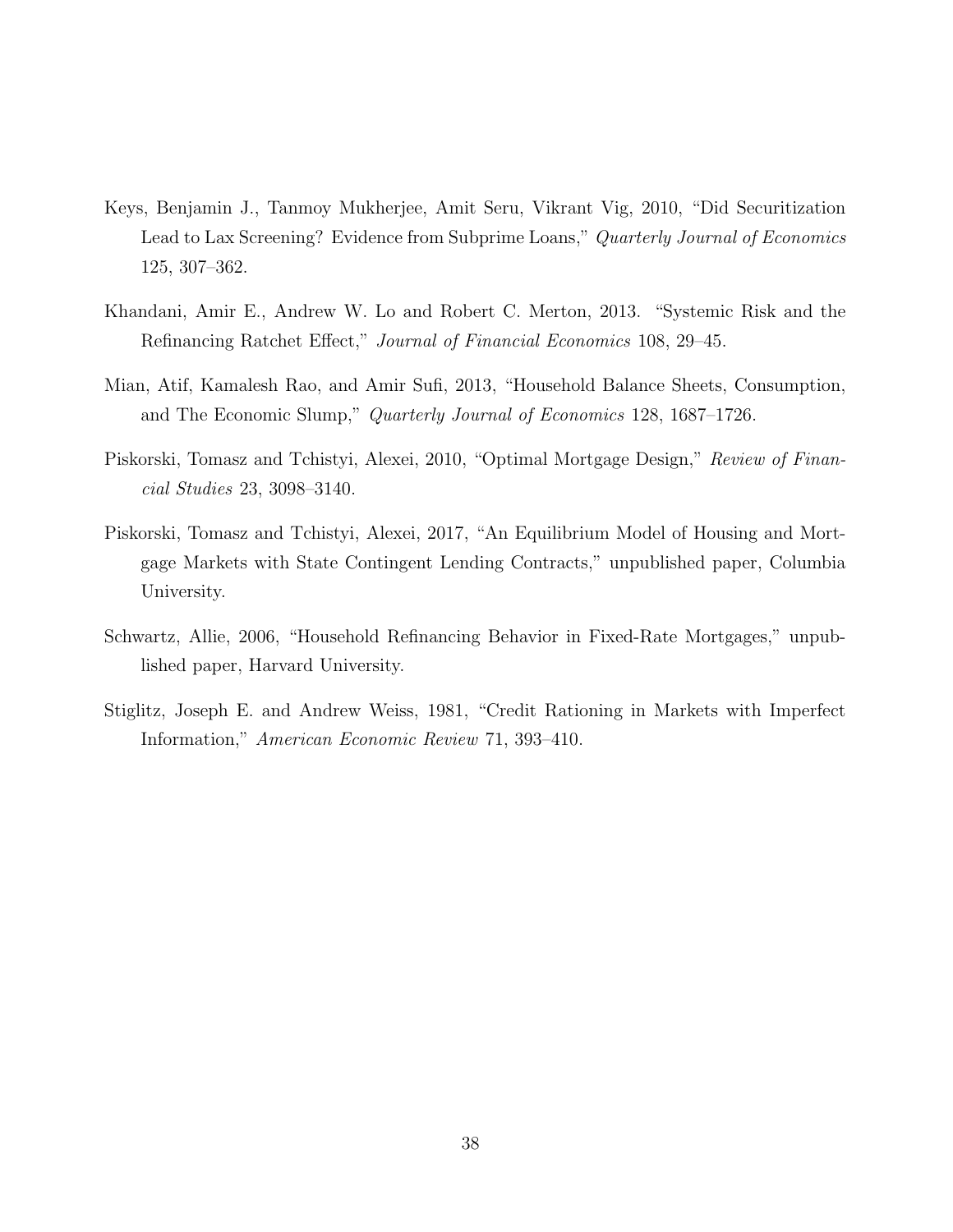## A Numerical Solution

We take the loan premium and the form of mortgage contact as given and solve the agent's problem using backward induction. In the last period  $(t = T)$  the agent simply decides whether or not to default on the outstanding debt. In case of no default the agent derives utility from terminal wealth (including housing wealth) . We then iterate backwards. For every period t prior to T, and for each combination of values for the state variables, we optimize over the choice variables using a discrete grid search. We use an equally spaced grid for cash-on-hand  $(X_t)$  and for the log level of permanent income  $(z_t)$ . In order to improve accuracy and efficiency of the solution we let the boundaries for the grid  $z_t$  to increase from period t to T.

We use a single debt grid for all the loan types under analysis. This has the advantage of keeping the possible loan amounts fixed across all our experiments (i.e. agents face the same choices when deciding to refinance). The loan premia for each experiment are endogenously determined and interest payments are computed as the product of the interest rate of the contract times the principal outstanding. The density functions of the random variables were approximated using Gaussian quadrature. For points that do not lie on the state space grid, we evaluate the value function using a cubic spline interpolation for the cash-on-hand grid and a linear interpolation for the permanent income grid. We calculate the value function associated with all possible values for the control variables and optimize over these. In this way we obtain the optimal choices of consumption, refinancing to tap into home equity, mortgage prepayment, default, and when available whether to use a mortgage modification option. In the case of the option to switch from a FRM to an ARM we first solve the ARM problem and then the FRM problem. When solving the FRM problem at each combination of state variables we check the maximum between the FRM value function and the previously computed ARM value function and store the maximum among these and the corresponding choice of keeping the FRM contract or switching to an ARM.

We use the optimal choices of the agents to calculate the cash-flows of lenders. If their NPV per loan, conditional on the business cycle, is higher (lower) than the target profitability we decrease (increase) the loan premium and solve the agent's problem again. We repeat the process until we find a fixed point in which the present value of the risk-adjusted cash-flows of lenders is the same for each loan type under analysis.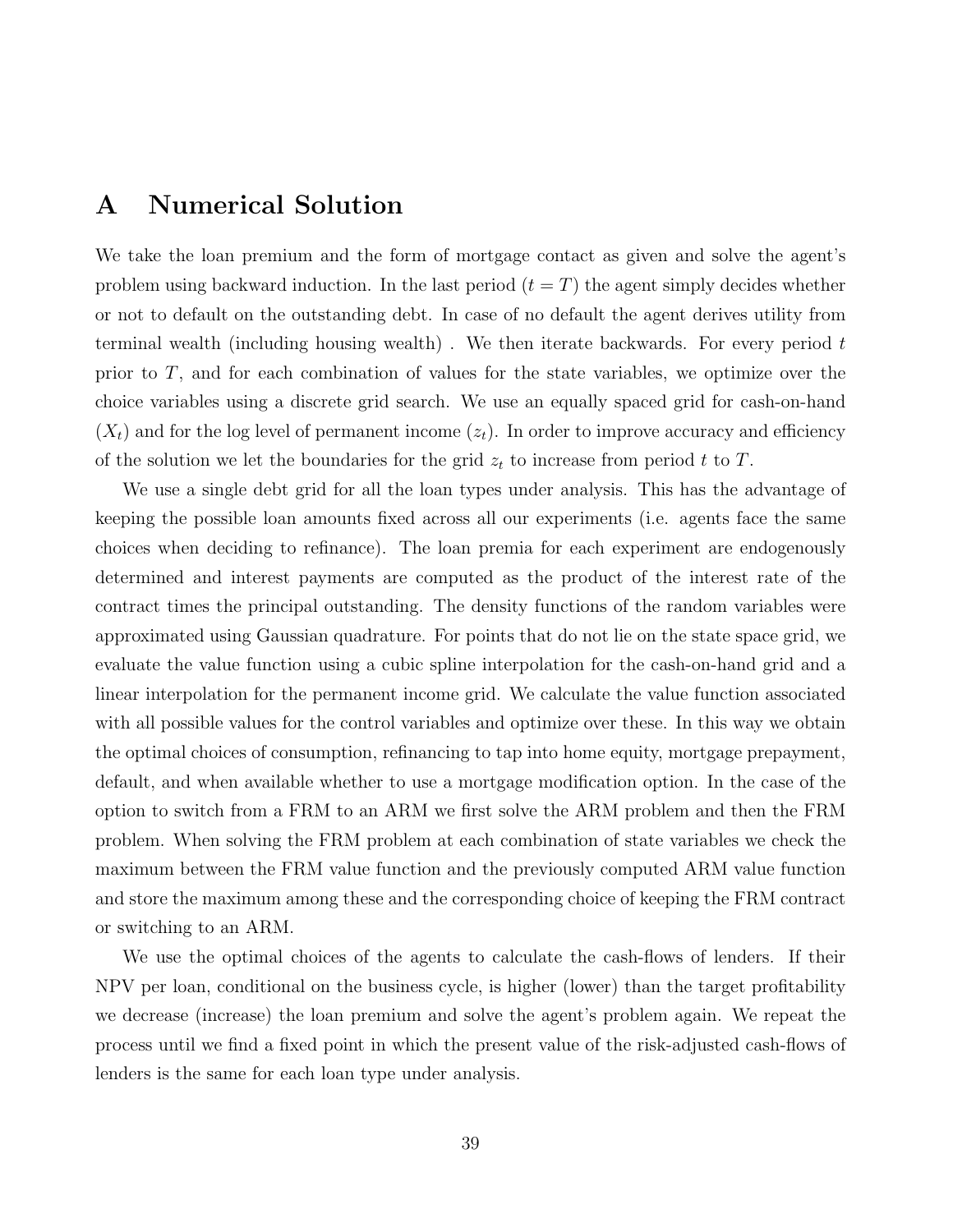

This figure plots mortgage rates in the U.K. for two different types of mortgage and LTVs



2-year variable rate LTV = 75%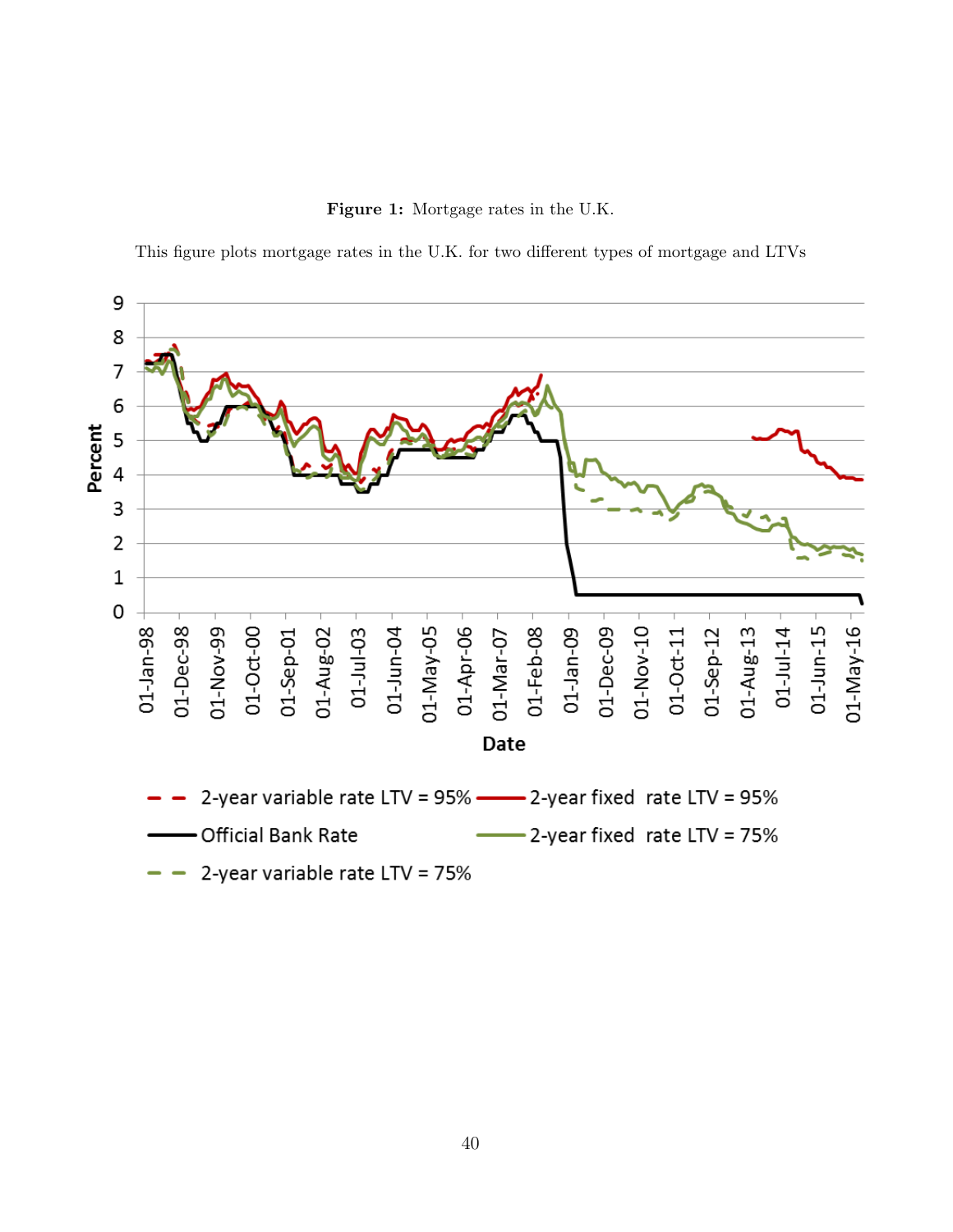Figure 2: Loan premia and default rates across scenarios

This figure plots in a bar chart the loan premia (top two figures) and default rates (bottom two figures) for the scenarios under analysis. The left subplots show the unconditional averages and the subplots on the right show the cyclicality (the difference between the averages conditional on being in a recession or an expansion).





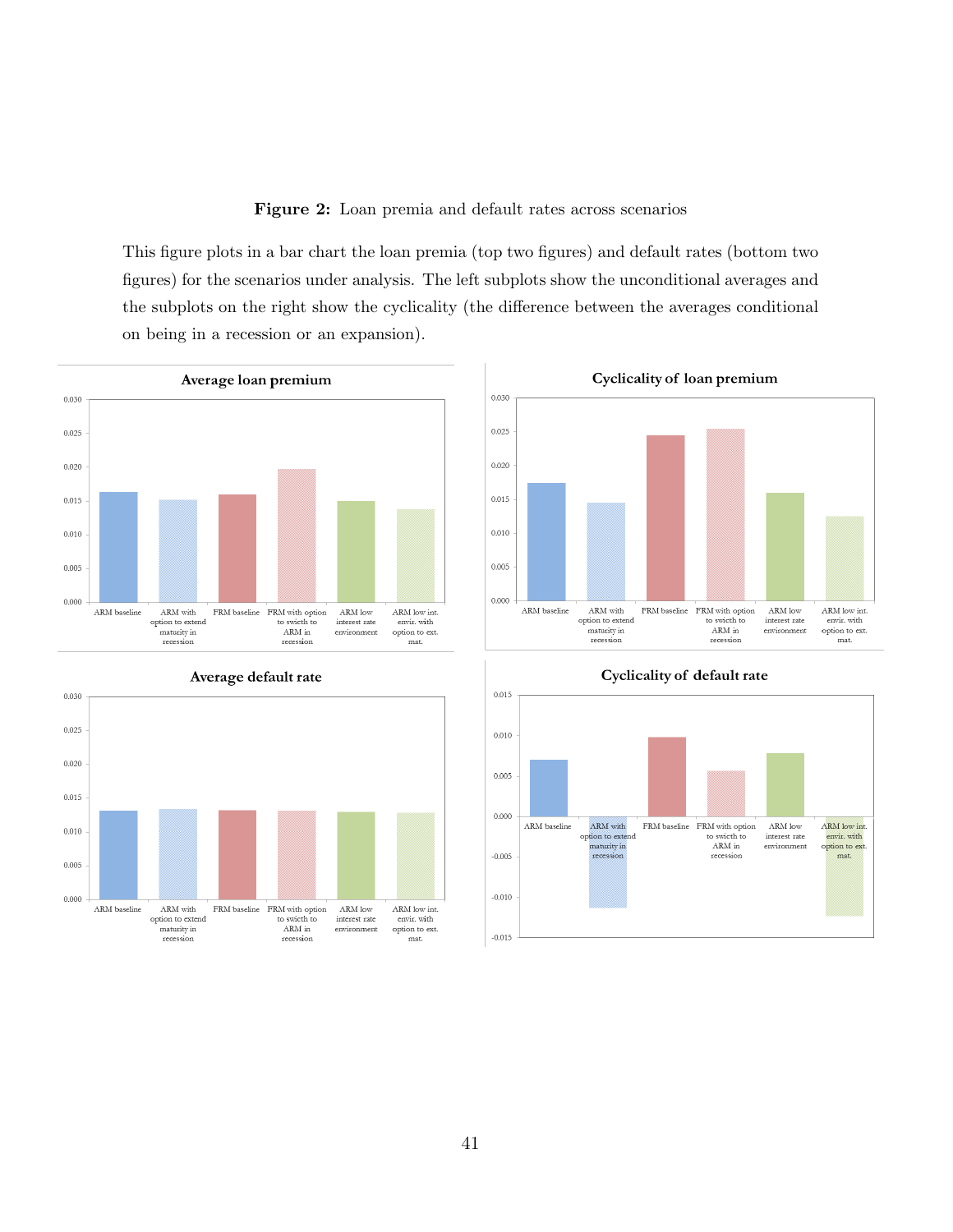Figure 3: Consumption growth and welfare gains

This figure plots in a bar chart the consumption growth (top two figures) and welfare gains (bottom figure) for the scenarios under analysis. The left subplots show the unconditional averages. The right subplots show the cyclicality (the difference between the averages conditional on being in a recession or an expansion).







#### Cyclicality of consumption growth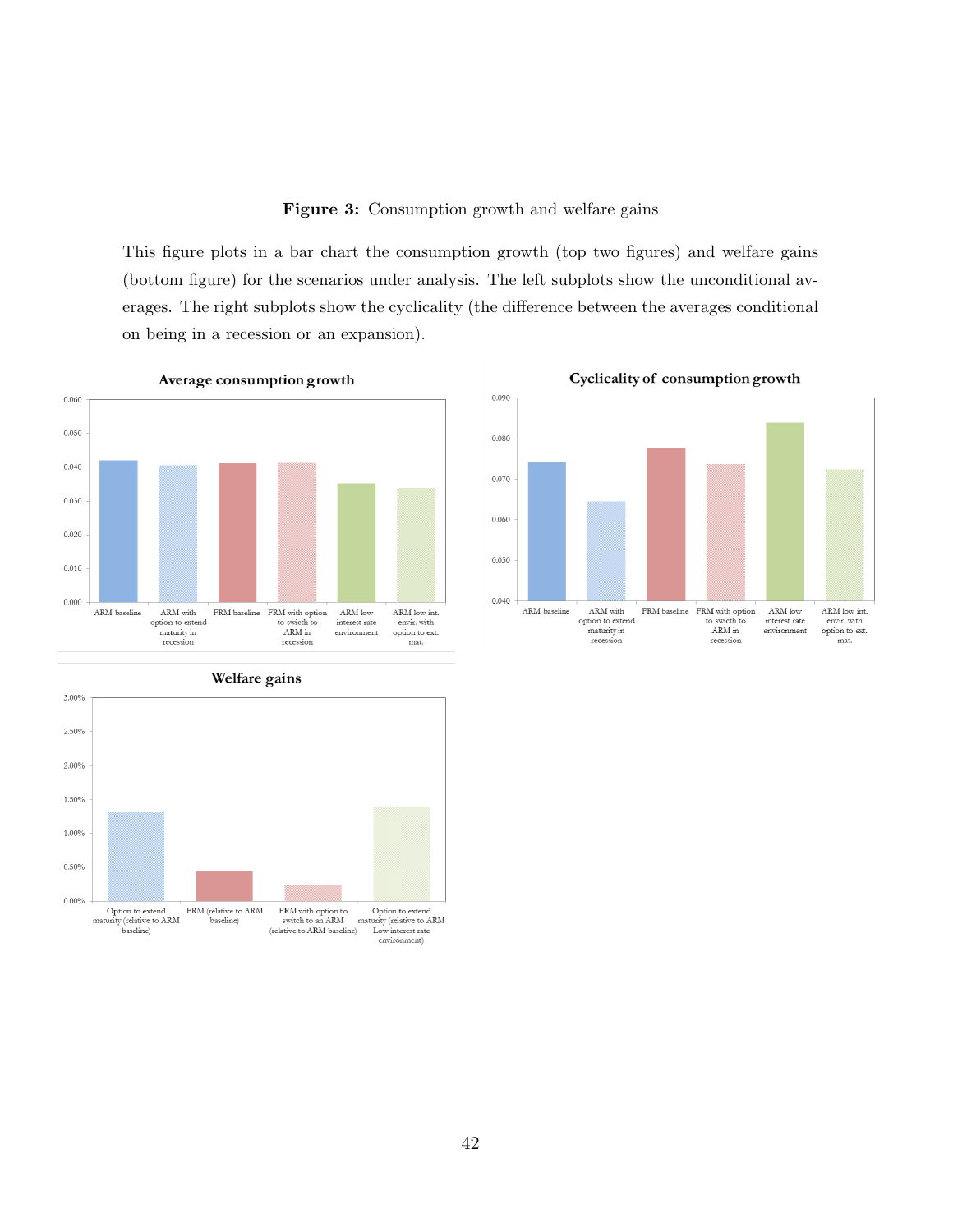### Table 1: Baseline parameters.

This table reports the baseline model parameters.

| Description                                                | Parameter           | Value          |
|------------------------------------------------------------|---------------------|----------------|
| Panel A: Business cycle transition probabilities           |                     |                |
| P(recession<br>recession)                                  |                     | 0.37           |
| $P(\text{recession} \mid \text{expansion})$                |                     | 0.18           |
| Panel B: Real interest rate                                |                     |                |
| Mean log real rate                                         | $\mu_r$             | 0.01           |
| St. dev. of real rate                                      | $\sigma_r$          | 0.025          |
| High value log real risk-free                              |                     | 0.035          |
| Low value log real risk-free                               |                     | $-0.015$       |
| P(high rate   recession)                                   |                     | 0.38           |
| P(high rate   expansion)                                   |                     | 0.52           |
| Panel C: House prices                                      |                     |                |
| Mean log house price change                                | $\mu_H$             | $\overline{0}$ |
| St dev log house price change                              | $\sigma_e$          | 0.162          |
| High log house price growth                                |                     | 0.162          |
| Low log house price growth                                 |                     | $-0.162$       |
| $P(\text{increase in house prices} \mid \text{recession})$ |                     | 0.39           |
| $P(\text{increase in house prices} \mid \text{expansion})$ |                     | 0.52           |
| Panel D: Time and preference parameters                    |                     |                |
| Subjective discount factor                                 | $\beta$             | 0.98           |
| Risk aversion                                              | $\frac{\gamma}{T}$  | $\overline{2}$ |
| Number of periods                                          |                     | 20             |
| Utility of terminal wealth                                 | $\boldsymbol{b}$    | 10             |
| Panel E: Labor income process                              |                     |                |
| Log permanent income $AR(1)$ coefficient                   | $\rho$              | 0.979          |
| Prob. aggregate/idiosyncratic shock                        | p <sub>1</sub>      | 0.49           |
| Mean $log$ earnings growth expansion $(1)$                 | $\mu_{1E}$          | 0.119          |
| Mean $log$ earnings growth expansion $(2)$                 | $\mu_{2E}$          | $-0.026$       |
| Mean $log$ earnings growth recession $(1)$                 | $\mu_{1R}$          | $-0.102$       |
| Mean $log$ earnings growth recession $(2)$                 | $\mu_{2R}$          | 0.094          |
| St. dev permanent income shock $(1)$                       | $\sigma_1$          | 0.325          |
| St. dev permanent income shock $(2)$                       | $\sigma_2$          | 0.001          |
| St. dev. temporary shock                                   | $\sigma_{\epsilon}$ | 0.186          |
| Tax rate                                                   | $\phi$              | 20%            |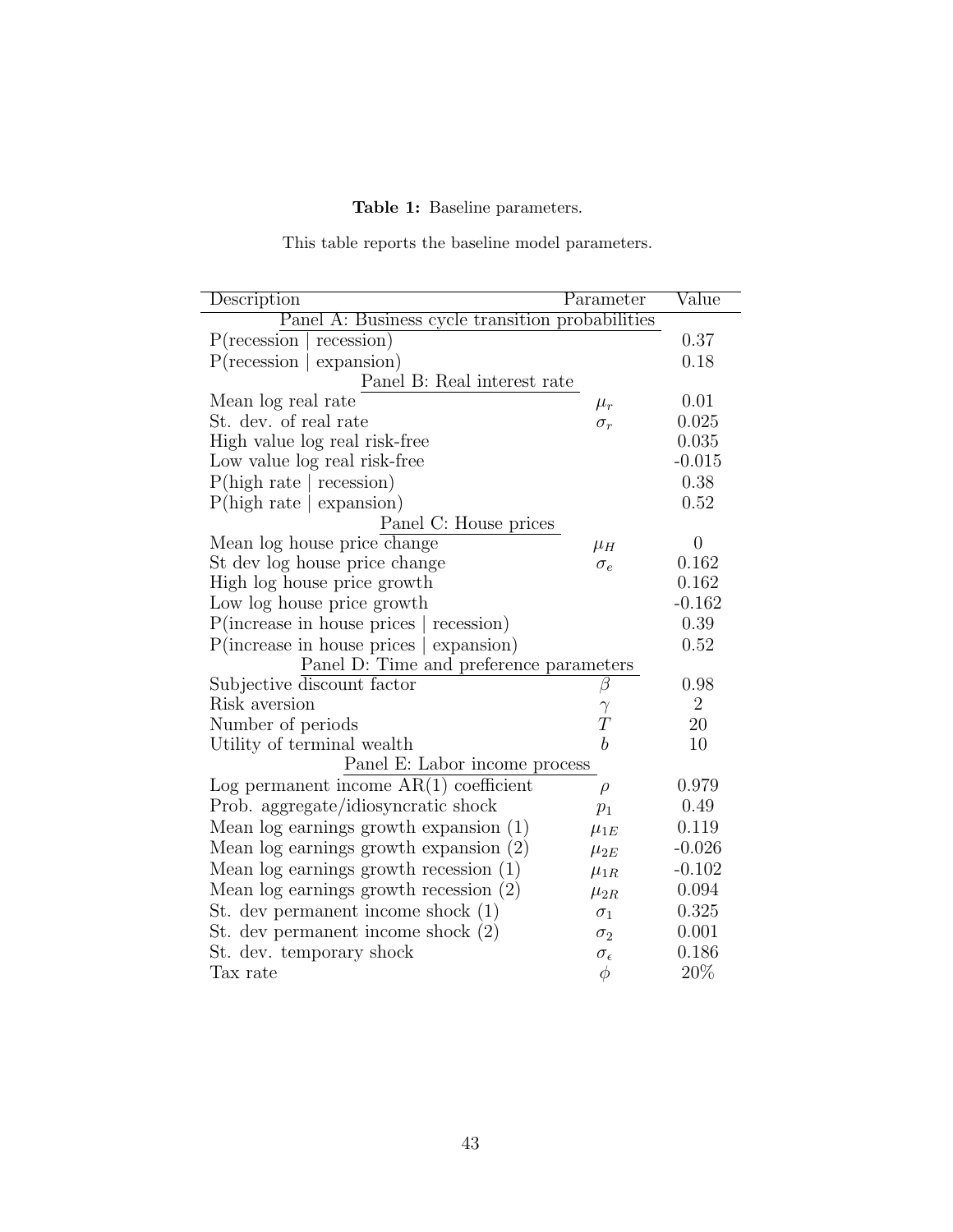| Table 1 - continued |  |
|---------------------|--|
|---------------------|--|

| Panel F: Loan and rental market parameters    |            |              |  |
|-----------------------------------------------|------------|--------------|--|
| Initial loan to income                        | lti        | 3.5          |  |
| Initial loan to value expansion (recession)   | ltv        | 0.9(0.8)     |  |
| Loan premium (ARM, recession)                 | $\eta/ARM$ | 0.03         |  |
| Servicing costs (as $\%$ of loan outstanding) |            | 0.0025       |  |
| Loan maturity                                 | $\tau$     | 20 years     |  |
| Default utility penalty                       |            | 0.1          |  |
| Prepayment cost                               | $\theta_P$ | $\mathbf{0}$ |  |
| Refinancing cost                              | $\theta_R$ | \$1000       |  |
| House sale commission                         | $\theta_c$ | 0.06         |  |
| Property taxes                                | $\tau_p$   | 0.015        |  |
| Maintenance expenses                          | $m_p$      | 0.025        |  |
| Rental premium                                | ε          | 0.01         |  |

44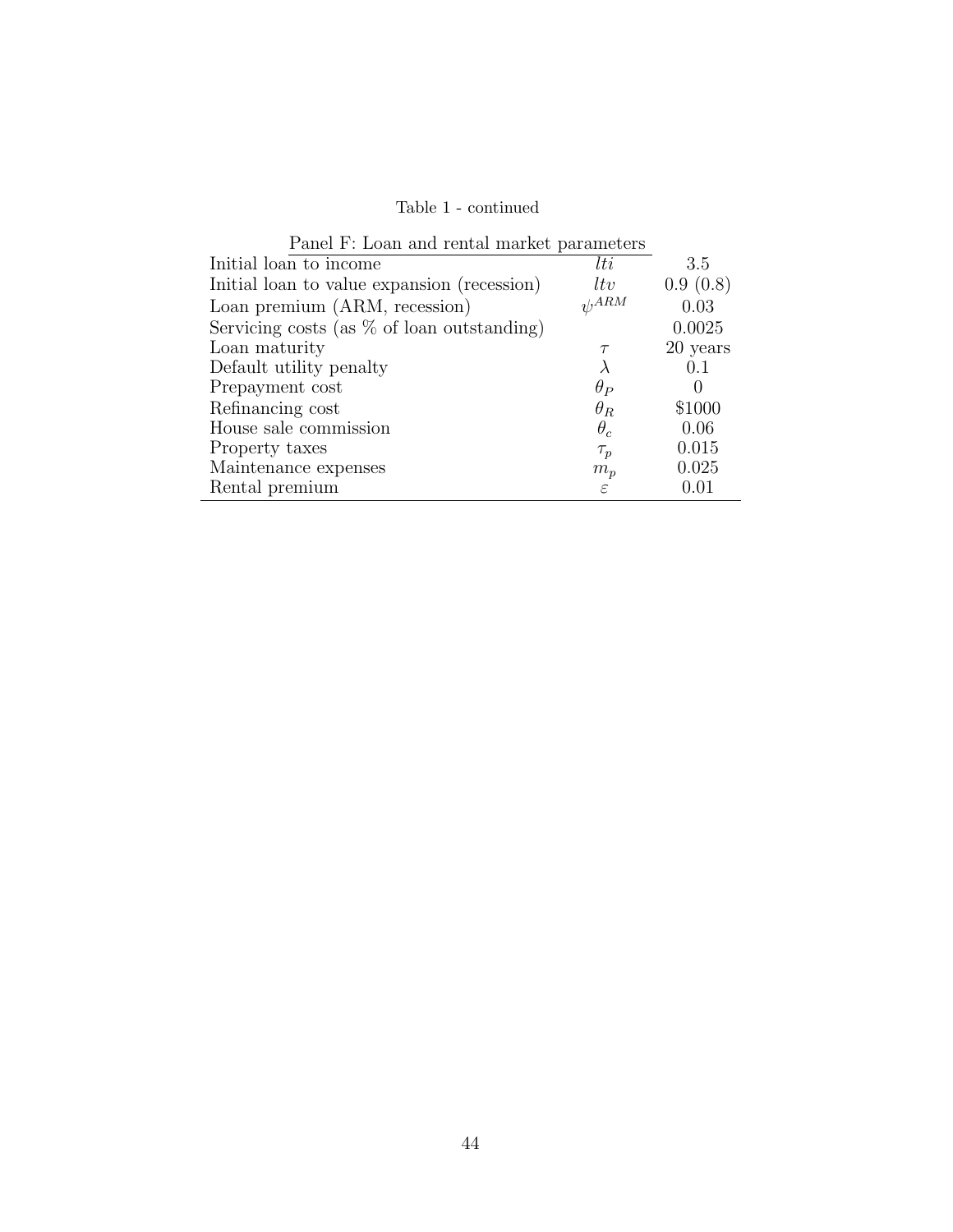#### Table 2: Real risk-free rate and risk adjusted discount factors

In this table we report the risk-free rate, the risk-adjusted discount factors and mean preserving spread on the risk-adjusted discount factors. Panel A reports the values for the benchmark parameterization and panel B the values for the low interest rate environment parameterization. The first column of this table reports the values of the risk-free rate. The second columns reports the implied risk-adjusted discount factors for an agent with power utility a coefficient of relative risk aversion  $\gamma$  equal to 2, a rate of time preference  $\beta$  equal to 0.98 and a bequest motive intensity  $b$  equal to 10 and the income process specified in section 2.1.2. We use these preference parameters and the model predicted growth rates of average consumption to calculate the risk-adjusted discount rates. The last column reports a mean-preserving spread of the risk-adjusted discount factors.

Panel A: Benchmark environment

| Aggregate state                  |           | Risk-free Risk-adjusted | Risk-adjusted<br>mean preserving spread |
|----------------------------------|-----------|-------------------------|-----------------------------------------|
| Recession and low interest rate  | $-0.015$  | 0.075                   | 1.024                                   |
| Recession and high interest rate | 0.036     | 0.117                   | 0.066                                   |
| Expansion and low Interest rate  | $-0.015$  | 0.032                   | $-0.019$                                |
| Expansion and high interest rate | 0.036     | 0.071                   | 0.020                                   |
| Implied risk-free                | $0.010\,$ | 0.061                   | 0.010                                   |

| Aggregate state                  |          | Risk-free Risk-adjusted | Risk-adjusted<br>mean preserving spread |
|----------------------------------|----------|-------------------------|-----------------------------------------|
| Recession and low interest rate  | $-0.029$ | 0.073                   | 1.012.                                  |
| Recession and high interest rate | 0.010    | 0.103                   | 0.042                                   |
| Expansion and low interest rate  | $-0.029$ | 0.027                   | $-0.034$                                |
| Expansion and high interest rate | 0.010    | 0.055                   | $-0.006$                                |
| Implied risk-free                | $-0.010$ | 0.052                   | $-0.010$                                |

Panel B: Low interest rate environment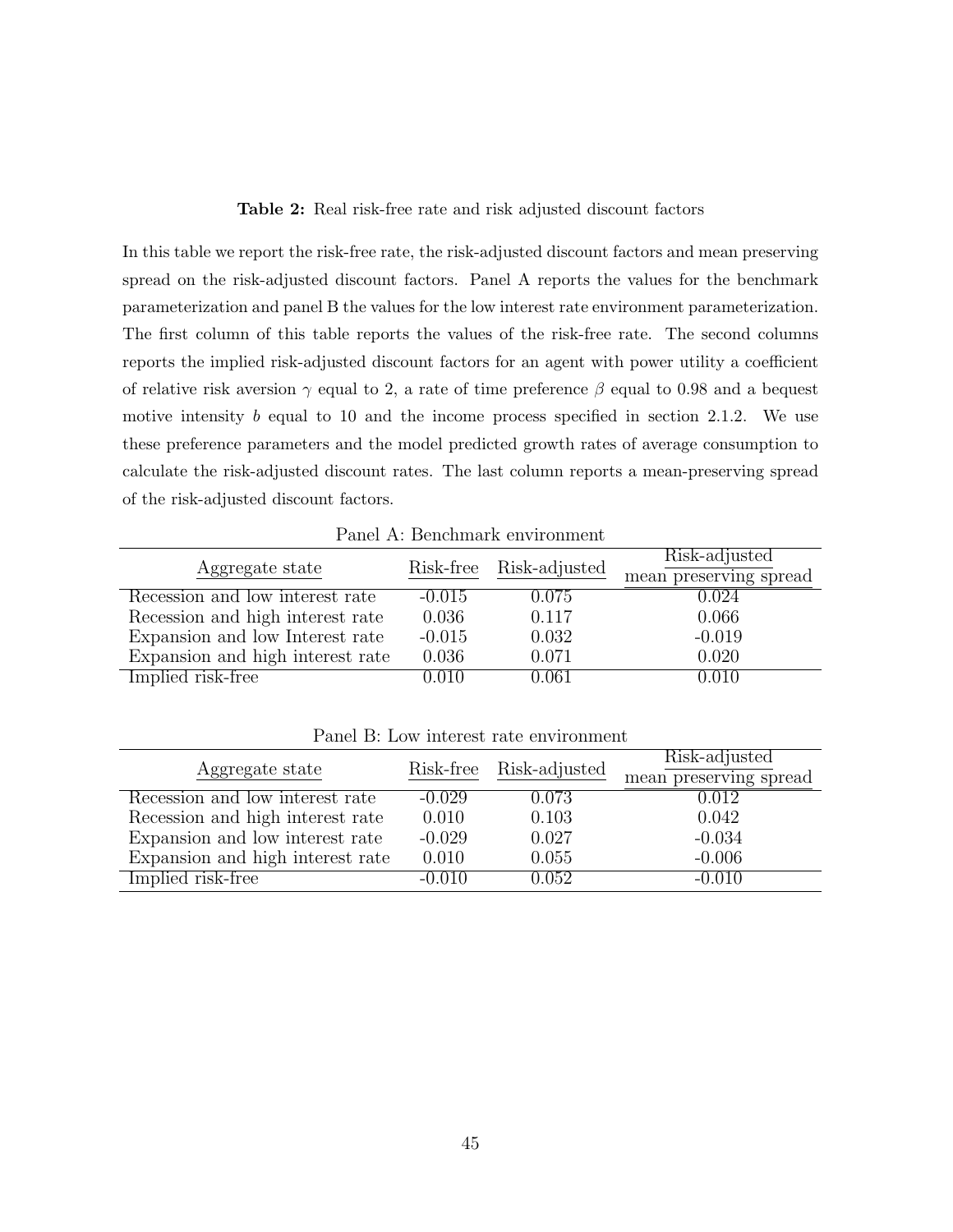### Table 3: Baseline ARM

This table reports the baseline model results for a plain-vanilla ARM contract. The data are obtained by simulating the model with the baseline parameters reported in Table 1. The first column reports unconditional moments and the second (third) column reports moments conditional on the economy being in a recession (expansion). The first three rows report the loan premia, average log consumption growth and log income growth. The remaining rows report key model moments conditional on agents' decisions (default, mortgage refinance and make mortgage payments).

|                          | Unconditional | Recession | Expansion |
|--------------------------|---------------|-----------|-----------|
| Loan premia              | 0.016         | 0.030     | 0.012     |
| Average log cons. growth | 0.042         | $-0.016$  | 0.059     |
| Log change in income     | 0.027         | $-0.009$  | 0.038     |
| Incidence                |               |           |           |
| Default                  | 0.013         | 0.019     | 0.012     |
| Refinance                | 0.093         | 0.014     | 0.115     |
| Pay                      | 0.883         | 0.953     | 0.863     |
| Income                   |               |           |           |
| Default                  | 0.619         | 0.604     | 0.626     |
| Refinance                | 0.970         | 1.094     | 0.966     |
| Pay                      | 2.052         | 1.894     | 2.102     |
| Log change in income     |               |           |           |
| Default                  | $-0.138$      | $-0.210$  | $-0.104$  |
| Refinance                | $-0.047$      | $-0.166$  | $-0.043$  |
| Pay                      | 0.035         | $-0.004$  | 0.048     |
| Risk-free interest rate  |               |           |           |
| Default                  | 0.014         | 0.009     | 0.016     |
| Refinance                | 0.020         | 0.014     | 0.020     |
| Pay                      | 0.009         | 0.004     | 0.010     |
| Loan to income           |               |           |           |
| Default                  | 7.692         | 7.965     | 7.567     |
| Refinance                | 5.071         | 4.842     | 5.079     |
| Pay                      | 2.964         | 3.202     | 2.889     |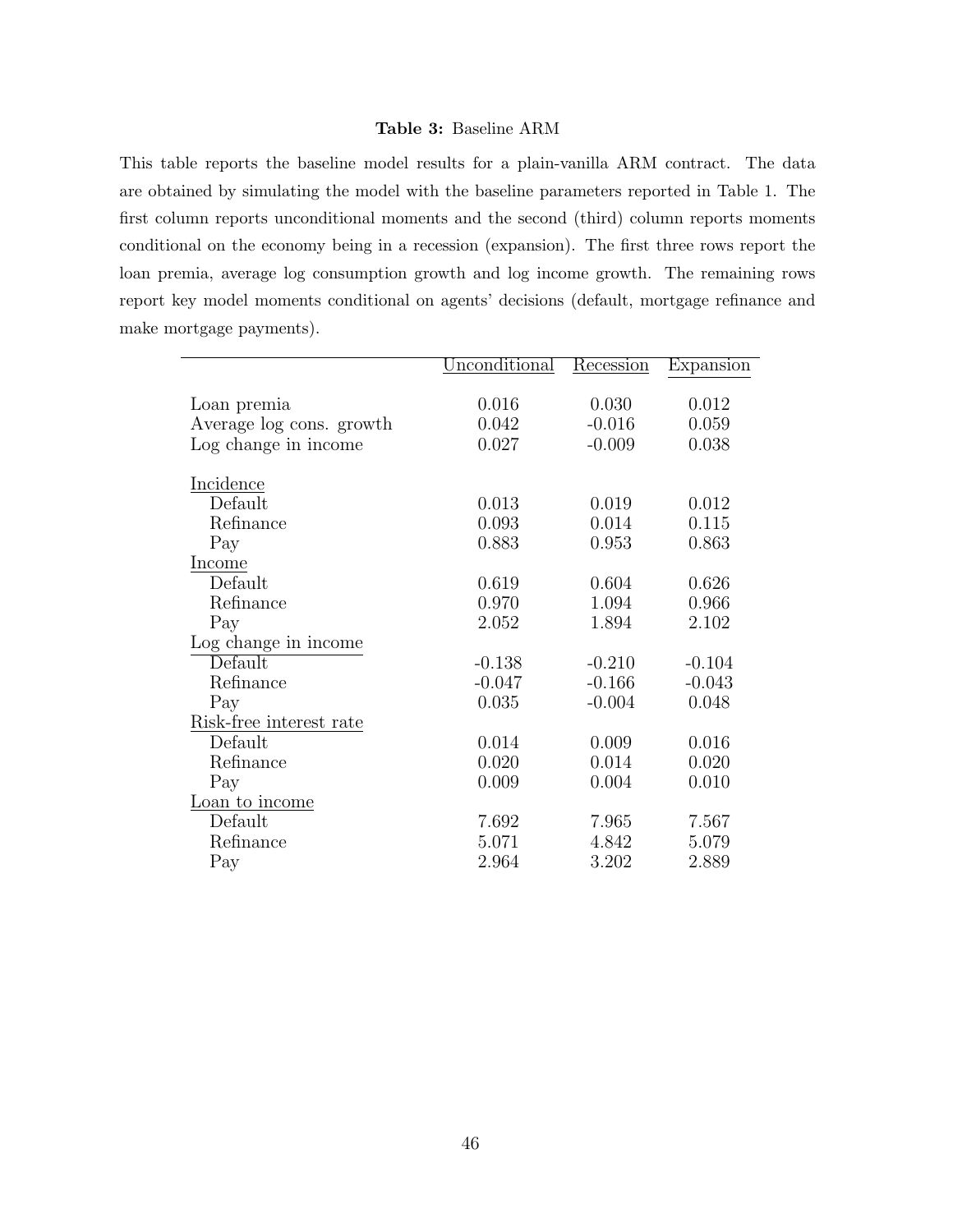|  | Table 3 - continued |
|--|---------------------|
|--|---------------------|

| Mortgage payment to income |          |          |          |
|----------------------------|----------|----------|----------|
| Default                    | 0.515    | 0.502    | 0.521    |
| Refinance                  | 0.368    | 0.399    | 0.367    |
| Pay                        | 0.236    | 0.237    | 0.236    |
| Loan to value              |          |          |          |
| Default                    | 1.388    | 1.393    | 1.386    |
| Before refinancing         | 0.647    | 0.435    | 0.654    |
| After refinancing          | 0.790    | 0.524    | 0.799    |
| Pay                        | 0.801    | 0.826    | 0.793    |
| Delta HP                   |          |          |          |
| Default                    | $-0.155$ | $-0.155$ | $-0.155$ |
| Refinance                  | 0.101    | 0.068    | 0.102    |
| Pay                        | $-0.009$ | $-0.032$ | $-0.001$ |
|                            |          |          |          |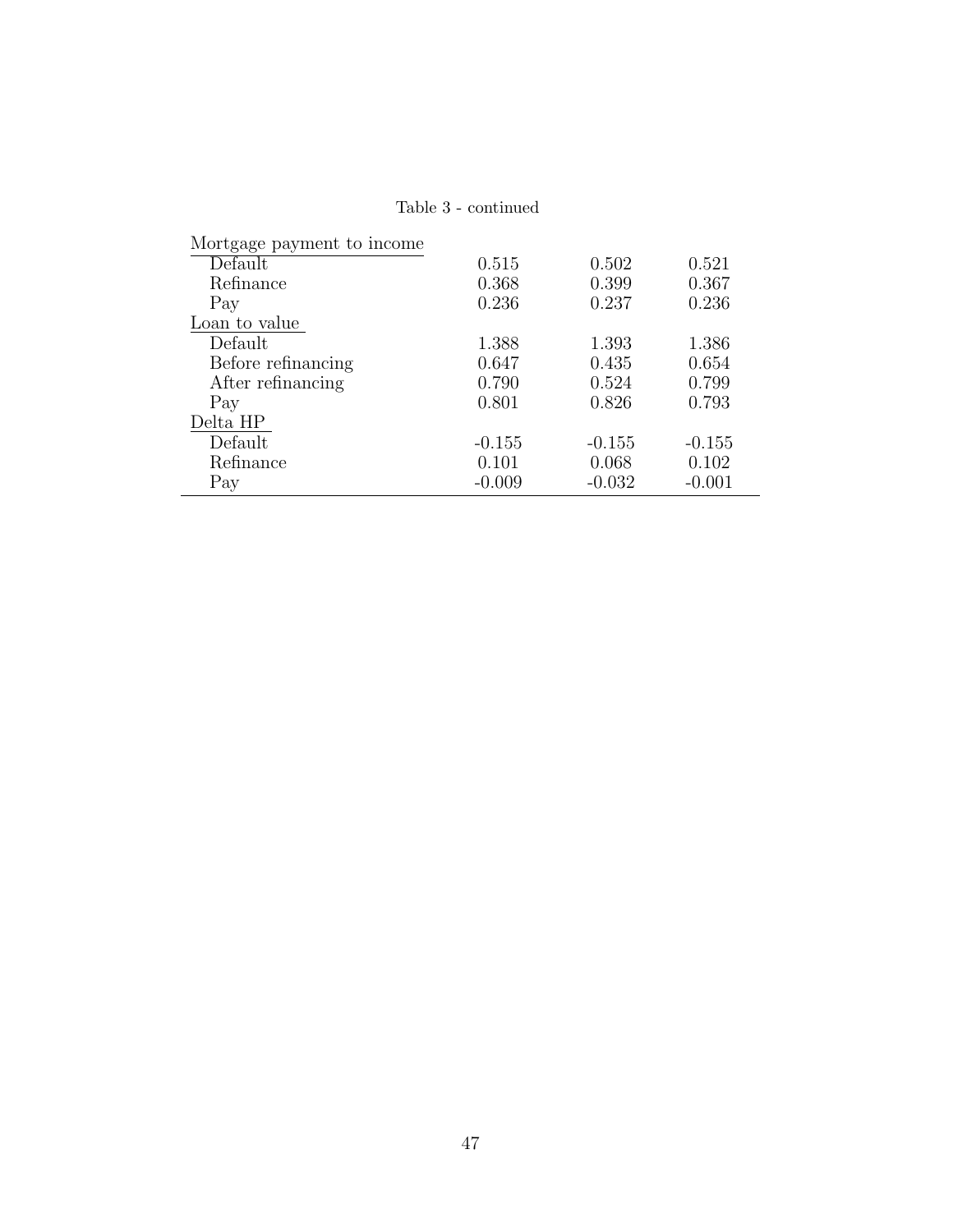#### Table 4: ARM contract with option to extend maturity in recessions

This table reports the model results for an ARM contract where agents have the option to extend the maturity of the contract. The loan premium is endogenously determined to keep lenders' net present value of cash-flows per loan equal to the baseline ARM with no option to extend the maturity. The first column reports unconditional moments and second (third) column reports moments conditional on the economy being in a recession (expansion). The first three rows report the loan premia, average log consumption growth and log income growth. The remaining rows report key model moments conditional on agents' decisions (default, mortgage refinance and make mortgage payments).

|                          | Unconditional | Recession | Expansion |
|--------------------------|---------------|-----------|-----------|
|                          |               |           |           |
| Loan premia              | 0.015         | 0.026     | 0.012     |
| Average log cons. growth | 0.040         | $-0.010$  | 0.055     |
| Log change in income     | 0.027         | $-0.009$  | 0.038     |
| Incidence                |               |           |           |
| Default                  | 0.013         | 0.005     | 0.016     |
| Refinance                | 0.085         | 0.006     | 0.108     |
| Pay                      | 0.748         | 0.340     | 0.865     |
| Extend                   | 0.142         | 0.639     | n/a       |
| Income                   |               |           |           |
| Default                  | 0.649         | 0.698     | 0.645     |
| Refinance                | 0.979         | 1.194     | 0.975     |
| Pay                      | 2.193         | 3.188     | 2.082     |
| Extend                   | 1.128         | 1.128     | n/a       |
| Log change in income     |               |           |           |
| Default                  | $-0.089$      | $-0.144$  | $-0.084$  |
| Refinance                | $-0.042$      | $-0.200$  | $-0.039$  |
| Pay                      | 0.044         | 0.019     | 0.047     |
| Extend                   | $-0.024$      | $-0.024$  | n/a       |
| Risk-free interest rate  |               |           |           |
| Default                  | 0.015         | 0.017     | 0.015     |
| Refinance                | 0.020         | 0.015     | 0.020     |
| Pay                      | 0.009         | 0.000     | 0.010     |
| Extend                   | 0.006         | 0.006     | n/a       |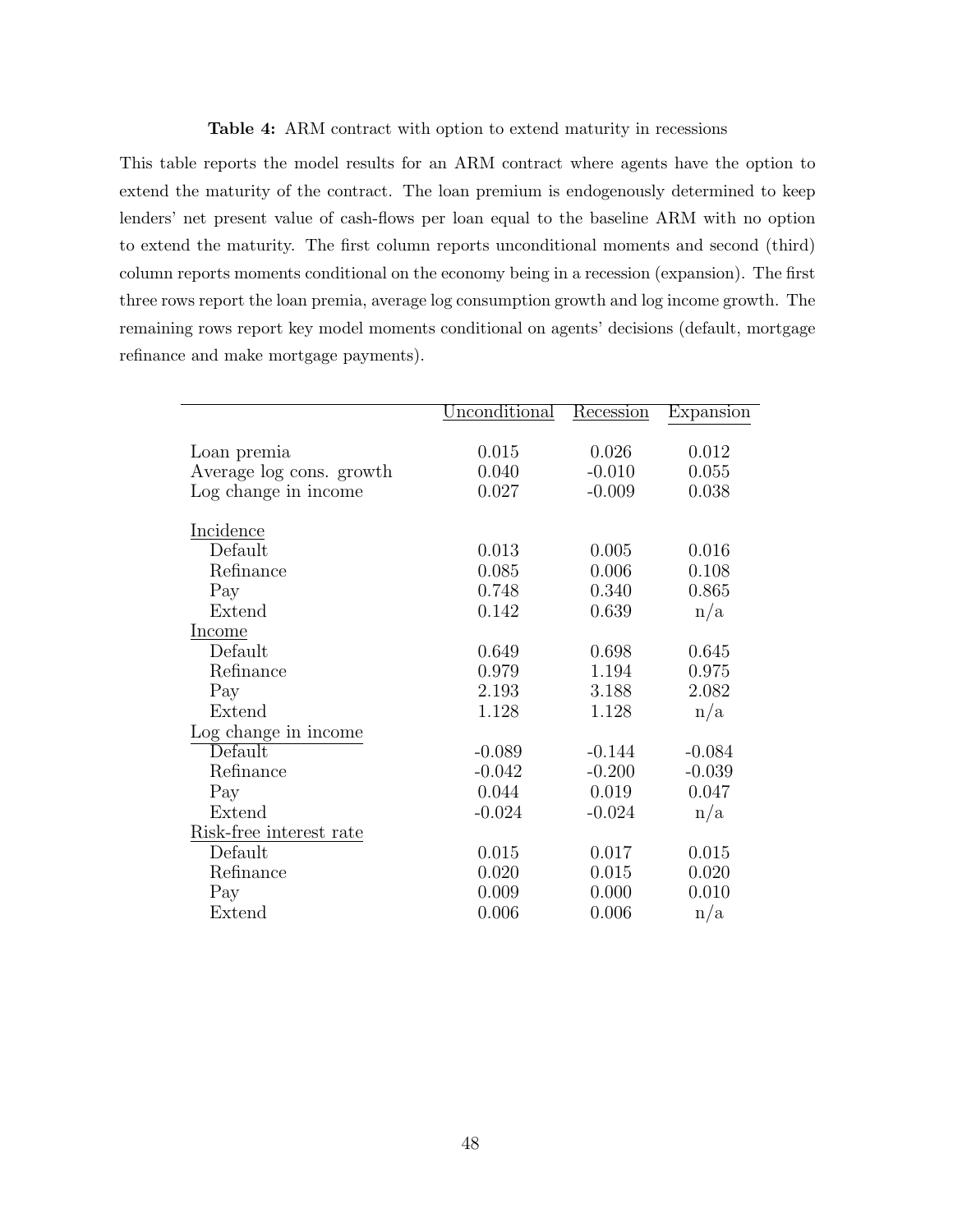Table 4 - continued

| Loan to income             |          |          |          |
|----------------------------|----------|----------|----------|
| Default                    | 7.828    | 9.151    | 7.718    |
| Refinance                  | 5.169    | 5.154    | 5.169    |
| Pay                        | 2.890    | 1.408    | 3.057    |
| Extend                     | 4.653    | 4.653    | n/a      |
| Mortgage payment to income |          |          |          |
| Default                    | 0.517    | 0.603    | 0.509    |
| Refinance                  | 0.362    | 0.403    | 0.361    |
| Pay                        | 0.243    | 0.243    | 0.243    |
| If no extension            | 0.250    | 0.250    | n/a      |
| With extension             | 0.085    | 0.085    | n/a      |
| Loan to value              |          |          |          |
| Default                    | 1.524    | 1.508    | 1.525    |
| Before refinancing         | 0.663    | 0.410    | 0.667    |
| After refinancing          | 0.799    | 0.505    | 0.804    |
| Pay                        | 0.836    | 0.721    | 0.849    |
| Extend                     | 0.996    | 0.996    | n/a      |
| Delta HP                   |          |          |          |
| Default                    | $-0.138$ | $-0.136$ | $-0.138$ |
| Refinance                  | 0.105    | 0.080    | 0.106    |
| Pay                        | $-0.002$ | $-0.014$ | 0.000    |
| Extend                     | $-0.044$ | $-0.044$ | n/a      |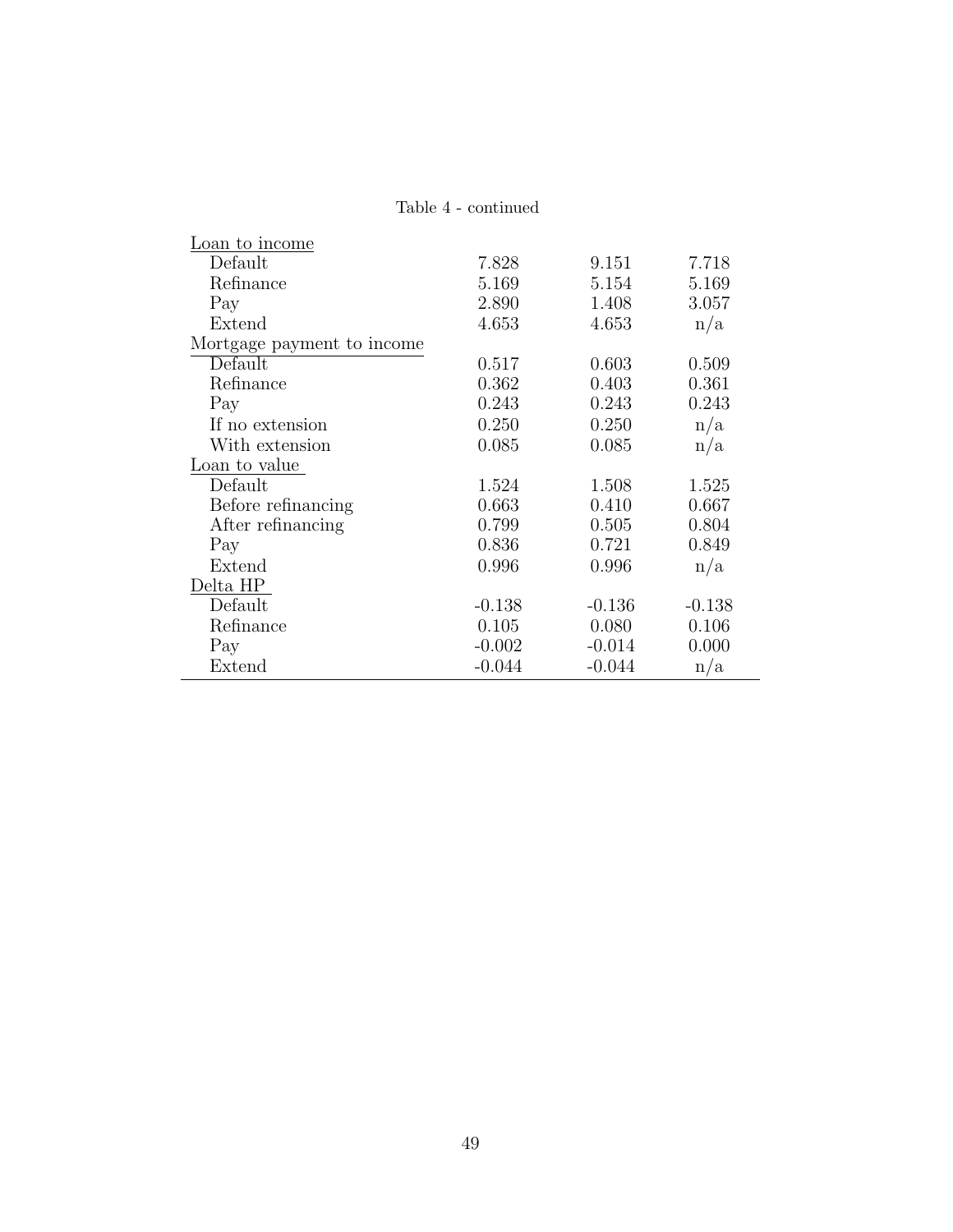#### Table 5: Welfare gains

This table reports the welfare gains of the several mortgage types relative to the ARM baseline with no option to extend maturity. The welfare benefits of each option are calculated under the form of consumption equivalent variations, so that the reported value measures the percentage increase (decrease) in consumption required to make the agent as well off in the alternative under analysis as in the ARM baseline. The first row reports the welfare gain of the ARM with option to extend maturity. The second row reports the welfare gain of the FRM. The third row the welfare gain of an FRM contract with an option to switch to an ARM. The last row reports the welfare gain of an ARM with option to extend maturity in a low interest rate environment in comparison to the plain vanilla ARM also in a low interest rate environment (LIRE).

| ARM with option to extend maturity        | $1.31\%$ |
|-------------------------------------------|----------|
| FRM-                                      | $0.44\%$ |
| FRM with option to switch to an ARM       | $0.23\%$ |
| ARM with option to extend maturity (LIRE) | $1.40\%$ |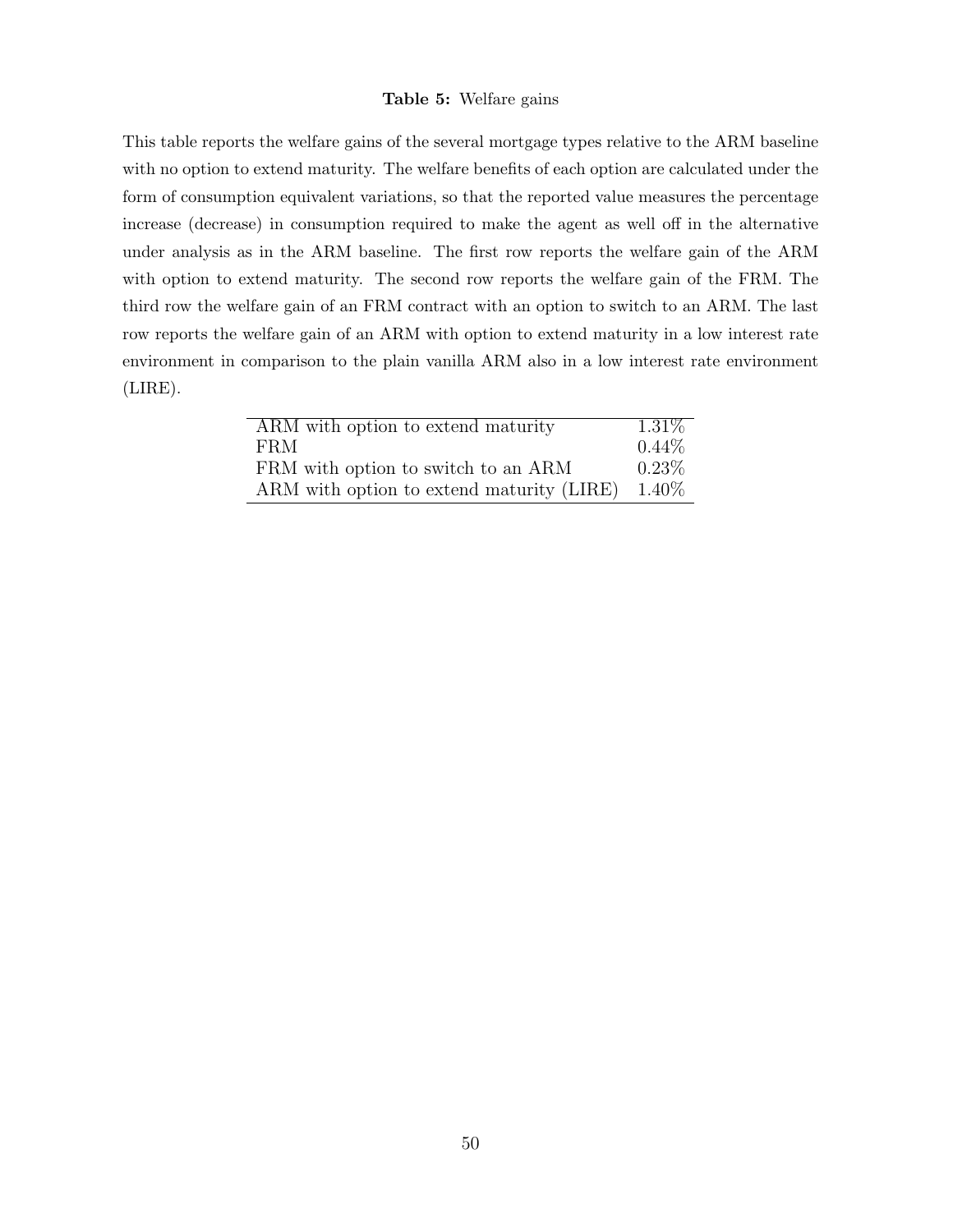Table 6: Decisions in the period after the maturity extension policy is used.

This table describes the agents' decisions in the period after the maturity extension policy has been used. The decisions available depend on whether the economy is in expansion (first two columns) or in recession (last two columns). Panel A reports the percentage of agents who at  $t+1$  conditional on having used the policy at t go back to make mortgage payments, use the policy again, default, prepayment or refinance, depending on whether house prices decrease or increase. Panel B reports the same but conditional on an increase (decrease) in income.

|                       |                         | Recession at $t+1$           | Expansion at $t+1$     |                        |
|-----------------------|-------------------------|------------------------------|------------------------|------------------------|
|                       |                         |                              |                        |                        |
|                       |                         | Panel A: House Price Changes |                        |                        |
|                       | $\Delta P_{t+1}^H < 0$  | $\Delta P_{t+1}^H > 0$       | $\Delta P_{t+1}^H < 0$ | $\Delta P_{t+1}^H > 0$ |
| Make mortgage payment | 6.94                    | 16.03                        | 83.98                  | 78.79                  |
| Use policy again      | 90.43                   | 80.15                        | n/a                    | n/a                    |
| Default               | 1.76                    | 0.32                         | 9.28                   | 1.44                   |
| Prepayment            | 0.52                    | 2.06                         | 0.45                   | 1.62                   |
| Refinance             | 0.35                    | 1.45                         | 6.29                   | 18.15                  |
|                       | Panel B: Income Changes |                              |                        |                        |
|                       | $\Delta Y_{t+1} < 0$    | $\Delta Y_{t+1} > 0$         | $\Delta Y_{t+1} < 0$   | $\Delta Y_{t+1} > 0$   |
| Make mortgage payment | 7.81                    | 12.86                        | 78.49                  | 83.7                   |
| Use policy again      | 88.06                   | 84.97                        | n/a                    | n/a                    |
| Default               | 1.45                    | 0.97                         | 6.27                   | 4.33                   |
| Prepayment            | 1.57                    | 0.72                         | 1.36                   | 0.79                   |
| Refinance             |                         | 0.48                         | 13.88                  | 11.18                  |

#### Table 7: Changes in consumption conditional on interest rate changes

This table reports average log consumption changes conditional on the economy moving to a recession and conditional on the movement of the risk-free real interest rate. The first column reports the results for the change in consumption when interest rates are low and remain low. The second (third) column the results for when there is a decrease (increase) in interest rates. The last column the results when interest rates are kept high. The first row of the table has the results for the plain-vanilla ARM, the second row the results for an ARM contract with option to extend maturity, the third row the results for a standard FRM contract and the last row for a FRM contract with the option to convert to an ARM contract in recessions.

|                                   |            |             | $\Delta \log C$ recession |              |
|-----------------------------------|------------|-------------|---------------------------|--------------|
|                                   | Low to Low | High to Low | Low to High               | High to High |
| Baseline case - ARM               | $-0.006$   | 0.014       | $-0.055$                  | $-0.037$     |
| Maturity extension - ARM          | $-0.001$   | 0.018       | $-0.047$                  | $-0.029$     |
| Baseline - FRM                    | $-0.015$   | 0.002       | $-0.047$                  | $-0.030$     |
| FRM with option to convert to ARM | $-0.008$   | 0.011       | $-0.052$                  | $-0.034$     |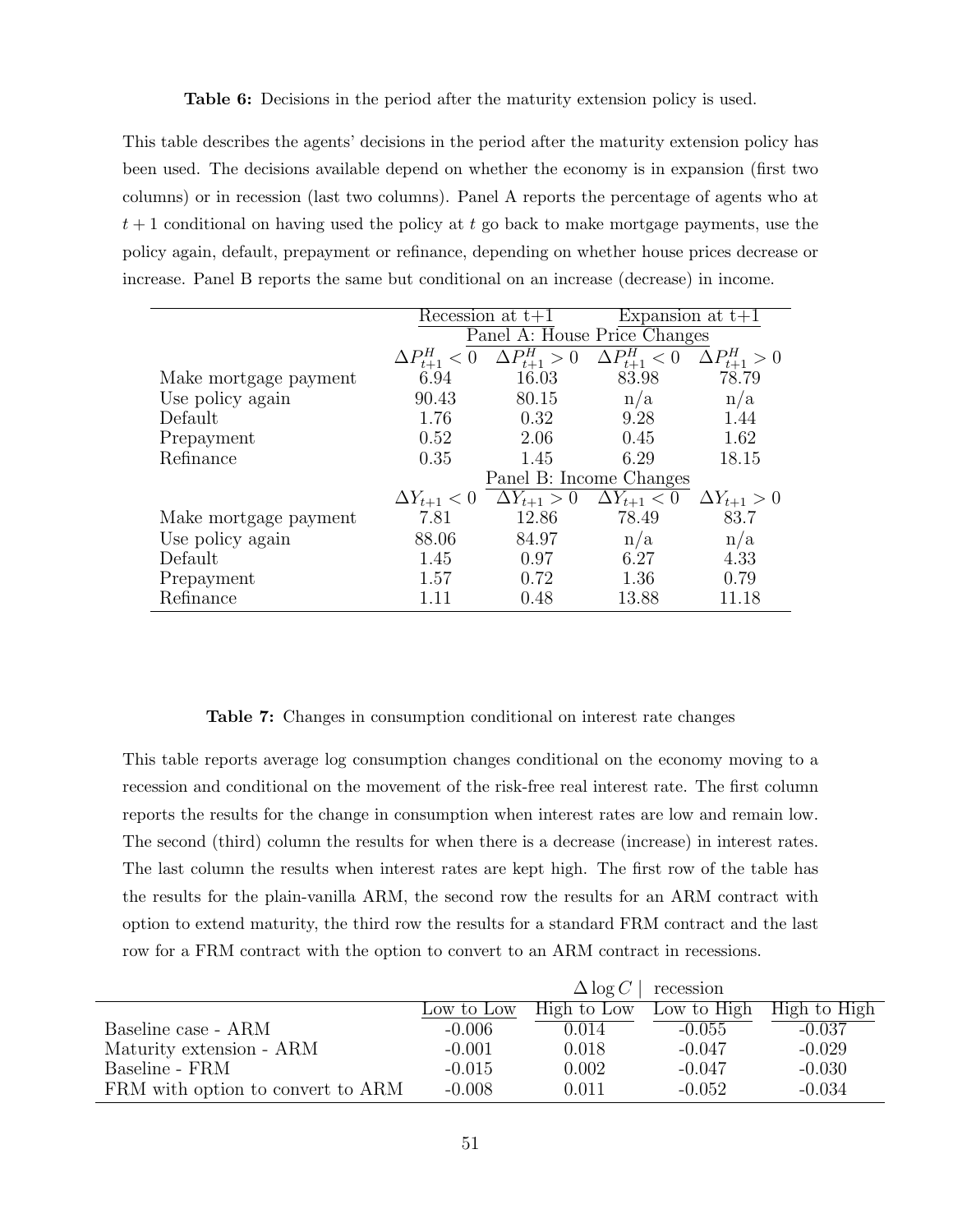#### Table 8: Alternative maturity extension policies

This table reports the key results (default rates, consumption growth, loan premia and welfare gains) of allowing agents to always extend the maturity of their mortgage contracts and the results of having to pay a cost to use the option. Panel A reports the results of always allowing the agents to extend the maturity of their contracts. Panel B reports the same results in model where it is costly to extend the maturity in expansions. Finally, Panel C reports the results of a model where maturity extension is only possible in recessions at a cost. The cost is set to be identical to the refinancing cost.

| Panel A: ARM with free permanent option to extend maturity |               |           |                                                                             |  |
|------------------------------------------------------------|---------------|-----------|-----------------------------------------------------------------------------|--|
|                                                            | Unconditional | Recession | Expansion                                                                   |  |
| Default rate                                               | 0.014         | 0.015     | 0.014                                                                       |  |
| Loan premia                                                | 0.014         | 0.022     | 0.012                                                                       |  |
| Consumption changes                                        | 0.038         | $-0.015$  | 0.053                                                                       |  |
| Welfare gains                                              | 4.94\%        |           |                                                                             |  |
|                                                            |               |           |                                                                             |  |
|                                                            |               |           | Panel B: ARM with permanent option to extend maturity, costly in expansions |  |
| Default rate                                               | 0.013         | 0.006     | 0.015                                                                       |  |
| Loan premia                                                | 0.015         | 0.025     | 0.013                                                                       |  |
| Consumption changes                                        | 0.040         | $-0.011$  | 0.055                                                                       |  |
| Welfare gains                                              | $1.45\%$      |           |                                                                             |  |
|                                                            |               |           |                                                                             |  |
|                                                            |               |           | Panel C: ARM with costly option to extend maturity in recessions            |  |
| Default rate                                               | 0.013         | 0.014     | 0.013                                                                       |  |
| Loan premia                                                | 0.017         | 0.031     | 0.013                                                                       |  |
| Consumption changes                                        | 0.042         | $-0.015$  | 0.058                                                                       |  |
| Welfare gains                                              | $0.02\%$      |           |                                                                             |  |
|                                                            |               |           |                                                                             |  |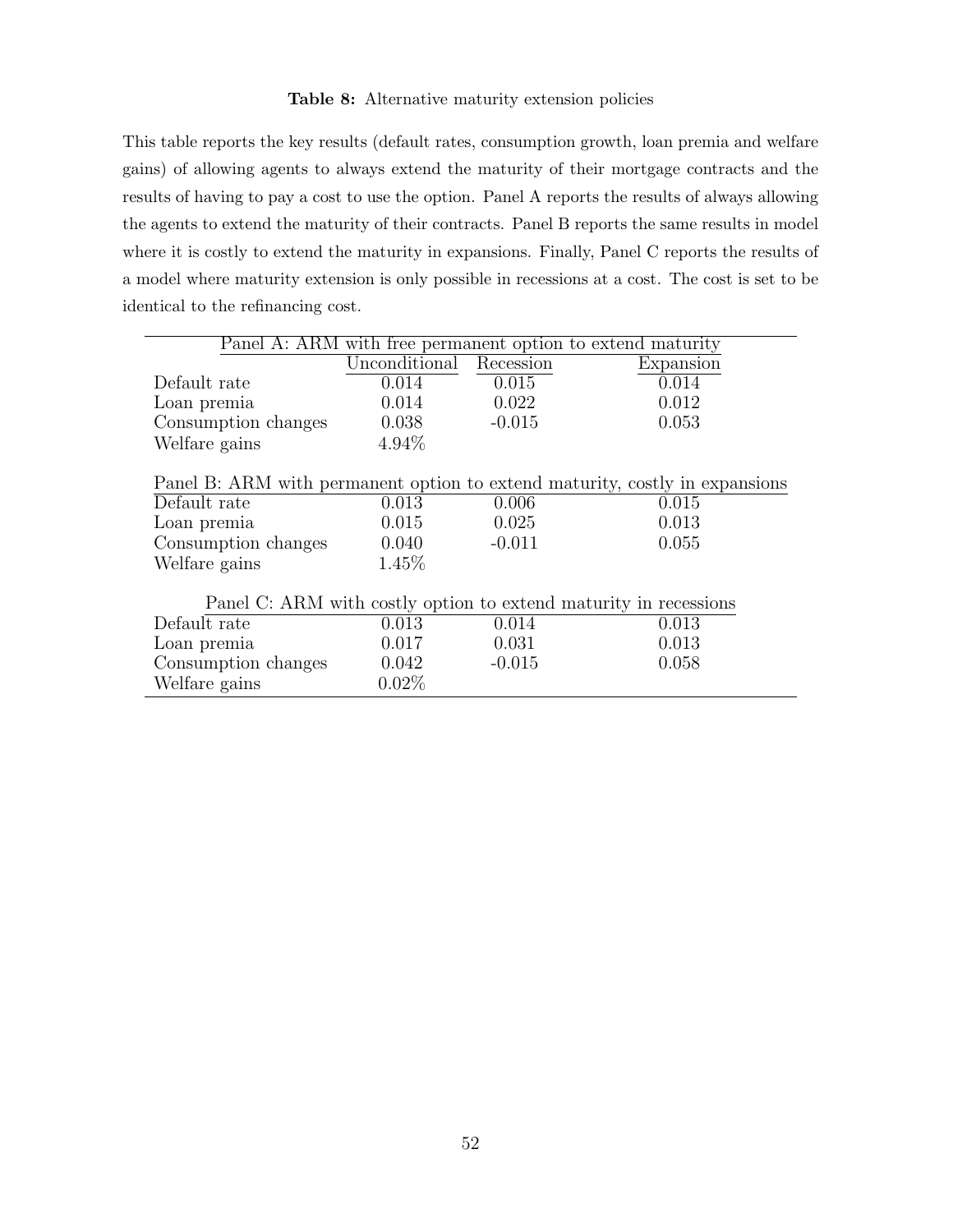### Table 9: Baseline FRM

This table reports the model results for the baseline FRM contract. The structure of the table is the same as Table 3. The loan premia reported in the first row of the table are endogenously determined using the pricing kernel described in section 2.1.4 such that lenders achieve the same average NPV per loan.

|                            | Unconditional | Recession | Expansion |
|----------------------------|---------------|-----------|-----------|
|                            |               |           |           |
| Loan premia                | 0.016         | 0.035     | 0.011     |
| Average log cons. growth   | 0.041         | $-0.019$  | 0.058     |
| Log change in income       | 0.027         | $-0.009$  | 0.038     |
| Incidence                  |               |           |           |
| Default                    | 0.013         | 0.021     | 0.011     |
| Refinance                  | 0.097         | 0.015     | 0.121     |
| Pay                        | 0.878         | 0.950     | 0.858     |
| Income                     |               |           |           |
| Default                    | 0.627         | 0.618     | 0.631     |
| Refinance                  | 1.053         | 1.093     | 1.052     |
| Pay                        | 2.046         | 1.897     | 2.092     |
| Log change in income       |               |           |           |
| Default                    | $-0.134$      | $-0.193$  | $-0.102$  |
| Refinance                  | $-0.038$      | $-0.166$  | $-0.034$  |
| Pay                        | 0.035         | $-0.004$  | 0.047     |
| Risk-free interest rate    |               |           |           |
| Default                    | $-0.001$      | $-0.004$  | 0.001     |
| Refinance                  | 0.010         | 0.008     | 0.010     |
| Pay                        | 0.010         | 0.004     | 0.012     |
| Loan to income             |               |           |           |
| Default                    | 7.670         | 7.871     | 7.562     |
| Refinance                  | 5.045         | 4.855     | 5.051     |
| Pay                        | 2.998         | 3.224     | 2.926     |
| Mortgage payment to income |               |           |           |
| Default                    | 0.478         | 0.495     | 0.469     |
| Refinance                  | 0.315         | 0.358     | 0.314     |
| Pay                        | 0.240         | 0.255     | 0.235     |
| Loan to value              |               |           |           |
| Default                    | 1.399         | 1.400     | 1.399     |
| Before refinancing         | 0.659         | 0.445     | 0.666     |
| After refinancing          | 0.793         | 0.530     | 0.802     |
| Pay                        | 0.810         | 0.833     | 0.803     |
| Delta HP                   |               |           |           |
| Default                    | $-0.153$      | $-0.154$  | $-0.153$  |
| Refinance                  | 0.105         | 0.071     | 0.106     |
| Pay                        | $-0.009$      | $-0.032$  | $-0.002$  |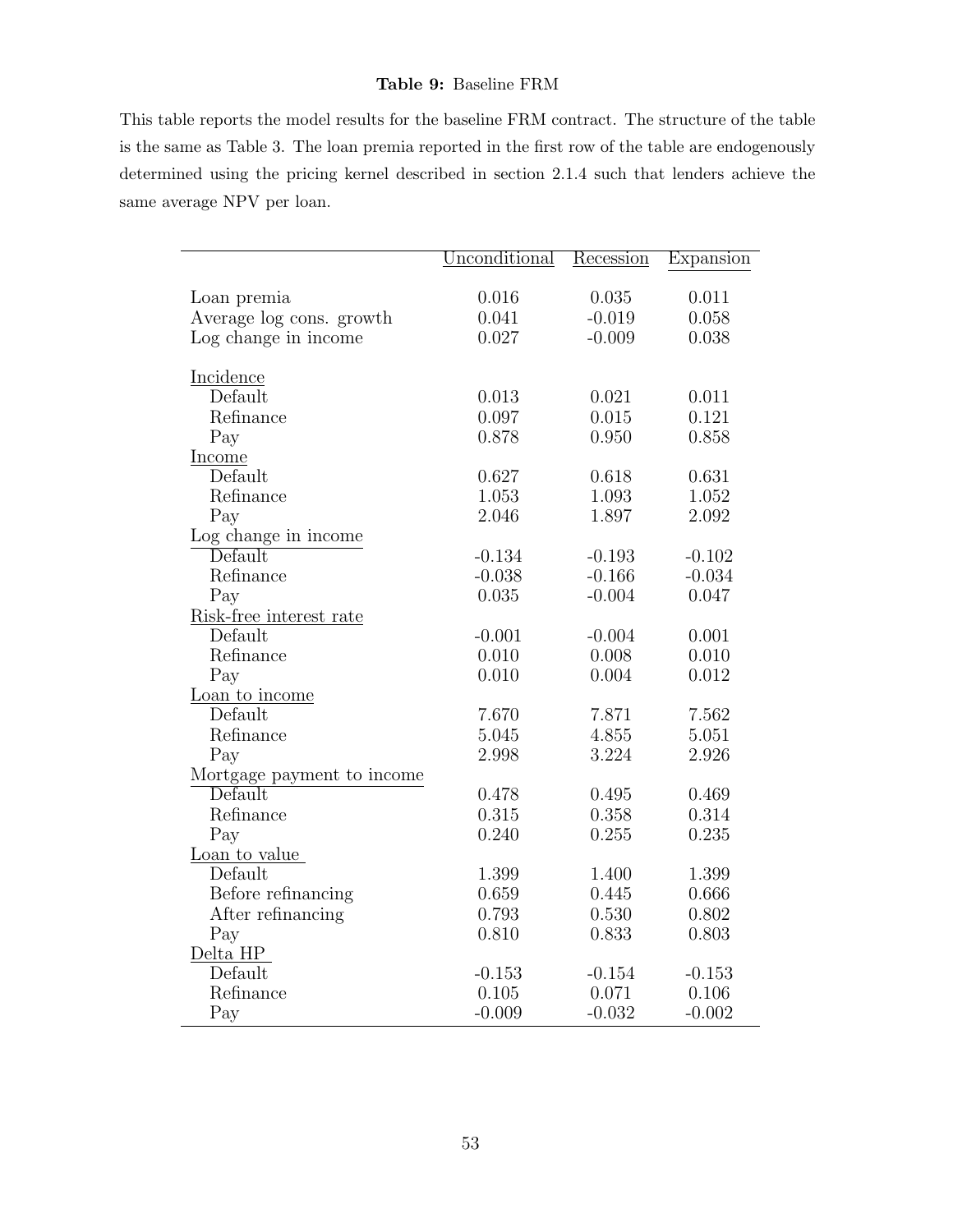### Table 10: FRM contract with option to switch to an ARM contract in recession

This table reports the results for a FRM mortgage contract with the option to switch to an ARM in recessions. The remining rows report statistics conditional on the decisions to default, refinance and make mortgage payments and the switch to an ARM contract.

|                          | Unconditional | Recession | Expansion |
|--------------------------|---------------|-----------|-----------|
|                          |               |           |           |
| Loan premia              | 0.012         | 0.040     | 0.014     |
| Average log cons. growth | 0.041         | $-0.016$  | 0.058     |
| Log change in income     | 0.027         | $-0.009$  | 0.038     |
| Incidence                |               |           |           |
| Default                  | 0.013         | 0.017     | 0.012     |
| Refinance                | 0.094         | 0.012     | 0.118     |
| Pay                      | 0.835         | 0.749     | 0.860     |
| Switch to ARM            | 0.046         | 0.207     | 0.000     |
| <b>Income</b>            |               |           |           |
| Default                  | 0.622         | 0.605     | 0.630     |
| Refinance                | 1.009         | 1.156     | 1.005     |
| Pay                      | 2.093         | 2.067     | 2.099     |
| Switch to ARM            | 1.249         | 1.249     | n/a       |
| Log change in income     |               |           |           |
| Default                  | $-0.134$      | $-0.209$  | $-0.102$  |
| Refinance                | $-0.046$      | $-0.161$  | $-0.042$  |
| Pay                      | 0.038         | $-0.004$  | 0.048     |
| Switch to ARM            | $-0.008$      | $-0.008$  | n/a       |
| Risk-free interest rate  |               |           |           |
| Default                  | 0.009         | 0.006     | 0.011     |
| Refinance                | 0.015         | 0.017     | 0.015     |
| Pay                      | 0.011         | 0.009     | 0.011     |
| Switch to ARM            | $-0.015$      | $-0.015$  | n/a       |
| Loan to income           |               |           |           |
| Default                  | 7.692         | 8.009     | 7.560     |
| Refinance                | 5.067         | 4.585     | 5.081     |
| Pay                      | 2.914         | 2.976     | 2.898     |
| Switch to ARM            | 4.148         | 4.148     | n/a       |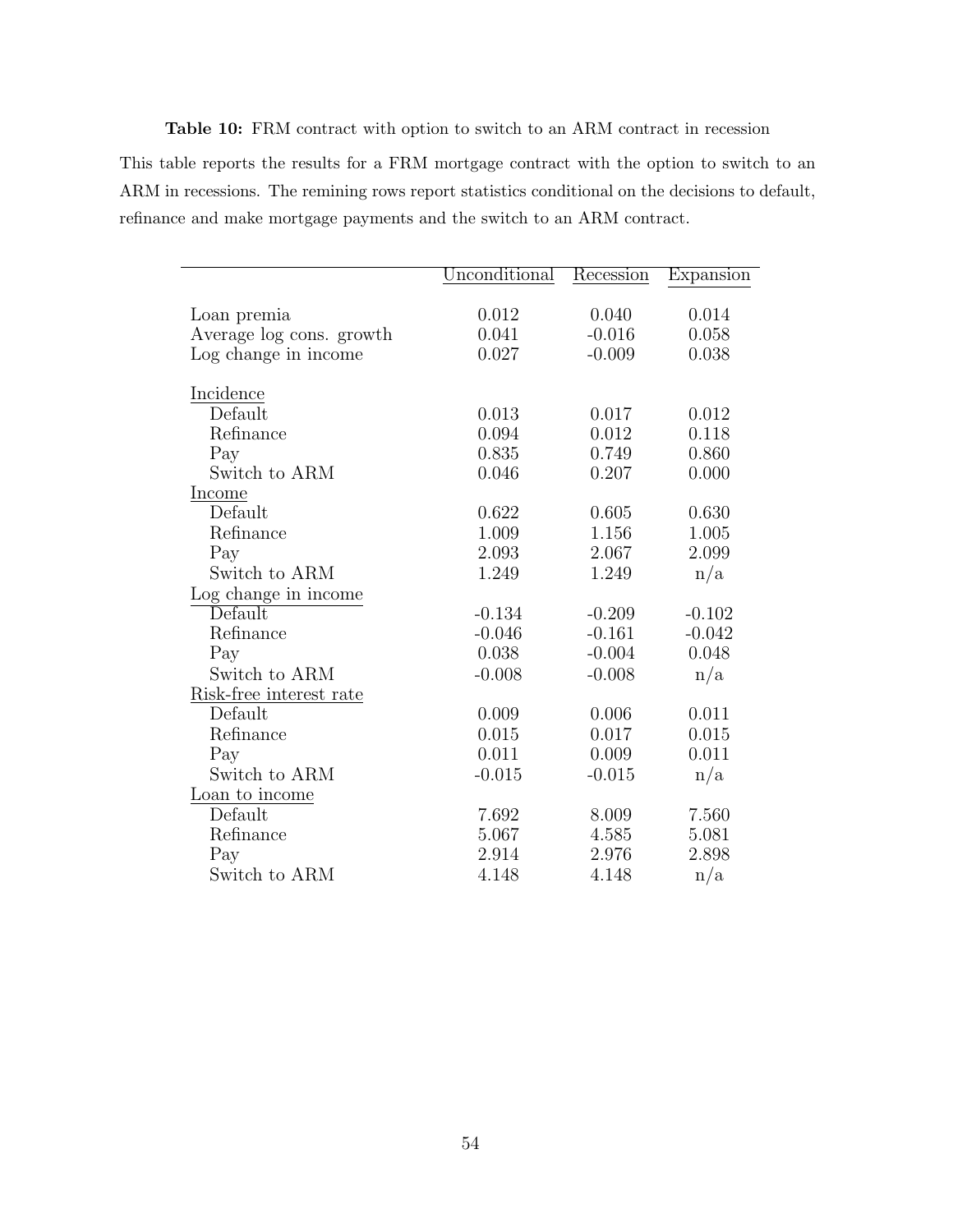|  | Table 10 - continued |
|--|----------------------|

| Mortgage payment to income |          |          |          |
|----------------------------|----------|----------|----------|
| Default                    | 0.500    | 0.482    | 0.507    |
| Refinance                  | 0.349    | 0.374    | 0.349    |
| Pay                        | 0.242    | 0.248    | 0.241    |
| If no conversion to ARM    | 0.265    | 0.265    | n/a      |
| With conversion to ARM     | 0.148    | 0.148    | n/a      |
| Loan to value              |          |          |          |
| Default                    | 1.396    | 1.405    | 1.391    |
| Before refinancing         | 0.651    | 0.412    | 0.658    |
| After refinancing          | 0.791    | 0.501    | 0.800    |
| Pay                        | 0.799    | 0.809    | 0.797    |
| Switch to ARM              | 0.903    | 0.903    | n/a      |
| Delta HP                   |          |          |          |
| Default                    | $-0.155$ | $-0.155$ | $-0.155$ |
| Refinance                  | 0.103    | 0.062    | 0.104    |
| Pay                        | $-0.008$ | $-0.032$ | $-0.001$ |
| Switch to ARM              | $-0.033$ | $-0.033$ | n/a      |
|                            |          |          |          |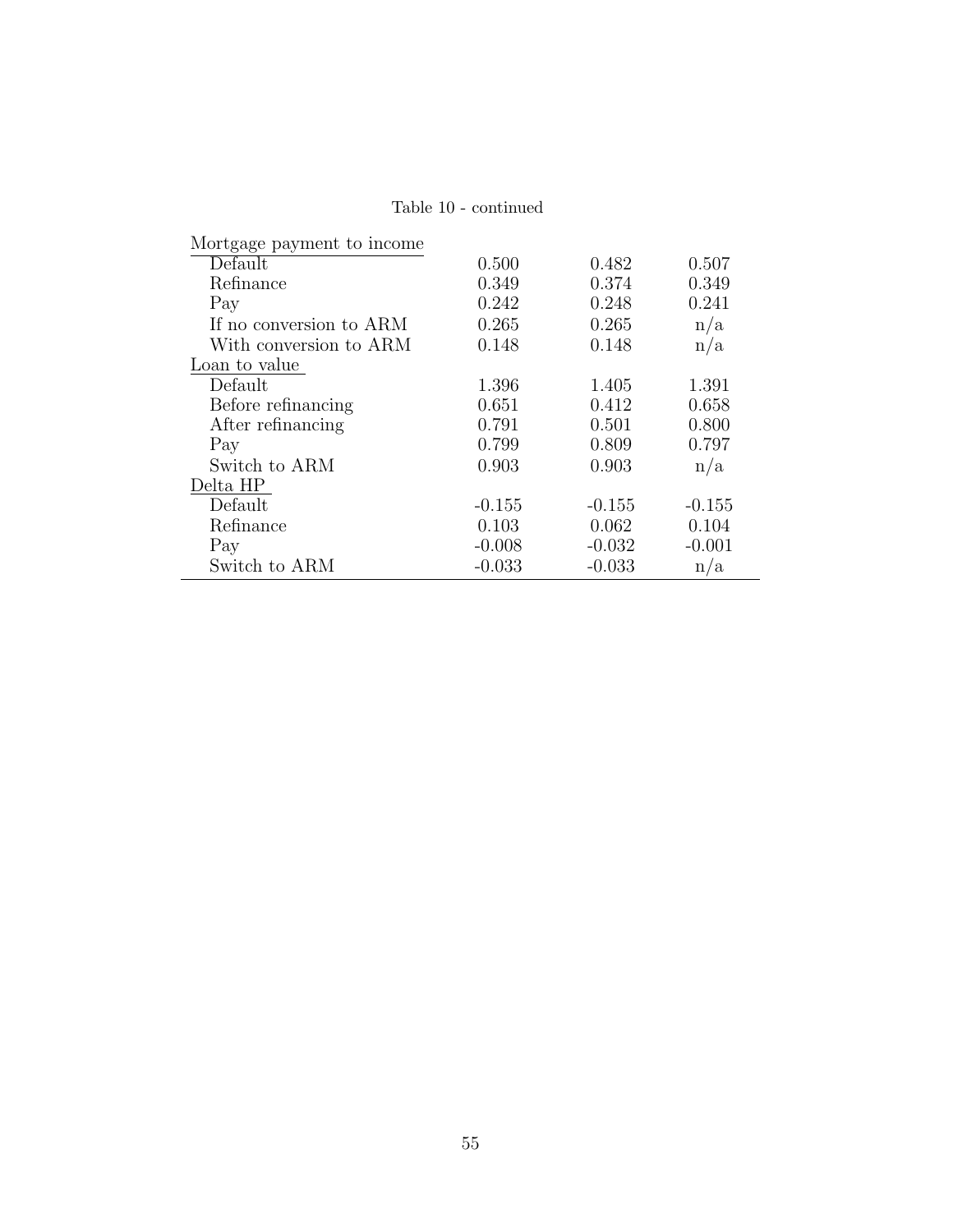#### Table 11: ARM in a low interest rate environment

This table reports the results for an ARM contract in a low interest rate environment. The setup is the same as the one for the ARM contract, but the risk-free rate is parameterized to the post year 2000 period. Details of the calibration are given in section 2.4.5. The table follows the same structure as Table 3.

|                                 | Unconditional | Recession | Expansion |
|---------------------------------|---------------|-----------|-----------|
|                                 |               |           |           |
| Loan premia                     | 0.015         | 0.028     | 0.012     |
| Average log cons. growth        | 0.035         | $-0.030$  | 0.054     |
| Log change in income            | 0.027         | $-0.009$  | 0.038     |
| Incidence                       |               |           |           |
| Default                         | 0.013         | 0.019     | 0.011     |
| Refinance                       | 0.105         | 0.014     | 0.131     |
| Pay                             | 0.868         | 0.951     | 0.845     |
| Income                          |               |           |           |
| Default                         | 0.621         | 0.606     | 0.629     |
| Refinance                       | 0.981         | 1.060     | 0.978     |
| Pay                             | 2.077         | 1.905     | 2.132     |
|                                 |               |           |           |
| Log change in income<br>Default |               |           |           |
|                                 | $-0.153$      | $-0.225$  | $-0.118$  |
| Refinance                       | $-0.041$      | $-0.170$  | $-0.037$  |
| Pay                             | 0.036         | $-0.004$  | 0.049     |
| Risk-free interest rate         |               |           |           |
| Default                         | $-0.006$      | $-0.007$  | $-0.006$  |
| Refinance                       | $-0.005$      | $-0.002$  | $-0.005$  |
| Pay                             | $-0.010$      | $-0.010$  | $-0.010$  |
| Loan to income                  |               |           |           |
| Default                         | 7.656         | 7.918     | 7.529     |
| Refinance                       | 5.058         | 5.051     | 5.058     |
| Pay                             | 3.038         | 3.293     | 2.957     |
| Mortgage payment to income      |               |           |           |
| Default                         | 0.347         | 0.361     | 0.340     |
| Refinance                       | 0.229         | 0.305     | 0.227     |
| Pay                             | 0.173         | 0.184     | 0.170     |
| Loan to value                   |               |           |           |
| Default                         | 1.426         | 1.429     | 1.425     |
| Before refinancing              | 0.680         | 0.488     | 0.686     |
| After refinancing               | 0.812         | 0.580     | 0.819     |
| Pay                             | 0.845         | 0.868     | 0.838     |
| Delta HP                        |               |           |           |
| Default                         | $-0.155$      | $-0.154$  | $-0.155$  |
| Refinance                       | 0.112         | 0.081     | 0.113     |
| Pay                             | $-0.012$      | $-0.033$  | $-0.005$  |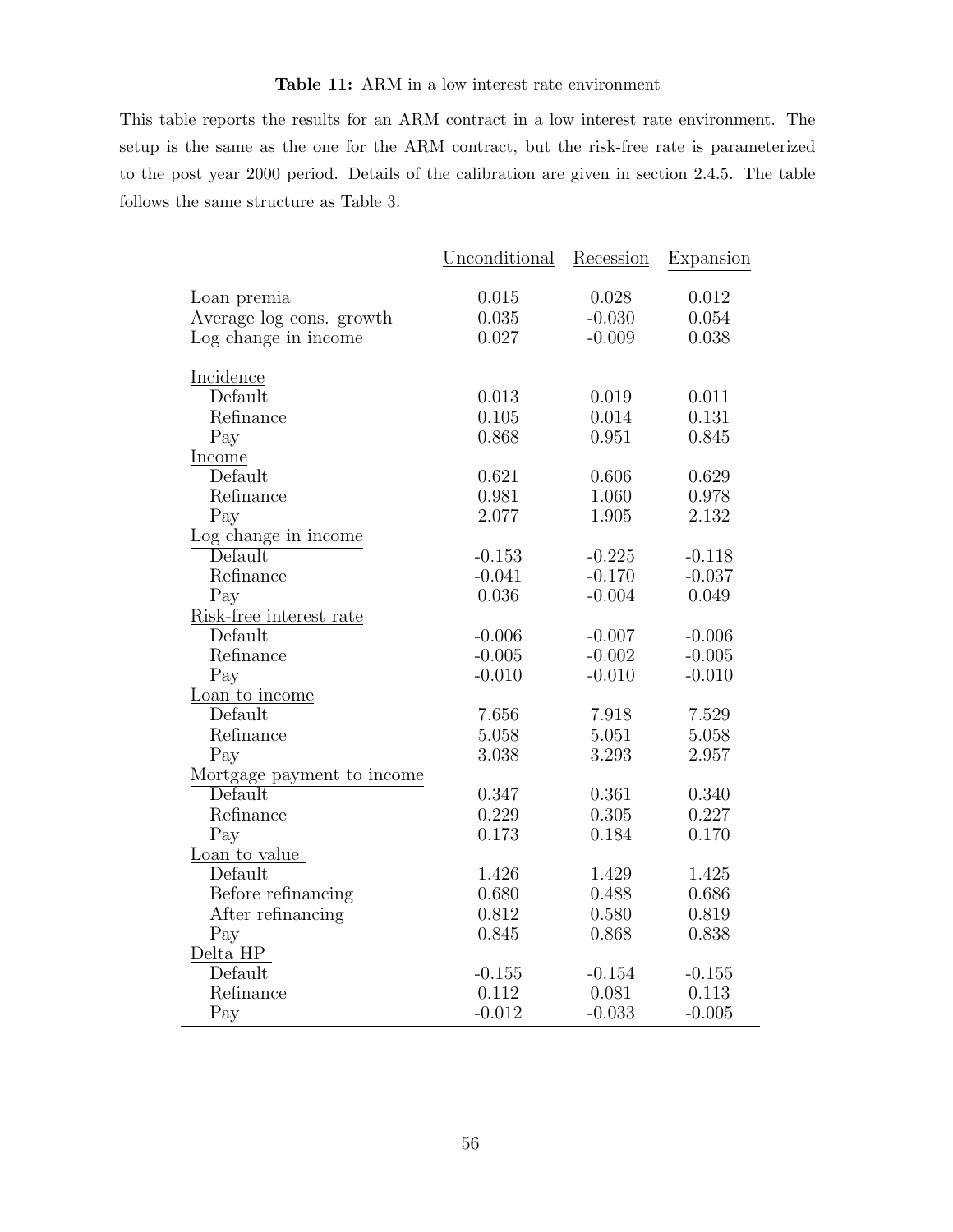Table 12: ARM contract with the option to extend maturity in a low interest rate environment This table reports the results for an ARM contract with the option to extend maturity in recessions, in a low interest rate environment. Details of the calibration are given in section 2.4.5. The table follows the same structure as Table 4.

|                          | Unconditional | Recession | Expansion |
|--------------------------|---------------|-----------|-----------|
| Loan premia              | 0.015         | 0.027     | 0.012     |
| Average log cons. growth | 0.034         | $-0.022$  | 0.050     |
| Log change in income     | 0.027         | $-0.009$  | 0.038     |
| Incidence                |               |           |           |
| Default                  | 0.013         | 0.003     | 0.016     |
| Refinance                | 0.097         | 0.006     | 0.123     |
| Pay                      | 0.720         | 0.275     | 0.848     |
| Extend                   | 0.157         | 0.704     | n/a       |
| Income                   |               |           |           |
| Default                  | 0.651         | 0.822     | 0.641     |
| Refinance                | 0.989         | 1.129     | 0.987     |
| Pay                      | 2.223         | 3.543     | 2.100     |
| Extend                   | 1.173         | 1.173     | n/a       |
| Log change in income     |               |           |           |
| Default                  | $-0.092$      | $-0.108$  | $-0.091$  |
| Refinance                | $-0.033$      | $-0.210$  | $-0.030$  |
| Pay                      | 0.046         | 0.022     | 0.048     |
| Extend                   | $-0.021$      | $-0.021$  | n/a       |
| Risk-free interest rate  |               |           |           |
| Default                  | $-0.007$      | $-0.006$  | $-0.007$  |
| Refinance                | $-0.005$      | $-0.001$  | $-0.005$  |
| Pay                      | $-0.010$      | $-0.013$  | $-0.010$  |
| Extend                   | $-0.009$      | $-0.009$  | n/a       |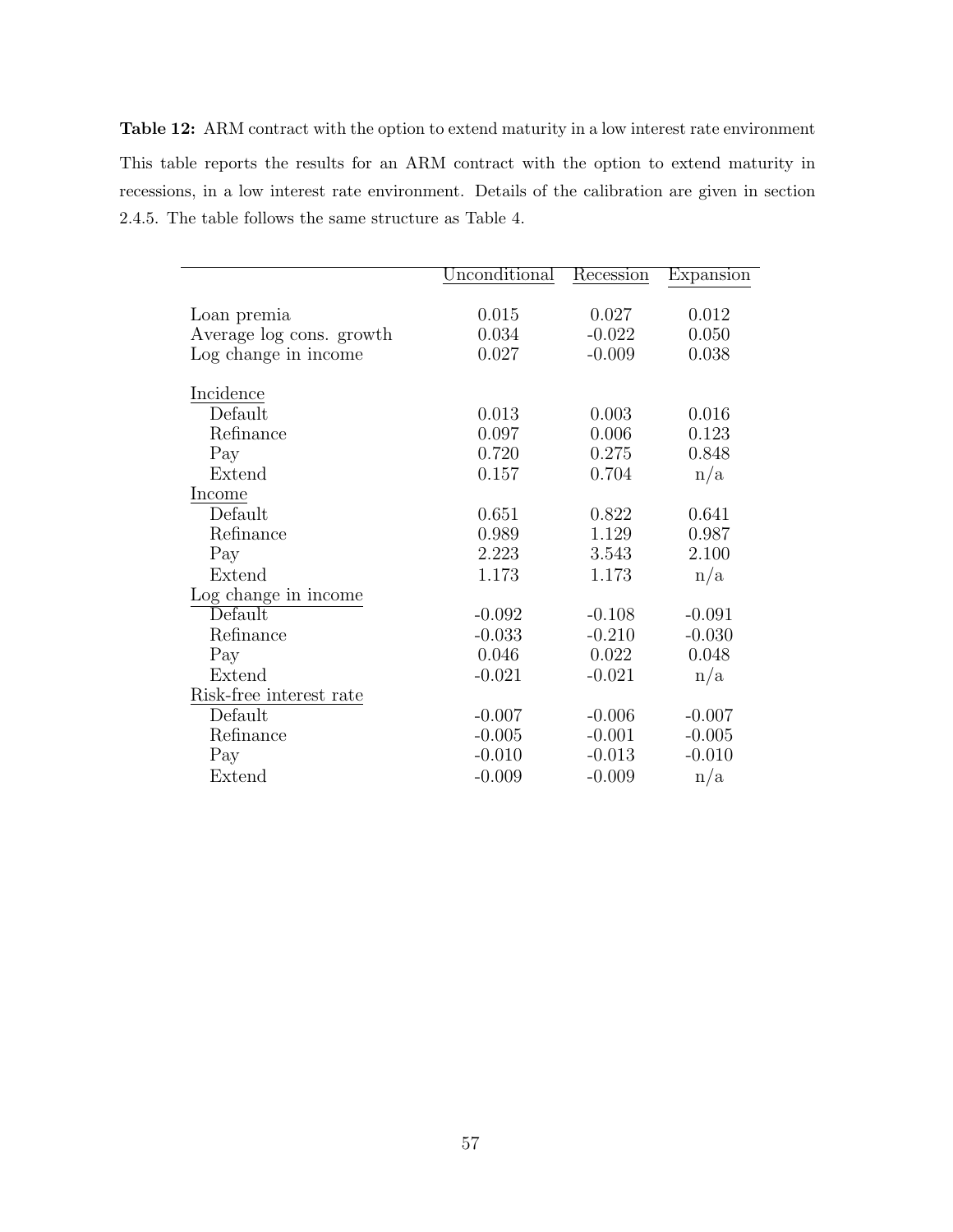Table 12 - continued

| Loan to income             |          |          |          |
|----------------------------|----------|----------|----------|
| Default                    | 7.852    | 8.449    | 7.816    |
| Refinance                  | 5.159    | 5.552    | 5.153    |
| Pay                        | 2.987    | 1.240    | 3.150    |
| Extend                     | 4.610    | 4.610    | n/a      |
| Mortgage payment to income |          |          |          |
| Default                    | 0.337    | 0.366    | 0.336    |
| Refinance                  | 0.219    | 0.310    | 0.218    |
| Pay                        | 0.181    | 0.242    | 0.175    |
| If no extension            | 0.172    | 0.172    | n/a      |
| With extension             | 0.013    | 0.013    | n/a      |
| Loan to value              |          |          |          |
| Default                    | 1.580    | 1.472    | 1.587    |
| Before refinancing         | 0.696    | 0.458    | 0.699    |
| After refinancing          | 0.820    | 0.552    | 0.824    |
| Pay                        | 0.891    | 0.771    | 0.902    |
| Extend                     | 1.021    | 1.021    | n/a      |
| Delta HP                   |          |          |          |
| Default                    | $-0.134$ | $-0.124$ | $-0.134$ |
| Refinance                  | 0.116    | 0.095    | 0.116    |
| Pay                        | $-0.005$ | $-0.017$ | $-0.004$ |
| Extend                     | $-0.040$ | $-0.040$ | n/a      |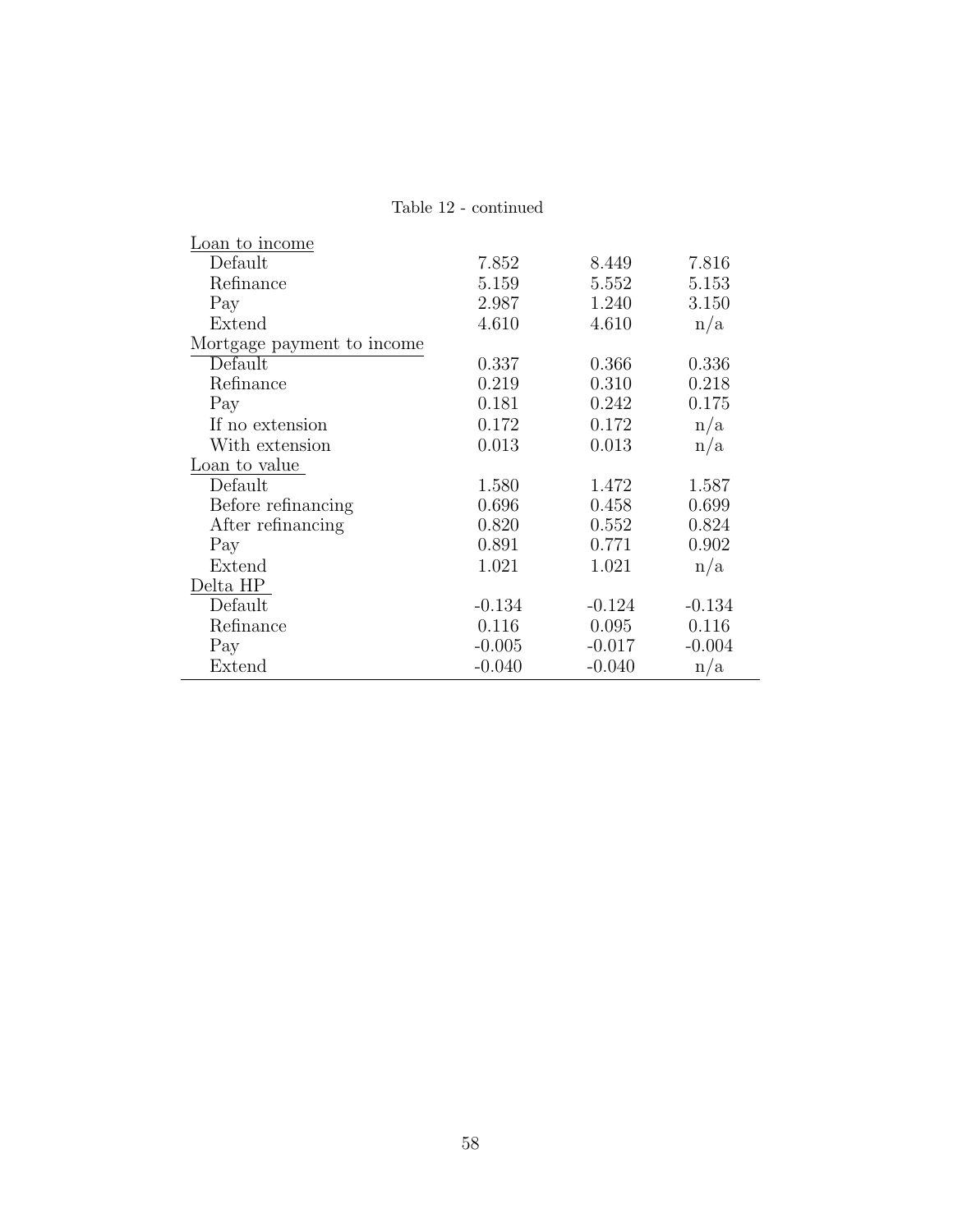### Table 13: Robustness to parameterization

This table reports the main model results under alternative parameterizations. Panel A reports the results for the baseline parameterization described in section 2.4. Panel B reports the model results assuming a constant inflation rate of 2%. In panel C we parameterize the log house price growth to be 1%. In panel D we set the rental premium to zero. Finally in panel E we set the foreclosure loss to 26%.

|                        | Unconditional                        | Recession | Expansion |
|------------------------|--------------------------------------|-----------|-----------|
|                        | Panel A: Benchmark calibration       |           |           |
| <b>Baseline ARM</b>    |                                      |           |           |
| Default rate           | 0.013                                | 0.019     | 0.012     |
| Loan premia            | 0.016                                | 0.030     | 0.013     |
| Consumption changes    | 0.042                                | $-0.016$  | 0.059     |
| Maturity extension ARM |                                      |           |           |
| Default rate           | 0.013                                | 0.005     | 0.016     |
| Loan premia            | 0.015                                | 0.027     | 0.012     |
| Consumption changes    | 0.040                                | $-0.010$  | 0.055     |
| Welfare gains          | 1.31%                                |           |           |
|                        | Panel B: Constant inflation rate     |           |           |
| Baseline ARM           |                                      |           |           |
| Default rate           | 0.012                                | 0.018     | 0.011     |
| Loan premia            | 0.017                                | 0.033     | 0.013     |
| Consumption changes    | 0.043                                | $-0.016$  | 0.060     |
| Maturity extension ARM |                                      |           |           |
| Default rate           | 0.013                                | 0.004     | 0.015     |
| Loan premia            | 0.016                                | 0.032     | 0.012     |
| Consumption changes    | 0.042                                | $-0.008$  | 0.056     |
| Welfare gains          | 1.29%                                |           |           |
|                        | Panel C: Positive house price growth |           |           |
| Baseline ARM           |                                      |           |           |
| Default rate           | 0.012                                | 0.017     | 0.010     |
| Loan premia            | 0.016                                | 0.030     | 0.012     |
| Consumption changes    | 0.041                                | $-0.017$  | 0.058     |
| Maturity extension ARM |                                      |           |           |
| Default rate           | 0.012                                | 0.005     | 0.014     |
| Loan premia            | 0.015                                | 0.028     | 0.011     |
| Consumption changes    | 0.040                                | $-0.011$  | 0.055     |
| Welfare gains          | 1.14\%                               |           |           |